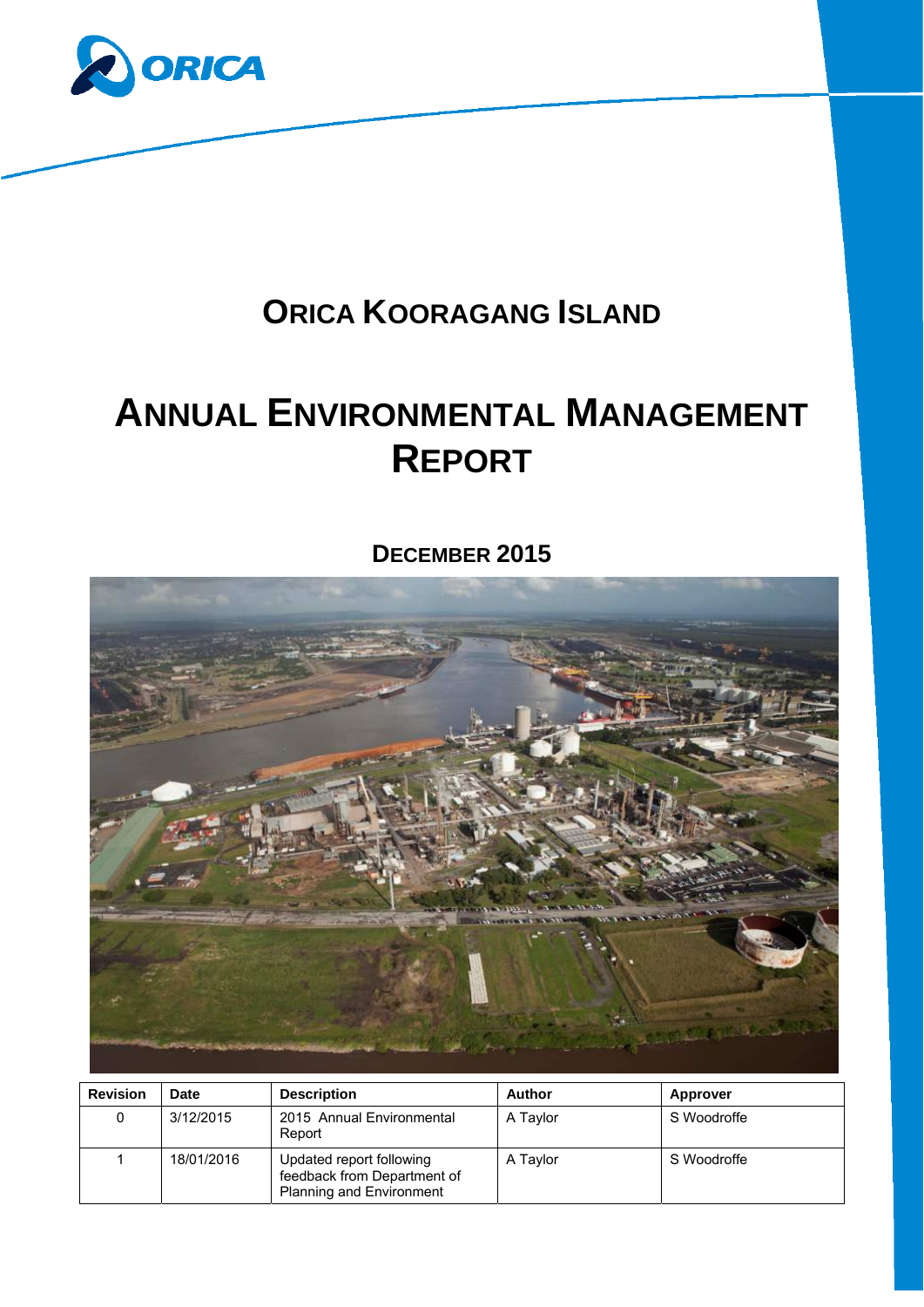## **TABLE OF CONTENTS**

| $\mathbf{1}$            |                                                                                                               |  |
|-------------------------|---------------------------------------------------------------------------------------------------------------|--|
|                         | 1.1                                                                                                           |  |
| $\mathbf{2}$            |                                                                                                               |  |
| 3                       |                                                                                                               |  |
| $\overline{\mathbf{4}}$ |                                                                                                               |  |
|                         | 4.1<br>4.1.1<br>4.1.2<br>4.1.3<br>4.1.4<br>4.1.5<br>4.1.6<br>4.2<br>4.2.1<br>4.2.2<br>4.2.3<br>4.2.4<br>4.2.5 |  |
|                         | 4.2.6                                                                                                         |  |
| 5                       |                                                                                                               |  |
|                         | 5.1<br>5.1.1<br>5.2                                                                                           |  |
| 6                       |                                                                                                               |  |
|                         | 6.1                                                                                                           |  |
|                         |                                                                                                               |  |
| 7                       |                                                                                                               |  |
| 8                       |                                                                                                               |  |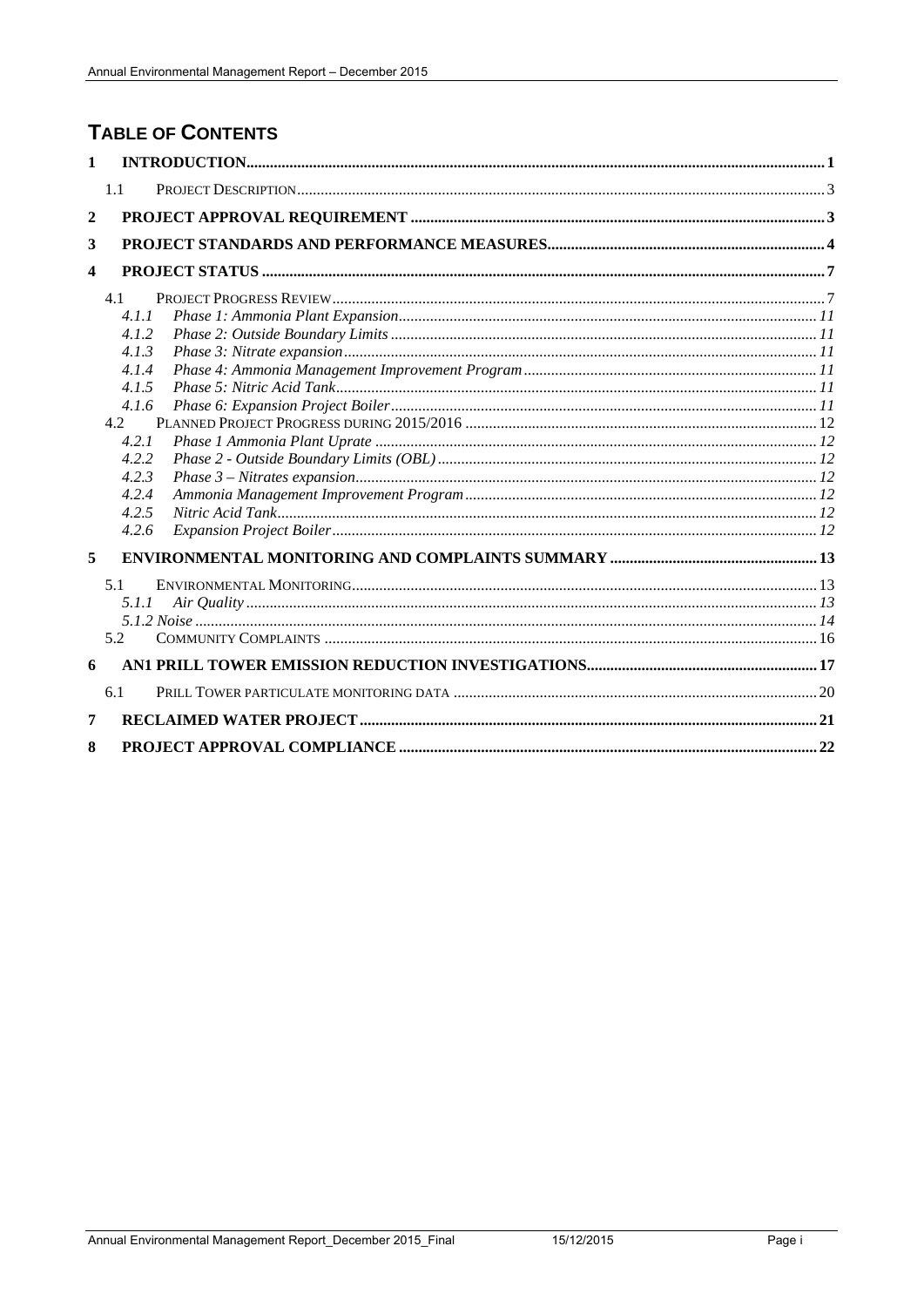## **ABBREVIATIONS**

| AN <sub>3</sub> | No. 3 Ammonium Nitrate Plant                                 |
|-----------------|--------------------------------------------------------------|
| <b>CSEMP</b>    | <b>Construction Safety and Environmental Management Plan</b> |
| <b>DECCW</b>    | Department of Environment, Climate Change and Water          |
| DPI.            | Department of Planning and Infrastructure                    |
| EPA             | <b>Environment Protection Authority</b>                      |
| EPL             | <b>Environment Protection Licence</b>                        |
| <b>HAZOP</b>    | Hazard and Operability Study                                 |
| ktpa            | kilo tonnes per annum                                        |
| NAP4            | No. 4 Ammonium Nitrate Plant                                 |
| SH&E            | Safety, Health and Environment                               |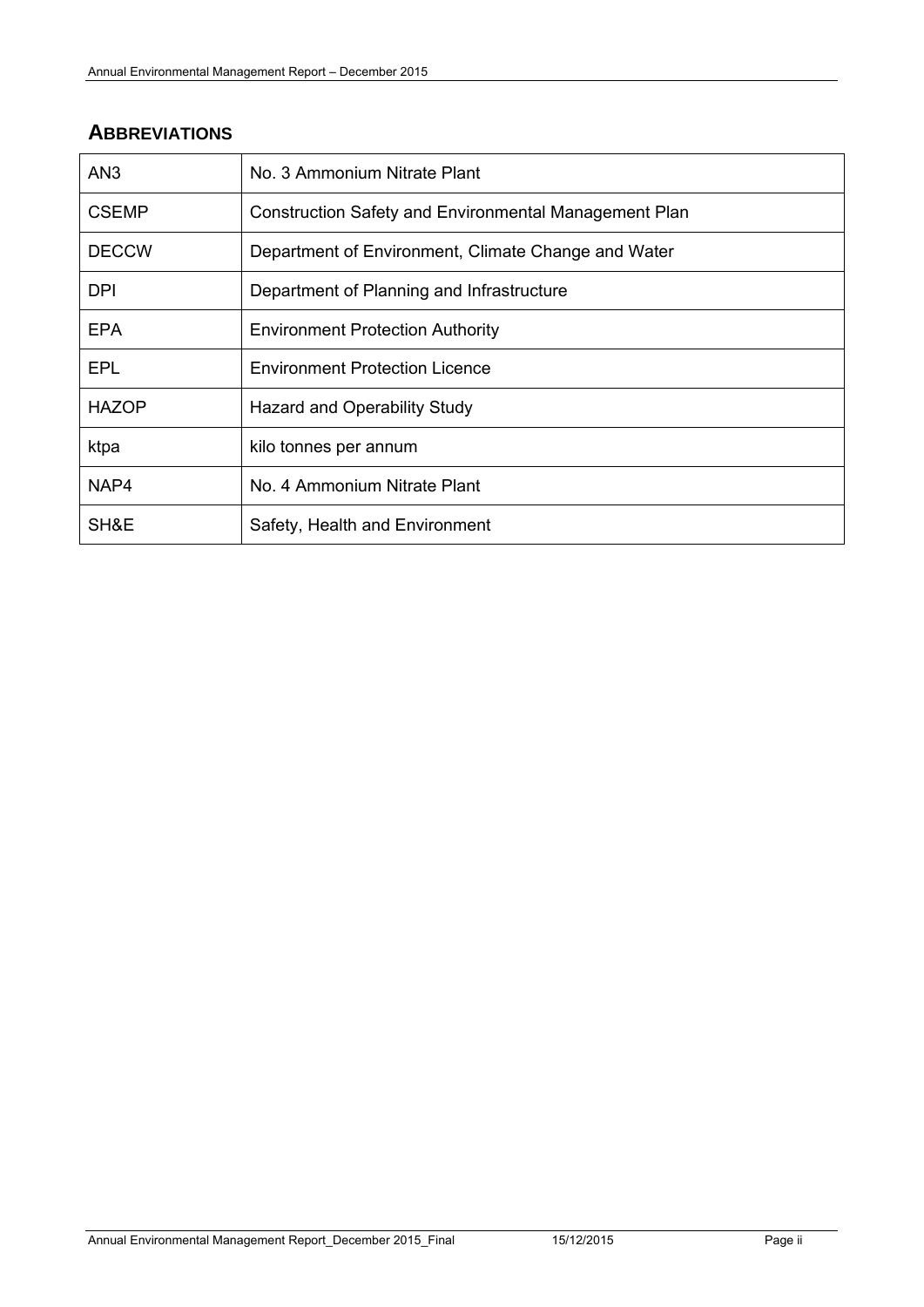#### **1 Introduction**

Orica Australia Pty Ltd (Orica) operates an ammonia nitrate manufacturing facility on Kooragang Island, NSW (**Figure 1**). The facility commenced operations in 1969 and has undergone several projects aimed at increasing the ammonium nitrate production capability of the site since. The current site operations consist of an Ammonia Plant, three Nitric Acid Plants, two Ammonium Nitrate Plants and associated despatch and support infrastructure (Existing Operations).

An approval for the expansion of the Kooragang Island site (the expansion Project) was granted by the Department of Planning and Infrastructure (DoPI) on 1 December 2009 allowing ammonium nitrate production to increase from 500 kilo tonnes per annum (ktpa) to 750ktpa. The expansion project broadly involves the uprate of the existing ammonia plant, construction of an additional Nitric Acid (NAP4) and Ammonium Nitrate Plants (AN3) and the upgrade and expansion of the site's ammonium nitrate storage and ancillary infrastructure.

Since the approval was granted in 2009, Orica has applied to the NSW Department of Planning and Infrastructure (DoPI) to modify the approval on three occasions.

Modifications to the 2009 approval includes:

Project Modification 1 (approved 11 July 2012)

- $\circ$  The relocation of plant and equipment further away from the closest residential properties located in Stockton;
- o Relocation of the No. 3 Ammonium Nitrate Plant closer to the No. 4 Nitric Acid Plant in order to reduce the pipeline distance in which ammonia is required to be transported;

Project Modification 2 (approved 17 December 2014)

- o Rationalisation and upgrade of ammonia storage and distribution infrastructure including a reduction in ammonia inventories stored in plant ammonia storage tanks;
- o The construction and operation of three ammonia flares; and
- o Instrumentation and integrity improvements to ammonia handling and storage systems
- o The relocation and increase in storage quantity of a previously approved nitric acid tank.

Project Modification 3 ( Currently under assessment)

• Increase the allowable annual production limit relating to the manufacture of ammonia at the site from 360,000t to 385,000t.

This report has been prepared in accordance with Condition 50 of the expansion project's Development Consent (08-0129) which requires an Annual Environmental Management Report (AEMR) to be submitted to the Department of Planning and Environment (formerly the Department of Planning and Infrastructure).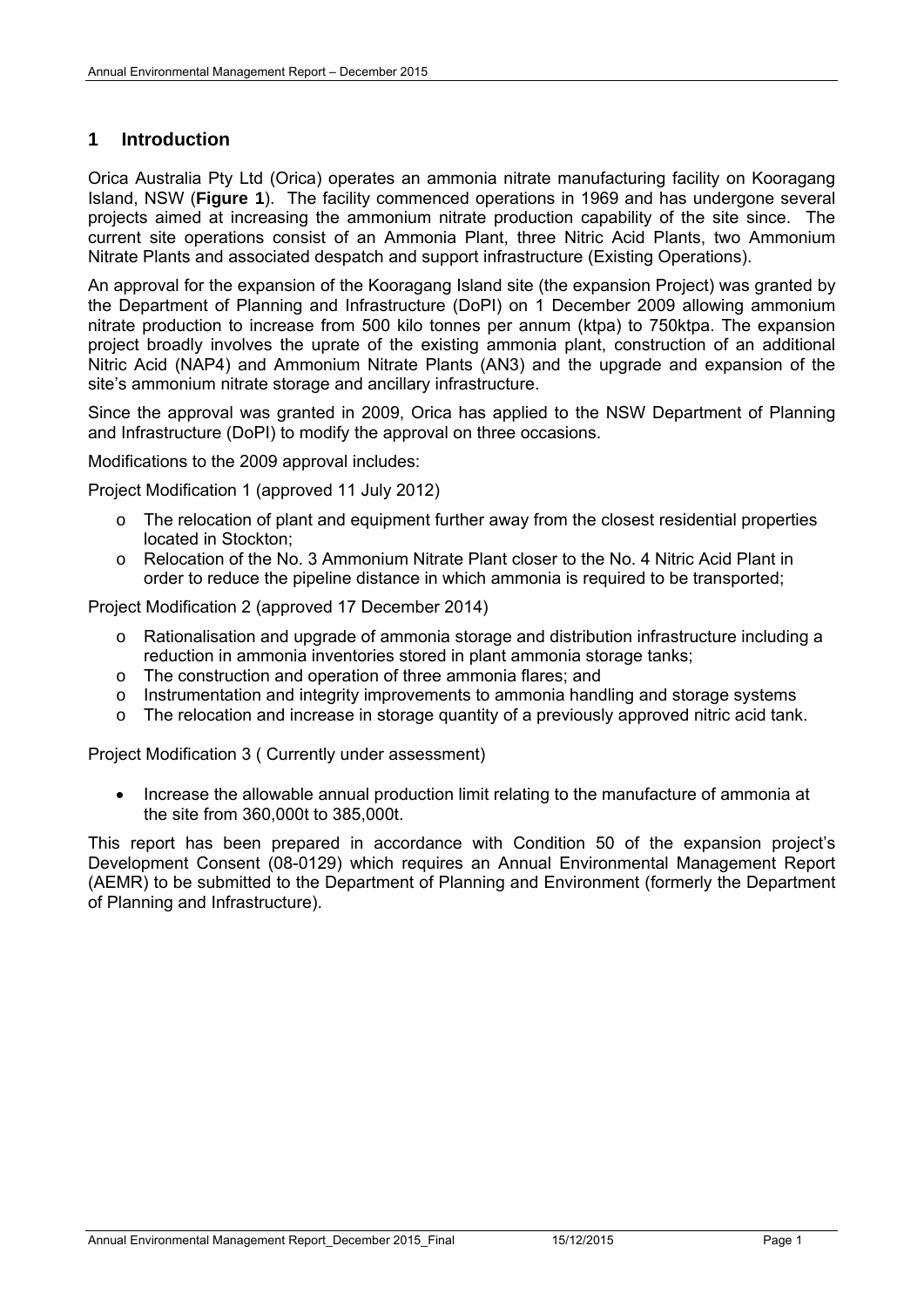

**Figure 1: Site Location**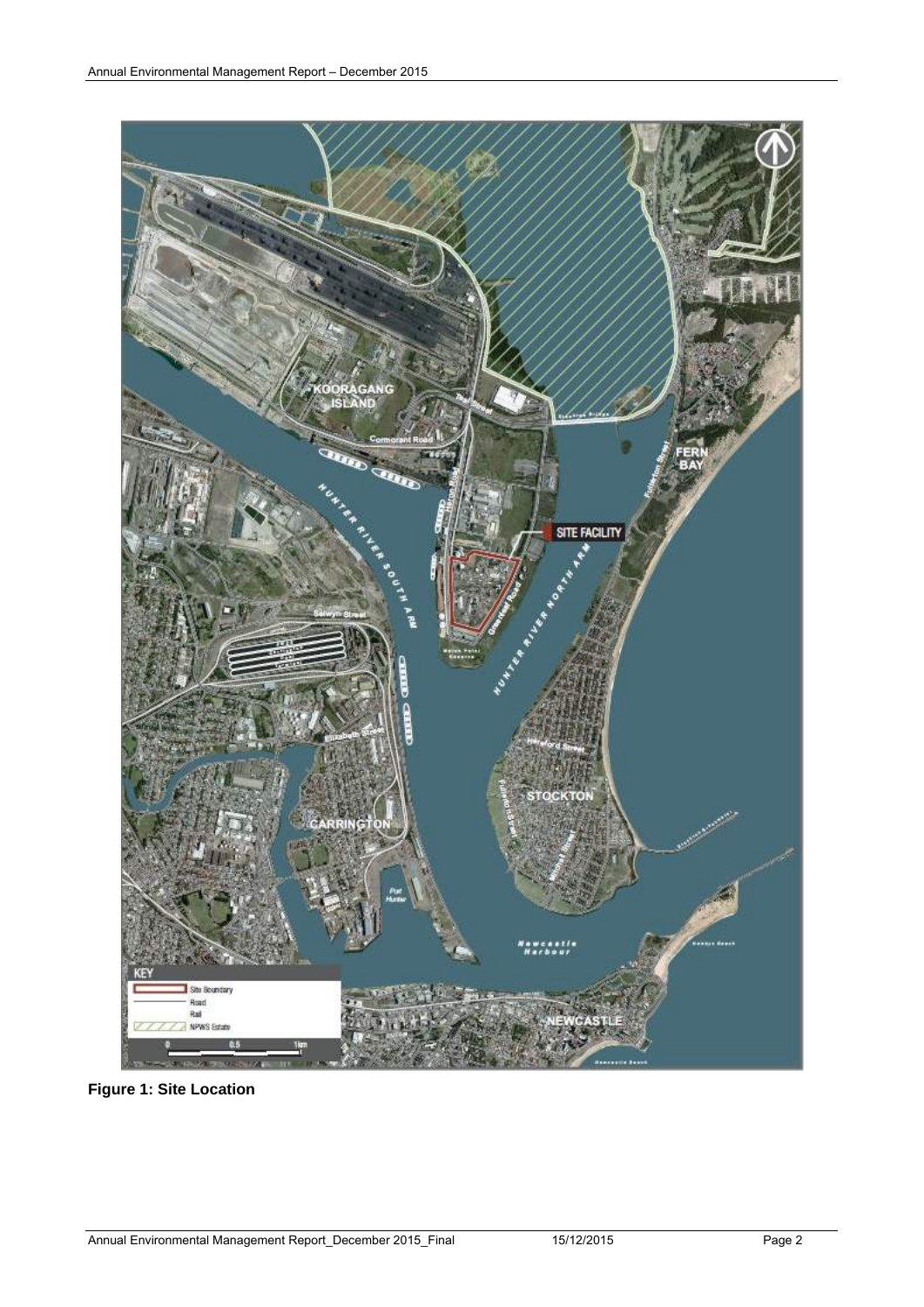#### **1.1 Project Description**

The activities detailed in the Project Approval include the:

- Upgrade to the existing Ammonia Plant designed at increasing ammonia manufacture capacity from 295 ktpa to 360 ktpa;
- Construction and operation of an additional Nitric Acid Plant (NAP4), capable of manufacturing approximately 260 ktpa of nitric acid;
- Construction and operation of an additional Ammonium Nitrate Plant (ANP3) capable of producing both Ammonium Nitrate Solution (ANS) and the solid prilled product Nitropril<sup>®</sup>;
- Construction and operation of additional storages for nitric acid, solid ammonium nitrate and ammonium nitrate solution;
- Construction and operation of three ammonia flares
- Supporting infrastructure including cooling towers, an effluent treatment system and boiler; and
- Construction of additional minor storage facilities and improvements to product loading facilities for road transport.

#### **2 Project Approval Requirement**

Condition 50 of Project Development Consent (08-0129) requires that Orica submit an AEMR within the first 12 months of commencing the project and annually thereafter. This report details environmental compliance of the Project between the 1 December 2014 and 30 November 2015 and also:

- a) Identifies the standards and performance measures for the project;
- b) Describes the works carried out in the past 12 months and the works to be carried out in the next 12 months;
- c) Includes a summary of complaints received in the past year and provide a comparison with previous years;
- d) Reports results of all monitoring required by this approval and an EPL for the Project
- e) Provides analysis of monitoring results in the context of the relevant criteria and limits, previous monitoring results and predictions made in the EA.
- f) Identifies any trends in monitoring results over the life of the Project; and
- g) Reports on compliance with the project approval, summarises non-compliances in the previous 12 months and reports on actions taken to rectify non conformances.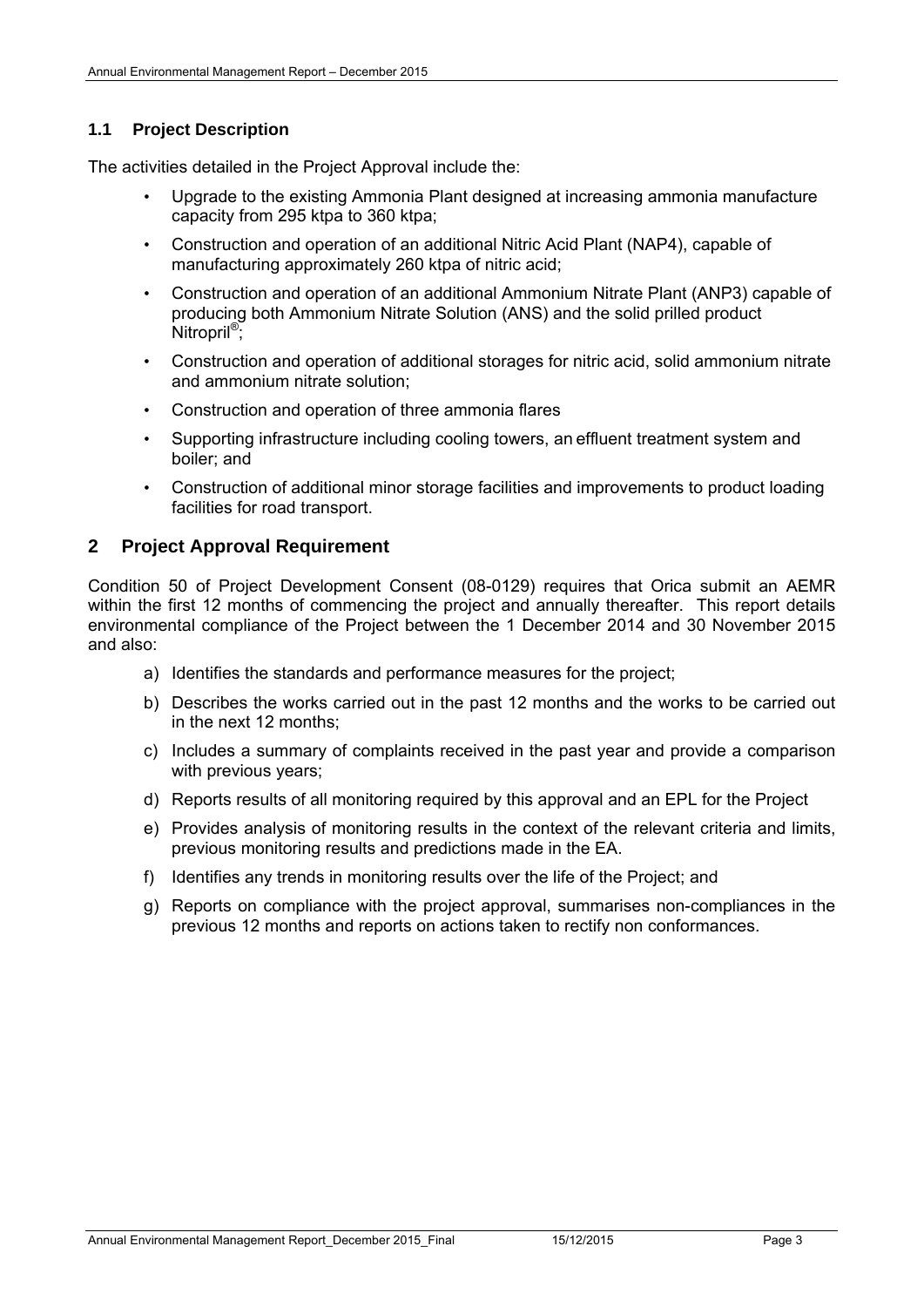#### **3 Project Standards and Performance Measures**

The Project is required to meet the standards and conditions detailed in the following documents:

- Project Approval 08-0129 dated 1 December 2009
- Project Environmental Assessment dated June 2009
- Statement of Commitments dated August 2009
- Modification Application 08-0129 MOD 1 and supporting documentation titled Kooragang Island Facility Modification Request dated 20 April 2011;
- Modification Application 08\_0129 MOD 2 Environmental Assessment titled Kooragang Island Modification Request dated 13 November 2013;
- Response to MOD 2 submissions dated 10 February 2014;
- Orica Mining Services Report for Kooragang Island Uprate PHA MOD1 Report dated March 2012
- Orica Mining Services Kooragang Island Uprate PHA MOD2 rev 1 dated May 2014 including Appendix VIII" nitric Acid Tank PHA, Rev C dated May 2014.
- Submissions Report dated 13 October 2014
- Orica Kooragang Island Ammonia Annual Quantity Increase Environment Assessment dated 25 April 2015.

Key design criteria detailed in these documents are detailed in Table 1.

|  |  |  |  |  | Table 1 - Standards and performance implemented in plant design and construction |
|--|--|--|--|--|----------------------------------------------------------------------------------|
|--|--|--|--|--|----------------------------------------------------------------------------------|

| <b>Criteria</b>            | <b>Standard</b>                                                               | <b>Performance Measure</b>                                                                 | <b>Comment</b>                                                                                                                                                                                                                                                                                                                                                                                                                                                |
|----------------------------|-------------------------------------------------------------------------------|--------------------------------------------------------------------------------------------|---------------------------------------------------------------------------------------------------------------------------------------------------------------------------------------------------------------------------------------------------------------------------------------------------------------------------------------------------------------------------------------------------------------------------------------------------------------|
| <b>Noise</b><br>Management | No increase in<br>community<br>noise levels as<br>a result of the<br>Project. | Operating Project to be at least<br>10dB (A) less than the existing<br>plant noise levels. | Noise control measures have been<br>incorporated into all new plant design.<br>To enable the site to demonstrate<br>compliance with this noise condition,<br>background noise testing at the<br>community interface was performed<br>prior to the Ammonia Plant uprate in<br>2011 in compliance with requirements<br>detailed in Condition 31 of the<br>Development Consent.<br>Following the Ammonia Plant uprate, a<br>noise management plan (submitted and |
|                            |                                                                               |                                                                                            | approved by the DoPI) was developed<br>and included the requirement for<br>quarterly noise testing for the first 12<br>months (2012/2013) and annually<br>thereafter.                                                                                                                                                                                                                                                                                         |
|                            |                                                                               |                                                                                            | Quarterly noise data confirmed<br>compliance to the project's noise<br>performance criteria for Stage 1 of the<br>Project as detailed in the project EA.                                                                                                                                                                                                                                                                                                      |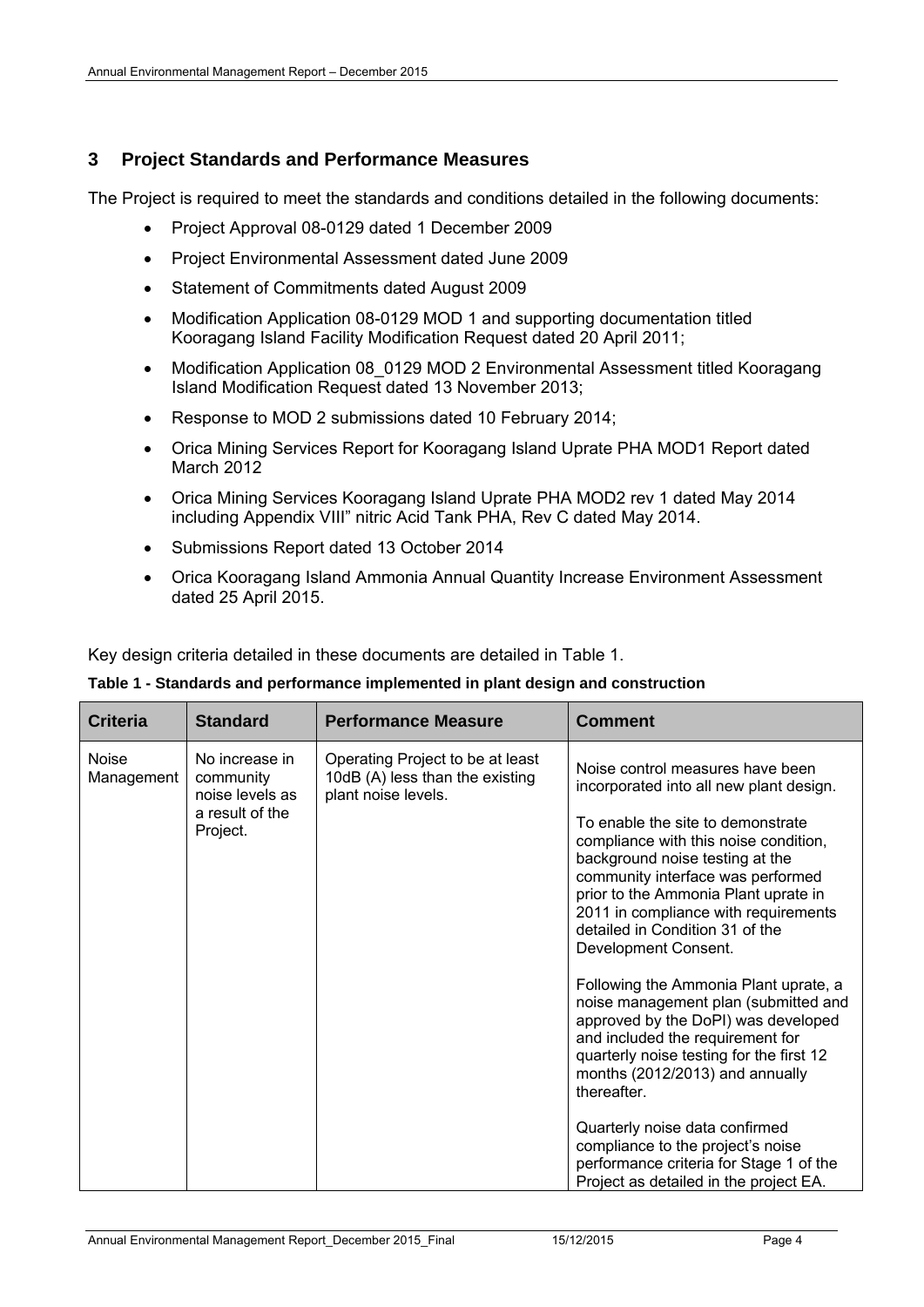| <b>Criteria</b>    | <b>Standard</b>                                                                 | <b>Performance Measure</b>                                                                                     | <b>Comment</b>                                                                                                                                                                                                                                                                                                                                                                                                                                                                                                                              |
|--------------------|---------------------------------------------------------------------------------|----------------------------------------------------------------------------------------------------------------|---------------------------------------------------------------------------------------------------------------------------------------------------------------------------------------------------------------------------------------------------------------------------------------------------------------------------------------------------------------------------------------------------------------------------------------------------------------------------------------------------------------------------------------------|
|                    |                                                                                 |                                                                                                                | Subsequent annual noise testing data,<br>including that performed during the<br>2014/2015 AEMR reporting period has<br>confirmed that noise levels continue to<br>be within the predicted noise range.                                                                                                                                                                                                                                                                                                                                      |
| <b>Air Quality</b> | Minimisation of<br>particulate<br>emissions<br>associated with<br>the Project.  | AN3 stack emissions to be<br>≤20mg/Nm <sup>3</sup>                                                             | Ammonium Nitrate Plant 3 has yet to be<br>constructed; however the requirement<br>has been incorporated into the plant<br>design.<br>Particulate emission performance of<br>AN3 will be confirmed during plant<br>commissioning activities.                                                                                                                                                                                                                                                                                                 |
|                    | Minimisation of<br>NO <sub>x</sub> emissions<br>associated with<br>the project. | <b>Existing Reformer Stack NOx</b><br>emission $\leq$ 350mg/Nm <sup>3</sup> (as NO <sub>2</sub><br>equivalent) | A new purge gas scrubber was installed<br>during the Ammonia Plant uprate aimed<br>at reducing NO <sub>x</sub> emissions from the<br>Ammonia Plant Reformer Stack.                                                                                                                                                                                                                                                                                                                                                                          |
|                    |                                                                                 |                                                                                                                | Annual stack emission test data<br>collected since the plant uprate has<br>demonstrated compliance to the<br>requirement with the exception of two<br>occasions. Orica has continued to<br>undertake voluntary quarterly testing of<br>the Reformer Stack to support Ammonia<br>Plant performance improvement<br>initiatives.                                                                                                                                                                                                               |
|                    |                                                                                 |                                                                                                                | One stack test performed during the<br>2014/2015 AEMR reporting period<br>recorded an elevated NO <sub>x</sub><br>concentration above the EPL limit<br>$(425mg/m3$ compared to a 350mg/m <sup>3</sup> ).<br>The cause of the elevated NOx<br>emission was identified and an action<br>plan developed and implemented. An<br>additional stack test performed following<br>the Ammonia Plant shutdown confirmed<br>NO <sub>x</sub> emissions for the Reformer Stack<br>were compliant with the Reformer Stack<br>EPL NOx concentration limit. |
|                    |                                                                                 | Pre-Reformer Furnace Stack NOx<br>emission $\leq$ 350mg/Nm <sup>3</sup> (as NO <sub>2</sub><br>equivalent)     | Requirement incorporated into plant<br>design.<br>Annual stack emission testing has been<br>performed following the commencement<br>of operations on the 29 February 2012.<br>In total four stack tests have been<br>performed in compliance the EPL<br>requirements, with NO <sub>x</sub> emissions<br>significantly below the predictions<br>detailed in the Environmental                                                                                                                                                                |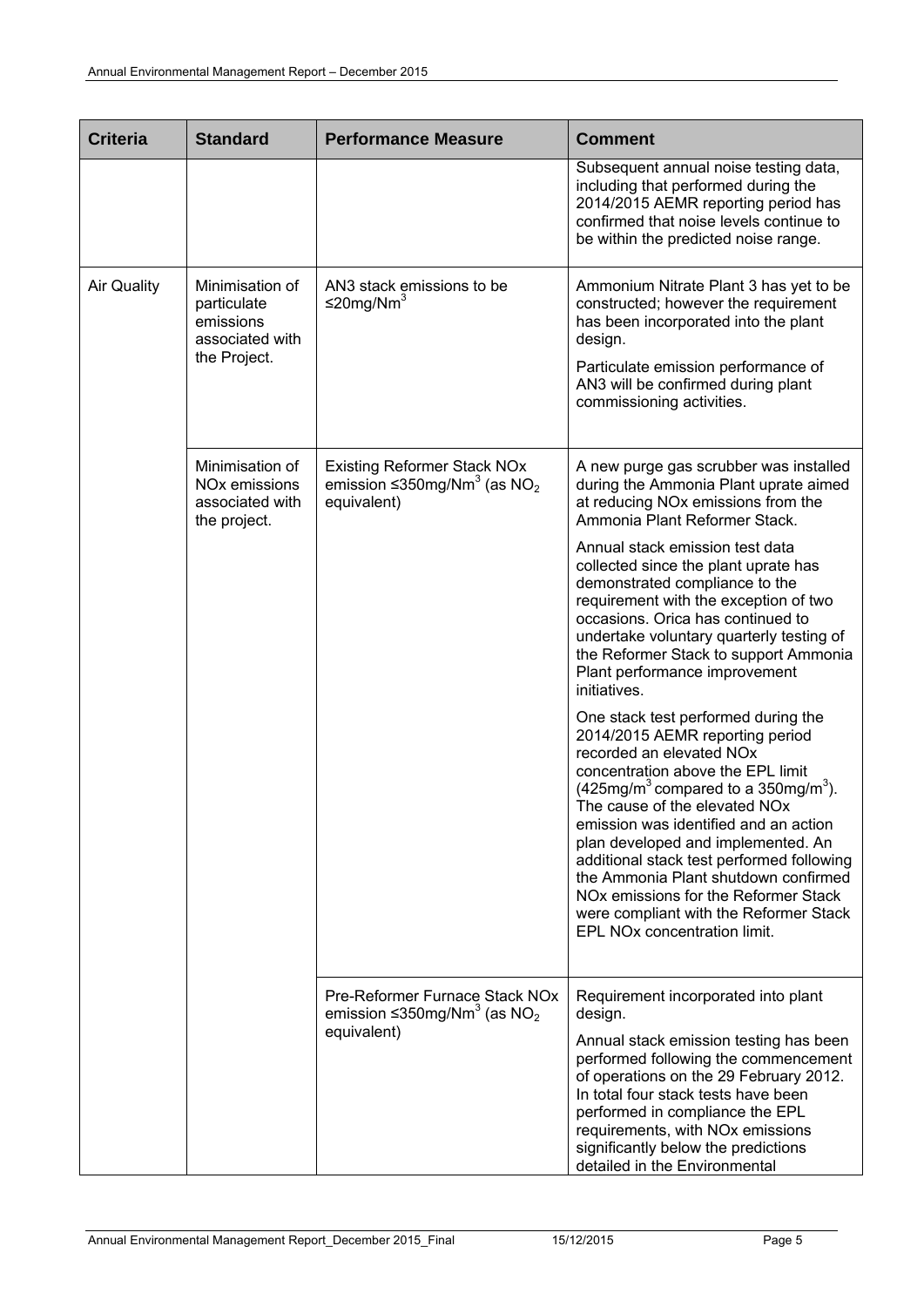| <b>Criteria</b>                | <b>Standard</b>                                                               | <b>Performance Measure</b>                                                                                                                                                                                                                                      |              |             | <b>Comment</b>                                                                                                                                                                                                                                                                                                                                           |
|--------------------------------|-------------------------------------------------------------------------------|-----------------------------------------------------------------------------------------------------------------------------------------------------------------------------------------------------------------------------------------------------------------|--------------|-------------|----------------------------------------------------------------------------------------------------------------------------------------------------------------------------------------------------------------------------------------------------------------------------------------------------------------------------------------------------------|
|                                |                                                                               |                                                                                                                                                                                                                                                                 |              |             | Assessment and the site's EPL<br>discharge limit.                                                                                                                                                                                                                                                                                                        |
|                                |                                                                               | <b>Expansion Boiler Stack NOx</b><br>emission $\leq$ 350mg/Nm <sup>3</sup> (as NO <sub>2</sub><br>equivalent)<br>NAP4 Stack NOx ≤150ppm<br>$(99%$ tile)<br>Scrubbing of ammonia emissions<br>under normal plant operations to<br>be installed for NAP4 and AN3. |              |             | Requirement has been incorporated into<br>the Expansion Boiler design.<br>Confirmation testing of NOx<br>concentration from the Expansion Boiler<br>will be conducted in the first half of 2016<br>during commissioning activities.                                                                                                                      |
|                                |                                                                               |                                                                                                                                                                                                                                                                 |              |             | Requirement incorporated into design<br>for the new acid plant.                                                                                                                                                                                                                                                                                          |
|                                |                                                                               |                                                                                                                                                                                                                                                                 |              |             | Requirement has been incorporated into<br>design. In addition the site has<br>commenced a program of works to<br>ensure that ammonia emissions<br>generated from existing operating plants<br>are appropriately treated including the<br>construction and operation of three<br>ammonia flares.                                                          |
| Greenhouse<br>Gas<br>Emissions | Installation of<br>abatement<br>technology on<br><b>Nitric Acid</b><br>Plants | Site $N_2O$ emissions to be reduced<br>by ≤65% compared to a "do<br>nothing" approach.<br>Abatement projects to be<br>completed within 6 months of<br>commissioning of NAP4.                                                                                    |              |             | A $N_2O$ emissions reduction strategy for<br>the site is currently being implemented<br>with $N_2O$ abatement technology now<br>installed in NAP2 from July 2013.N <sub>2</sub> O<br>emissions are continually monitored in<br>all existing nitric acid plants.<br>Orica is continuing to investigate<br>suitable technology for application in<br>NAP3. |
| Water                          | New Plant and                                                                 |                                                                                                                                                                                                                                                                 |              | mg/L        | Requirement incorporated into design.                                                                                                                                                                                                                                                                                                                    |
| Emissions                      | Equipment to<br>comply with<br>existing EPL                                   |                                                                                                                                                                                                                                                                 | 90%<br>limit | 100% limit  | Effluent discharged from the site is<br>continually monitored and reported in<br>the site's Annual Return. There were no                                                                                                                                                                                                                                 |
|                                | conditions for<br>effluent                                                    | As                                                                                                                                                                                                                                                              |              | 0.05        | effluent discharge exceedances                                                                                                                                                                                                                                                                                                                           |
|                                | discharge<br>parameters.                                                      | Oil and Grease                                                                                                                                                                                                                                                  |              | 10          | associated with the projected recorded<br>during the 2014/2015 AEMR reporting                                                                                                                                                                                                                                                                            |
|                                |                                                                               | Nitrogen                                                                                                                                                                                                                                                        | 1500         | 2000        | period.                                                                                                                                                                                                                                                                                                                                                  |
|                                |                                                                               | $Cr(6+)$                                                                                                                                                                                                                                                        | 0.05         | 0.2         |                                                                                                                                                                                                                                                                                                                                                          |
|                                |                                                                               | <b>TSP</b>                                                                                                                                                                                                                                                      |              | 50          |                                                                                                                                                                                                                                                                                                                                                          |
|                                |                                                                               | рH                                                                                                                                                                                                                                                              |              | $6.2 - 9.5$ |                                                                                                                                                                                                                                                                                                                                                          |
|                                |                                                                               | Temperature                                                                                                                                                                                                                                                     |              | 43°C        |                                                                                                                                                                                                                                                                                                                                                          |
|                                |                                                                               | Volume                                                                                                                                                                                                                                                          |              | 4500kL/day  |                                                                                                                                                                                                                                                                                                                                                          |
|                                |                                                                               | Nitrogen Mass<br>Discharge                                                                                                                                                                                                                                      |              | 200tpa      |                                                                                                                                                                                                                                                                                                                                                          |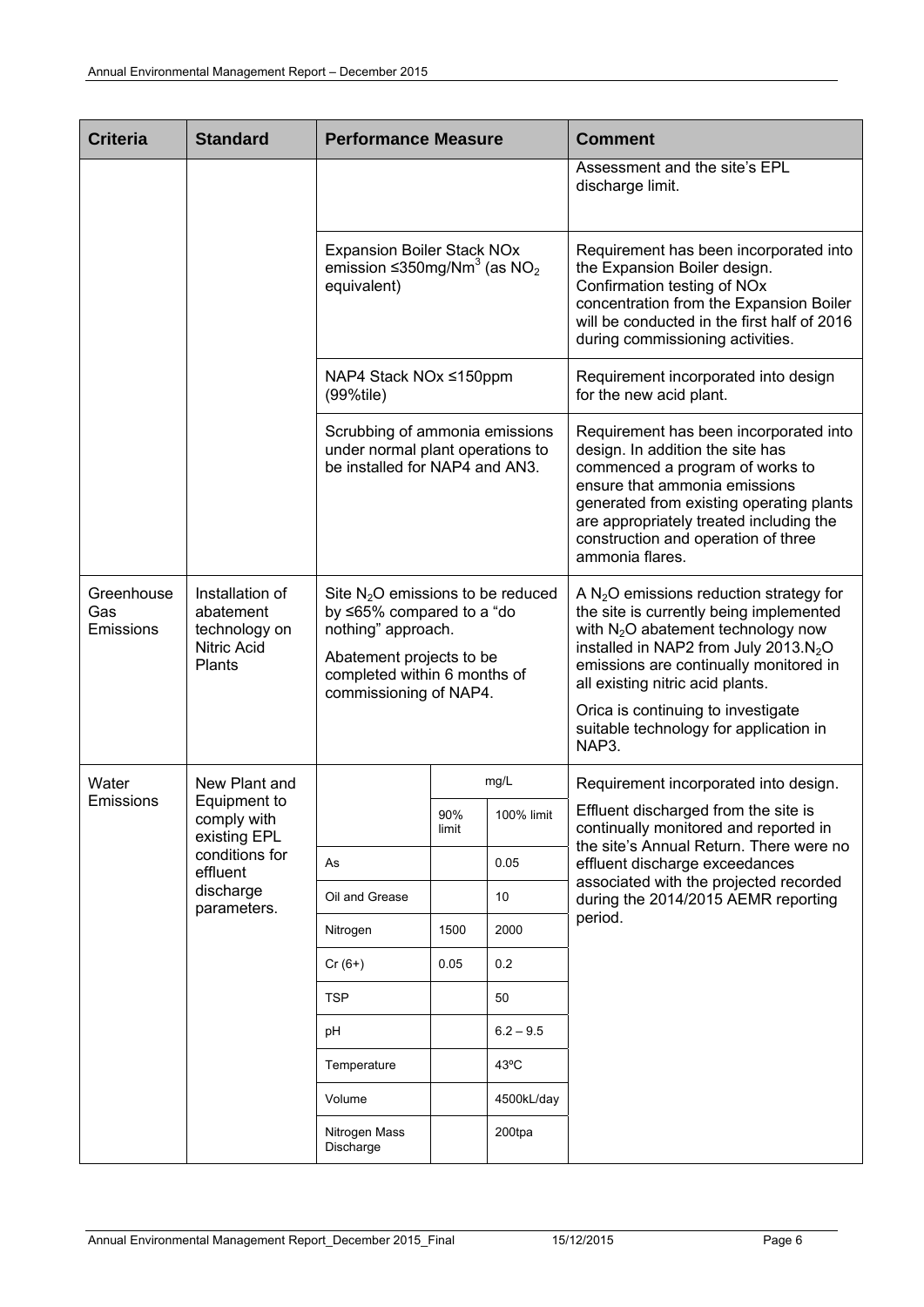| <b>Criteria</b>      | <b>Standard</b>                                      | <b>Performance Measure</b>                                               | <b>Comment</b>                                                                                                                                                                           |
|----------------------|------------------------------------------------------|--------------------------------------------------------------------------|------------------------------------------------------------------------------------------------------------------------------------------------------------------------------------------|
| Production<br>Limits | Production not<br>to exceed<br>prescribed<br>levels. | Ammonia - 360ktpa<br>Nitric Acid – 605ktpa<br>Ammonium Nitrate - 750ktpa | Requirement incorporated into design.<br>Production during the 2014/2015<br>reporting period was as follows:<br>Ammonia – 347ktpa<br>Nitric Acid - 318ktpa<br>Ammonium Nitrate - 404ktpa |

To ensure that environmental performance standards are appropriately integrated into the new plant design and associated construction activities, a Construction Environmental Management Plan (CEMP) has been developed and approved for use by Department of Planning and Infrastructure (DoPI) in 2011. Environmental control measures addressed in the CEMP relate to air quality, water quality, contaminated soil and acid sulphate soil, waste management, traffic, heritage and erosion and sediment control.

#### **4 Project Status**

#### **4.1 Project Progress Review**

Orica is undertaking the expansion of the site in a number of construction phases. This approach has been adopted to ensure that construction works associated with the upgrade have minimal impact on the site's existing operations, that upgraded ammonium nitrate product storage and loadout facilities are completed prior to the construction of the new Nitric Acid and Ammonium Nitrate plants and that market demand is accommodated in the construction timing. Project construction phases are as follows:

- *Phase 1*: Ammonia Plant Uprate: including improvement works designed to increase production capacity of the existing ammonia plant from 295ktpa to 360ktpa. This phase has been completed, with the uprated Ammonia Plant commencing operation on the 28 February 2012.
- *Phase 2*: Upgrade and improvement works to the site's supporting infrastructure: including the construction and upgrade of the site's ammonium nitrate storage facilities and product load out infrastructure. Construction works associated with this phase have been designed to reduce the site's risk profile associated with the storage of ammonium nitrate and the transportation and use of ammonia onsite.
- *Phase 3*: Ammonium nitrate expansion: construction works designed to increase ammonium nitrate production capability of the site from 430ktpa to 750ktpa through the construction of a new nitric acid and ammonium nitrate plant.
- *Phase 4*: The construction of three ammonia flares. Orica approval to include the construction and operation of three ammonia flares (MOD 2). The flares are only one component of a broader program currently being implemented at the site, designed to reduce the risk associated with handling ammonia.
- *Phase 5:* The construction of a Nitric Acid tank. Orica has approval to change the proposed location and increase the storage capacity of a previously approved nitric acid tank (MOD 2).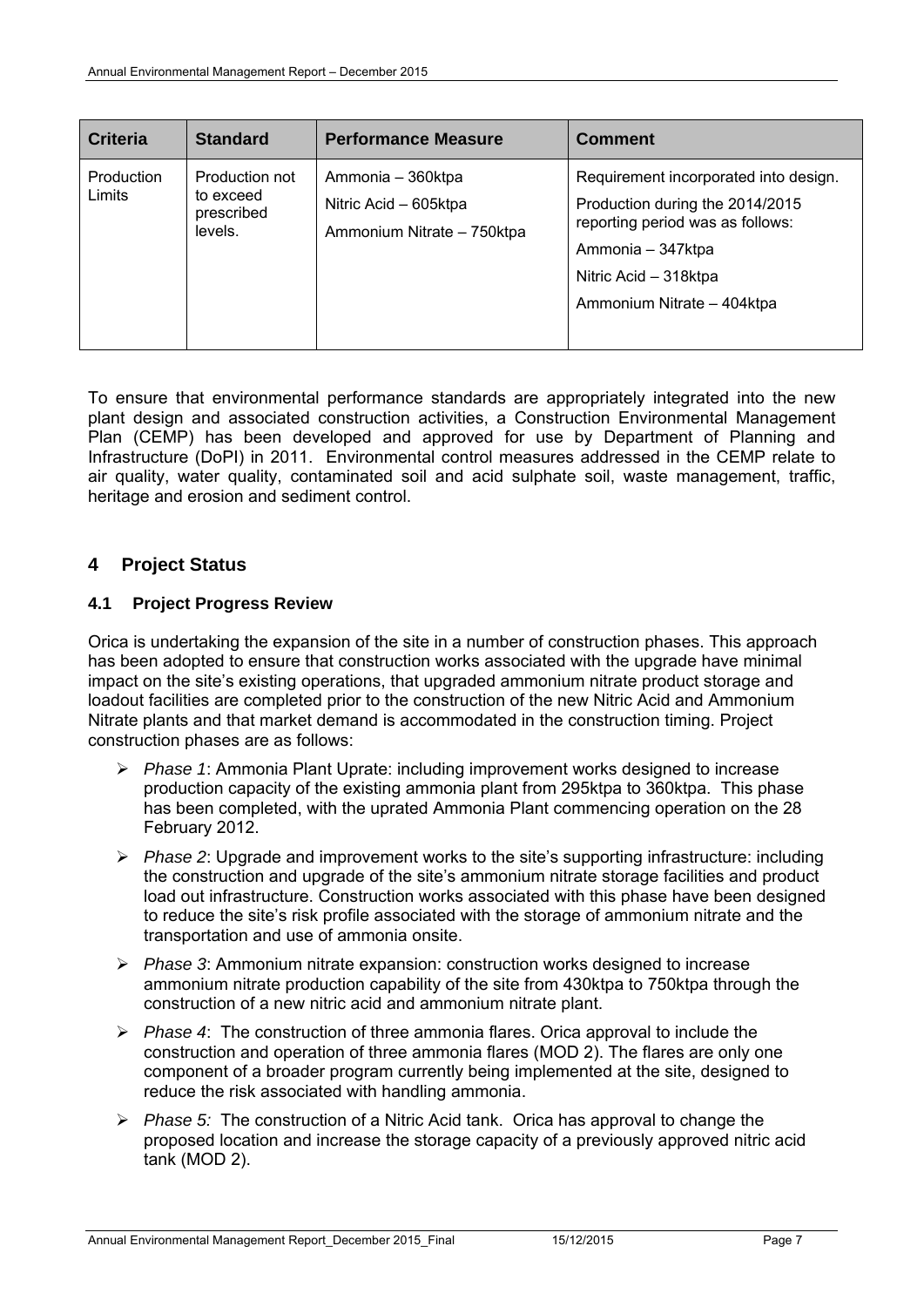Phase 6: Construction and Operation of the Projects Boiler. Orica has recently completed a consistency review to support a change to the expansion project boiler site location.

Orica's DoPI approved project Staging Plan is detailed in Table 2: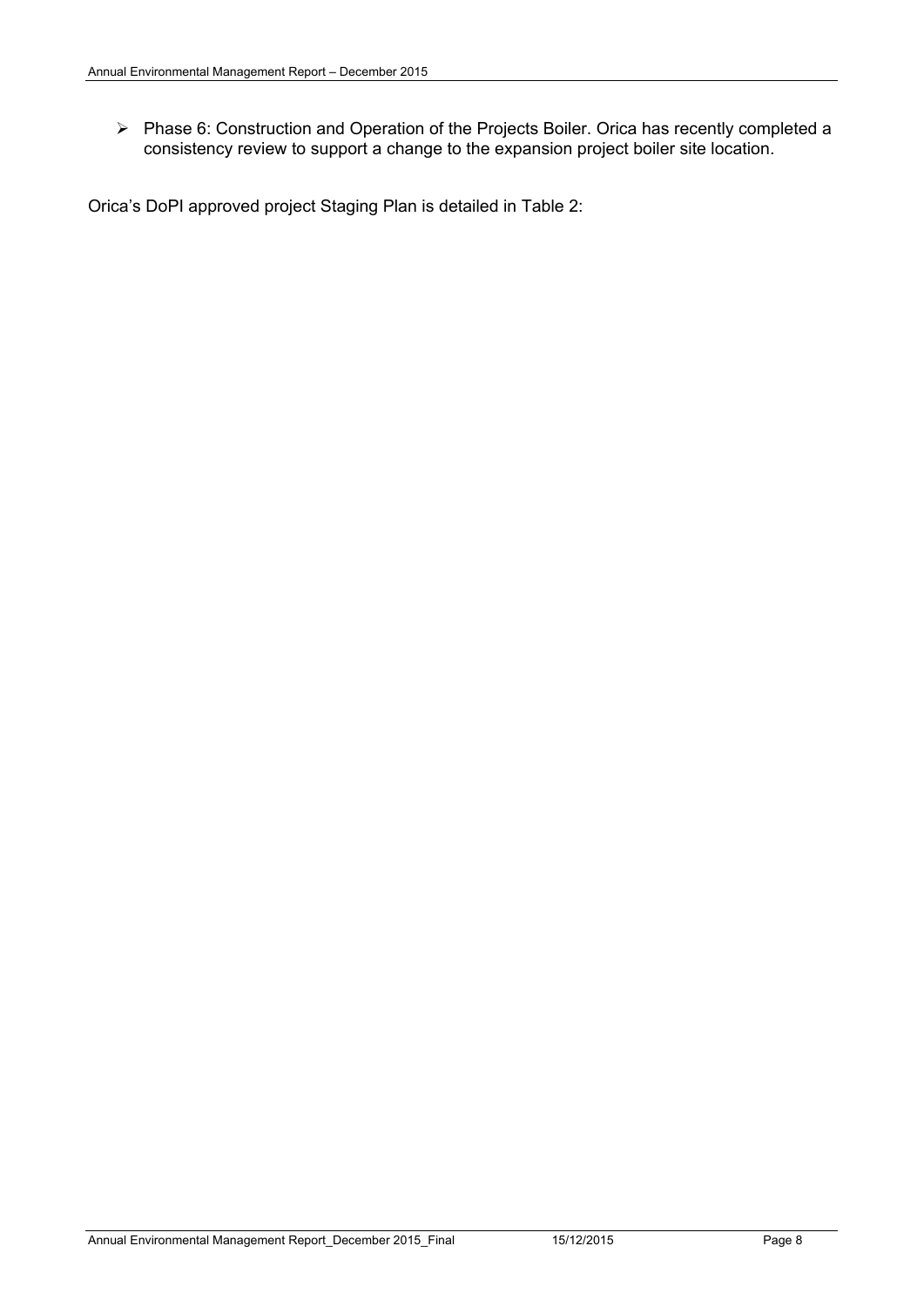#### **Table 2 – Project Staging Plan**

| <b>Phase</b><br><b>Stage</b> |                             | <b>Description of Work</b>                                                                                                                                                                                                                                                                                                                                   | <b>Sub Stage</b>                                                                                                                                                                                                                                   | <b>Approval Status</b>                                                    | <b>Estimated</b><br><b>Construction</b><br><b>Timing</b> |
|------------------------------|-----------------------------|--------------------------------------------------------------------------------------------------------------------------------------------------------------------------------------------------------------------------------------------------------------------------------------------------------------------------------------------------------------|----------------------------------------------------------------------------------------------------------------------------------------------------------------------------------------------------------------------------------------------------|---------------------------------------------------------------------------|----------------------------------------------------------|
|                              | <b>Ammonia Plant Uprate</b> |                                                                                                                                                                                                                                                                                                                                                              |                                                                                                                                                                                                                                                    |                                                                           |                                                          |
| 1                            | 1a                          | Ammonia Plant Expansion - Plant Air Compressor Building<br>Construction of Plant Air Compressor building shell (compressor installed<br>in Stage $1(b)$ ).                                                                                                                                                                                                   | Completed                                                                                                                                                                                                                                          | Construction<br>Complete and<br>Operational                               | Completed                                                |
|                              | 1b                          | Ammonia Plant Expansion - Installation/Modification of Plant<br>Installation of new equipment including new compressor, process vessels<br>pipework and instruments in the Ammonia Plant.                                                                                                                                                                    | Completed                                                                                                                                                                                                                                          |                                                                           |                                                          |
|                              |                             | <b>Proposed Trident Nitrates Expansion Project Construction Scheduling</b>                                                                                                                                                                                                                                                                                   |                                                                                                                                                                                                                                                    |                                                                           |                                                          |
| $\mathbf{2}$                 | 2a                          | <b>OBL 1(a) -Nitrates Infrastructure &amp; ANS Loadout</b><br>Installation of new site infrastructure including the new site entrances,<br>internal access roads, security and weighbridge facilities, ANS product<br>storage and despatch facilities.                                                                                                       | Internal access roads<br>1.<br>and minor civil works.<br>2.<br>Site entrances, security<br>offices and<br>weighbridges.<br>Major civil works<br>3.<br>including piling and<br>foundations.<br>New ANS storage<br>4.<br>vessel loading<br>equipment | Approval for<br>construction granted,<br>construction yet to<br>commence. | Yet to be<br>determined                                  |
|                              | 2 <sub>b</sub>              | OBL 1(b) - Nitrates Despatch & Support Infrastructure<br>Construction of new AN Bag store, AN Despatch facilities and amenities,<br>demolition of existing AN Bag store and despatch, construction of new AN<br>Bulk Store, modification to existing AN bulk store, construction of WANS,<br>construction of new control room and electrical infrastructure. |                                                                                                                                                                                                                                                    | Approval to<br>commence<br>construction not yet<br>granted by DoPI.       | Yet to be<br>determined                                  |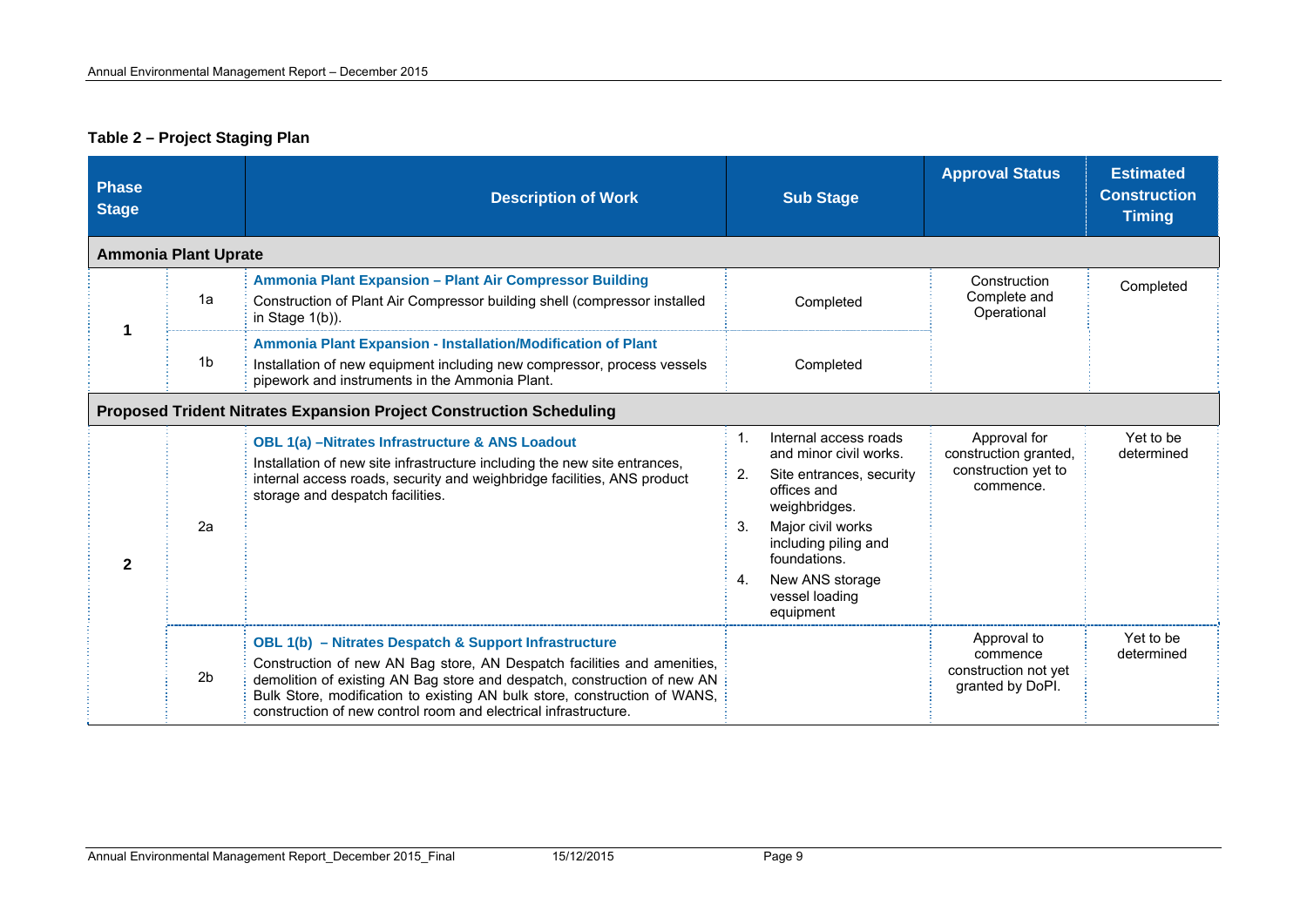| <b>Phase</b><br><b>Stage</b>    |    | <b>Description of Work</b>                                                                                                                                                                                                                                                                                                                                  | <b>Sub Stage</b>                                                                                                            | <b>Approval Status</b>                                                                                                            | <b>Estimated</b><br><b>Construction</b><br><b>Timing</b> |
|---------------------------------|----|-------------------------------------------------------------------------------------------------------------------------------------------------------------------------------------------------------------------------------------------------------------------------------------------------------------------------------------------------------------|-----------------------------------------------------------------------------------------------------------------------------|-----------------------------------------------------------------------------------------------------------------------------------|----------------------------------------------------------|
| 3                               | 3a | NAP4 - Nitric Acid & AN Solution plants and Support Infrastructure<br>Construction of the NAP4/ANS Plant and tie-ins<br>Construction of Nitrates support infrastructure including new Nitric Acid<br>Storage, Ammonia Storage, Boiler, Cooling Tower, Demin Plant expansion<br>Instrument Air upgrades, new Ammonia pumps, pipebridges & transfer<br>lines. |                                                                                                                             | Approval to<br>commence<br>construction not yet<br>granted by DoPI.                                                               | Yet to be<br>determined                                  |
|                                 | 3b | <b>AN3 - AN Prill Plant</b><br>Construction of ANP3 Dry Section plant and tie-ins                                                                                                                                                                                                                                                                           |                                                                                                                             | Approval to<br>commence<br>construction not yet<br>granted by DoPI.                                                               | Yet to be<br>determined                                  |
|                                 |    | Ammonia Management Improvement Program                                                                                                                                                                                                                                                                                                                      |                                                                                                                             |                                                                                                                                   |                                                          |
| 4                               | 4  | <b>Ammonia Flares</b><br>Construction and operation of three ammonia flares.                                                                                                                                                                                                                                                                                | <b>Nitrates Plant Flare</b><br>1.<br>Ammonia Storage Flare<br>2.<br>Ammonia Plant Flare<br>3.<br>Ammonia storage tank<br>4. | Approval to<br>commence<br>construction granted<br>on 23 June 2015.<br>Commissioning<br>activities commenced<br>on 31 August 2015 | Completed                                                |
| <b>Nitric Acid Tank</b>         |    |                                                                                                                                                                                                                                                                                                                                                             |                                                                                                                             |                                                                                                                                   |                                                          |
| 5                               | 5  | <b>Nitric Acid Tank</b><br>Construction and Operation of a nitric acid tank and associated scrubber,<br>capable of exporting and importing nitric acid via the sites nitric acid wharf<br>pipeline.                                                                                                                                                         |                                                                                                                             | Approval to<br>commence<br>construction not yet<br>granted by DoPI.                                                               | Yet to be<br>determined                                  |
| <b>Expansion Project Boiler</b> |    |                                                                                                                                                                                                                                                                                                                                                             |                                                                                                                             |                                                                                                                                   |                                                          |
| 6                               | 6  | <b>Construction and operation of Expansion Project Boiler</b>                                                                                                                                                                                                                                                                                               |                                                                                                                             | Approval to commence<br>construction granted on<br>27 July 2015                                                                   | Commissioning<br>expected early<br>February 2016.        |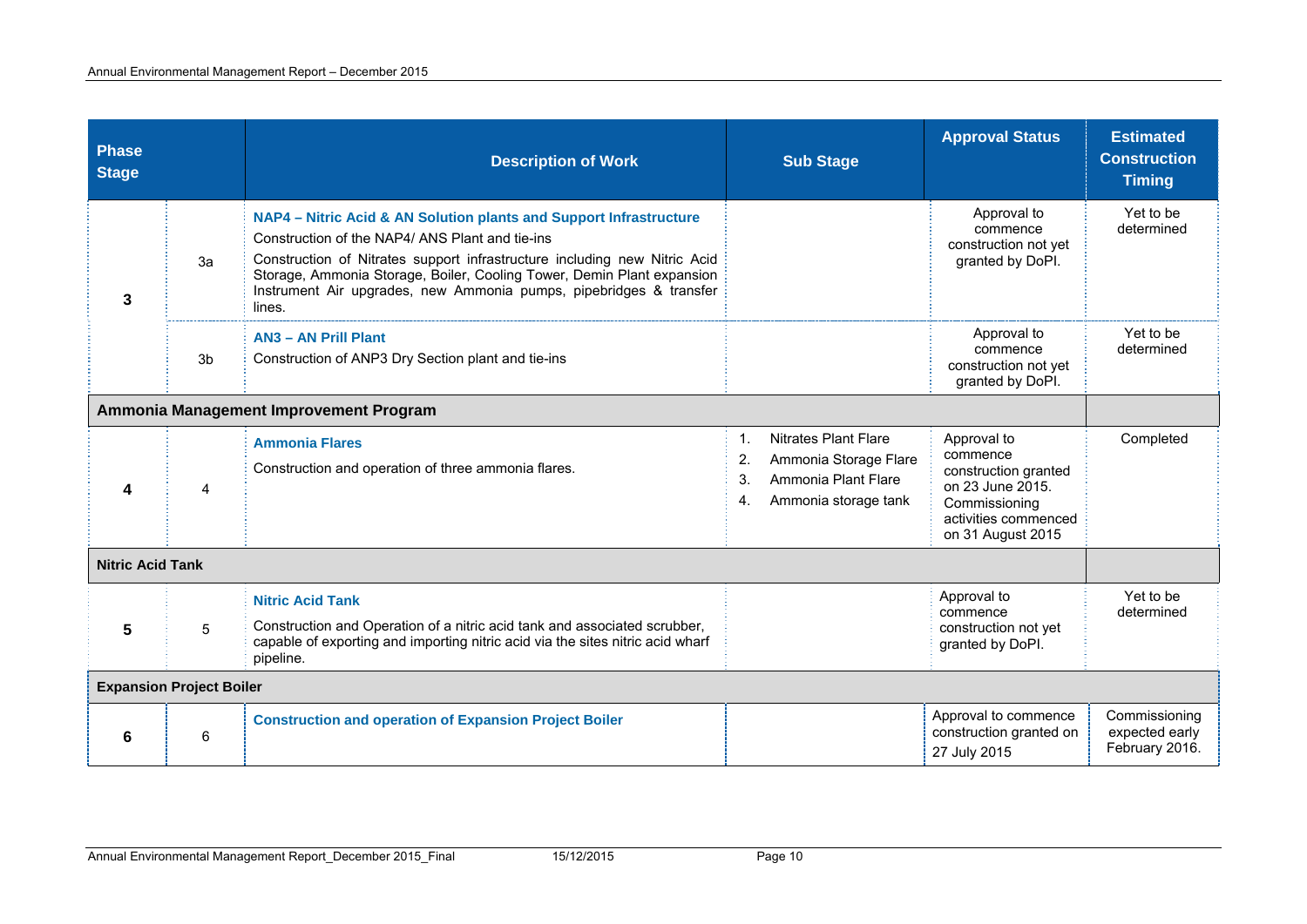A summary of the Project works completed between 1 December 2014 and 30 November 2015 are detailed below.

#### **4.1.1 Phase 1: Ammonia Plant Expansion**

Works that have been performed in the last 12 months associated with the uprate of the Ammonia Plant include:

- Stack emission testing of Reformer and Pre Reformer monitoring points in accordance with the site's EPL.
- Annual compliance noise monitoring in compliance with the revised noise management plan.
- Regulatory reporting in accordance with the approvals Condition of Consent.

#### **4.1.2 Phase 2: Outside Boundary Limits**

No construction activities commenced in the previous 12 months associated with Phase 2 construction activities.

#### **4.1.3 Phase 3: Nitrate expansion**

No construction activities commenced in the previous 12 months associated with Phase 3 construction activities.

#### **4.1.4 Phase 4: Ammonia Management Improvement Program**

Approval to construct and commission the site's new ammonia feed tank was granted on 7 June 2014, with the ammonia feed tank becoming operational during November 2014.

Approval to construct and commission two of the site's ammonia flares was granted on 15 June 2015, with the site commencing commissioning activities during August 2015.

#### **4.1.5 Phase 5: Nitric Acid Tank**

No construction activities commenced in the previous 12 months associated with Phase 5 construction activities.

#### **4.1.6 Phase 6: Expansion Project Boiler**

Orica completed a consistency review to support a change in the Expansion Project Boiler location, with approval from DoPI granted on 11 June 2015, consistent with Condition 7(f) of the project's Development Consent. Approval to commence construction activities associated with the boiler was granted on 27 July 2015, with construction commencing a short time thereafter.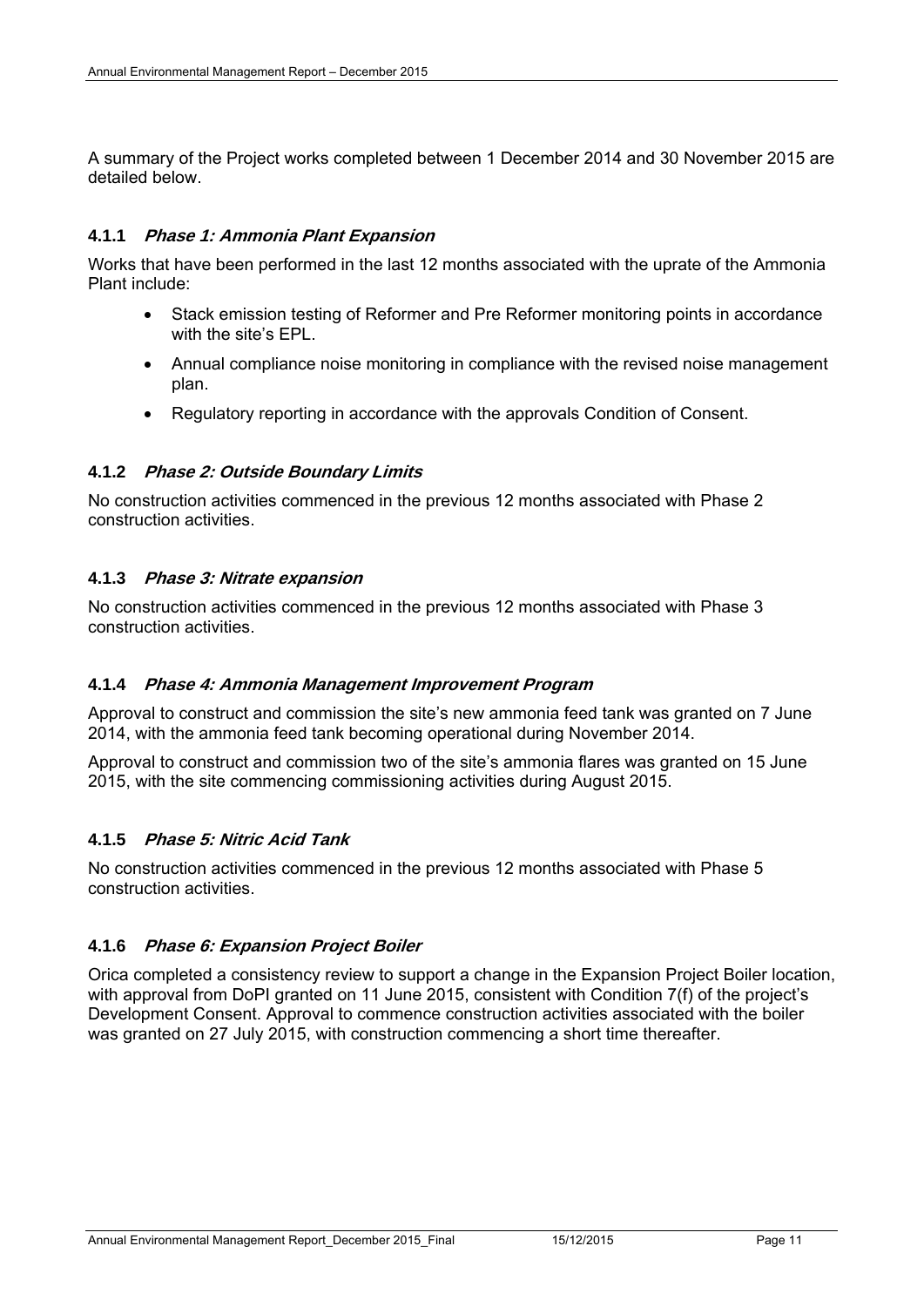#### **4.2 Planned Project Progress during 2015/2016**

Orica is continuing to focus on implementing site improvement works associated with Stage 4 and 6 of the Project.

Currently market conditions indicate that the expansionary works detailed in Stages 2 and 3 are uneconomical to implement and therefore remain on hold. The timing associated with the implementation of these stages will be reviewed when market conditions are more favourable.

Orica is still progressing with reporting requirements associated with Phase 1 as detailed in the project approval Condition of Consent.

Project works anticipated to be completed in the following twelve months include:

#### **4.2.1 Phase 1 Ammonia Plant Uprate**

- Environmental monitoring as outlined in the site's Environment Protection Licence (EPL).
- Annual noise monitoring in compliance with the updated project noise monitoring plan.
- Reporting requirements as detailed in the project's Development Consent

#### **4.2.2 Phase 2 - Outside Boundary Limits (OBL)**

No construction works associated this phase are expected in the next 12 months.

#### **4.2.3 Phase 3 – Nitrates expansion**

No construction works associated this phase are expected in the next 12 months.

#### **4.2.4 Ammonia Management Improvement Program**

Orica intends to continue with commissioning activities associated with the ammonia storage and nitrates ammonia flares. The flares are expected to become operational during the first quarter of 2016. Orica will ensure that all pre and post operational reporting requirements are completed.

Upgrade works associated with the replacement of a section of the ammonia export pipeline are expected to commence during March 2016.

#### **4.2.5 Nitric Acid Tank**

No construction works associated this phase are expected in the next 12 months.

#### **4.2.6 Expansion Project Boiler**

Orica expects to commence commissioning activities associated with the Expansion Project Boiler in the first quarter of 2016. Prior to commencing commissioning activities, Orica will complete the pre commissioning reporting requirements as detailed in the Project Approval.

In addition, Orica will complete stack emission testing to confirm environmental performance of the boiler combustion system (NOx concentration) compared to that predicted in the project EA documentation. This data will be submitted to the Department in the Project Stage Air Quality Verification Study (Condition 23).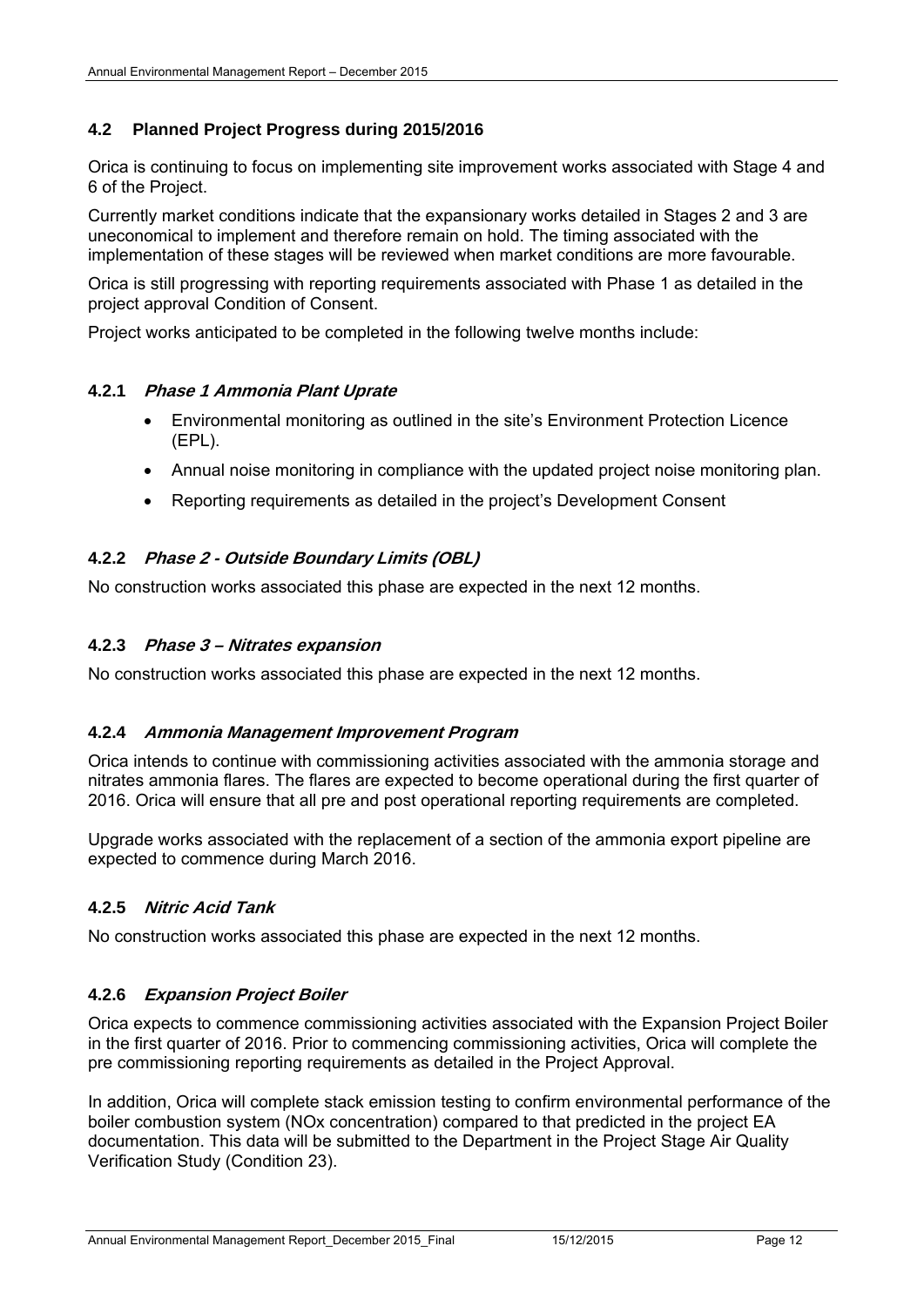#### **5 Environmental Monitoring and Complaints Summary**

#### **5.1 Environmental Monitoring**

The Project Approval and EPL do not require environmental monitoring to be undertaken during the construction phase of the Project, however control measures specified in the project's CEMP have been implemented to minimise any fugitive emissions.

The uprated Ammonia Plant has completed all required environmental monitoring in accordance with the site Environment Protection Licence (EPL 828).

#### **5.1.1 Air Quality**

Orica is required to perform stack emission testing for both the Pre-Reformer and Reformer Stacks annually in accordance with the site's EPL anniversary date, 1 April each year. Additional nitrogen oxide (NOx) emission sampling was completed for the Reformer Stack following the commissioning of a new purge gas scrubber in July 2012.





One stack test performed during the 2014/2015 AEMR reporting period recorded an elevated NOx concentration above the EPL limit (411mg/m<sup>3</sup> compared to a limit of 350mg/m<sup>3</sup>). An investigation into the cause of the elevated NOX concentration reading identified that a section of the Ammonia Plant Ammonia Recovery System, associated with hydrogen recovery from the ammonia refrigeration system, had failed to restart after it had tripped as a result of a site power outage caused by fallen power lines located externally to the site. This resulted in a small quantity of ammonia from the hydrogen recovery system entering the Ammonia Plant Reformer fuel stream. Subsequent testing confirmed that the plant performance had returned to its normal operating range.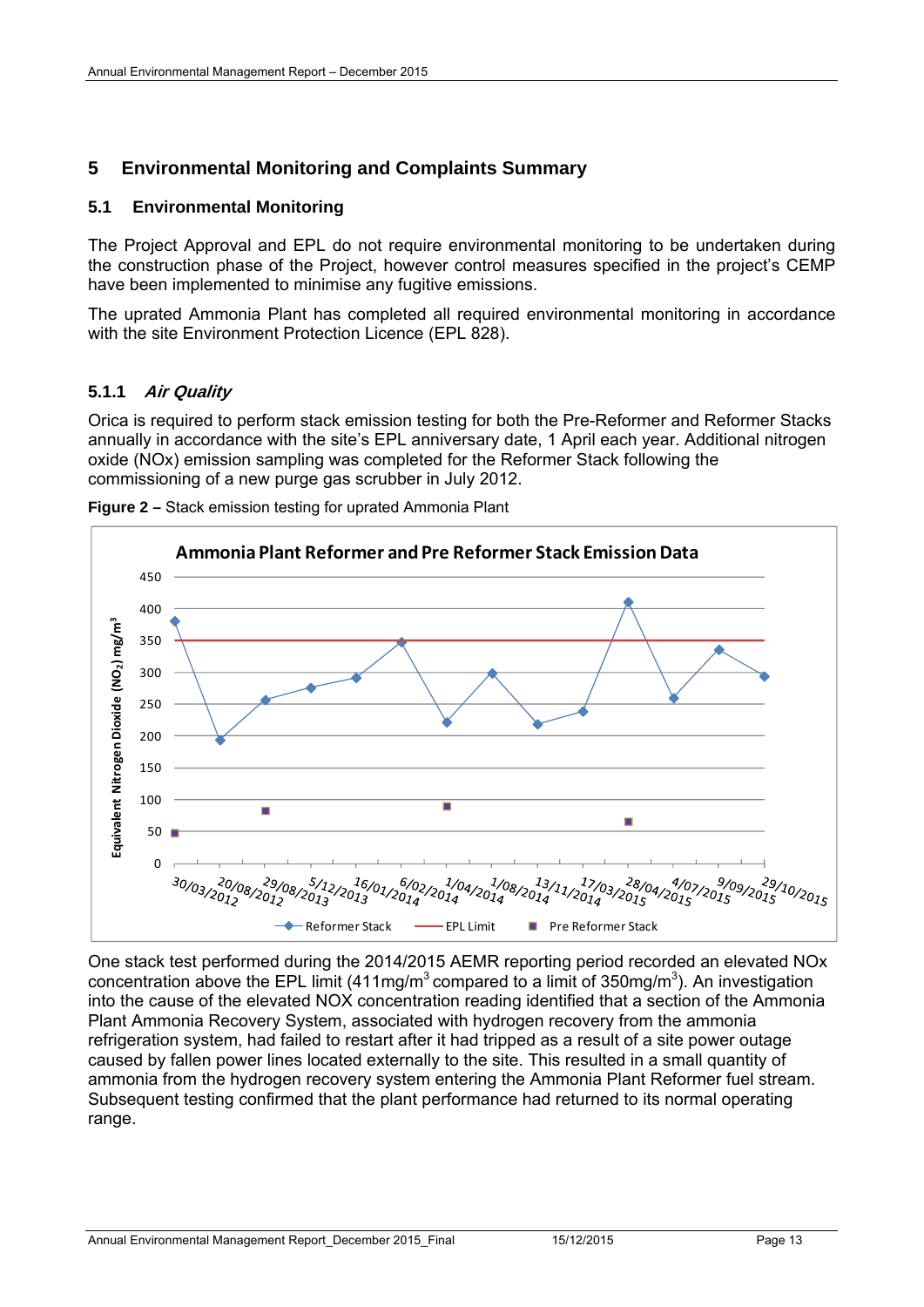#### **5.1.2 Noise**

In order to demonstrate compliance to noise criteria for new plant and equipment associated with the ammonia plant uprate, the following procedure was developed by Orica and detailed in the Project's Noise Management Plan (NMP). This plan was approved by the DoPI in July 2011, with compliance to the project's noise criteria to be demonstrated through the:

- Update of the site's noise model (Table 3) following the commencement of operation of the Project to predict the noise contribution for expansion project new plant and equipment in relation to identified reference monitoring locations. This process assisted in the identification of further noise reduction opportunities.
- Undertake attended and unattended noise monitoring to evaluate changes in noise levels and identify trends in ambient noise levels.

Noise modelling detailed in the 2009 environmental assessment predicted that the noise contribution associated with the site expansion would satisfy the 10dB below pre expansion predicted levels consent requirement. As the expansion project is being implemented in three phases, the noise model will be updated following the commencement of operations for each project phase.

| Assessment Location    | <b>Predicted Sound Pressure Levels</b><br>LAeq, 15min |                      |  |
|------------------------|-------------------------------------------------------|----------------------|--|
|                        | <b>Existing Plant</b>                                 | <b>Uprated Plant</b> |  |
| Assessment Location R1 | 50                                                    | 37                   |  |
| Assessment Location R2 | 53                                                    | 41                   |  |
| Assessment Location R3 | 51                                                    | 39                   |  |

**Table 3 –** Noise compliance modelling results detailed in 2011 mod 1 report

The site's noise model was updated following the commencement of operations of the uprated Ammonia Plant representing the completion of Phase 1 construction activities. This model was updated using noise data collected from near field noise monitoring. Site noise modelling results confirmed that that noise level contribution associated with the uprated ammonia plant were less than 10dB below the predicted noise levels for the reference locations in Stockton and therefore did not increase existing noise levels (Table 4).

| <b>Table 4 – Revised compliance modelling results (quarter 1 testing)</b> |  |  |
|---------------------------------------------------------------------------|--|--|
|                                                                           |  |  |

| <b>Assessment Location</b>    | <b>Predicted Sound Pressure Levels</b><br>$LA_{eq,15min}$ (dBA) |                                     |                                         |  |  |
|-------------------------------|-----------------------------------------------------------------|-------------------------------------|-----------------------------------------|--|--|
|                               | <b>Existing Plant</b>                                           | Post Ammonia<br><b>Plant Uprate</b> | Ammonia<br><b>Plant</b><br>contribution |  |  |
| <b>Assessment Location R1</b> | 50                                                              | 50                                  | 20                                      |  |  |
| <b>Assessment Location R2</b> | 53                                                              | 52                                  | 22                                      |  |  |
| Assessment Location R3        | 51                                                              | 50                                  | 21                                      |  |  |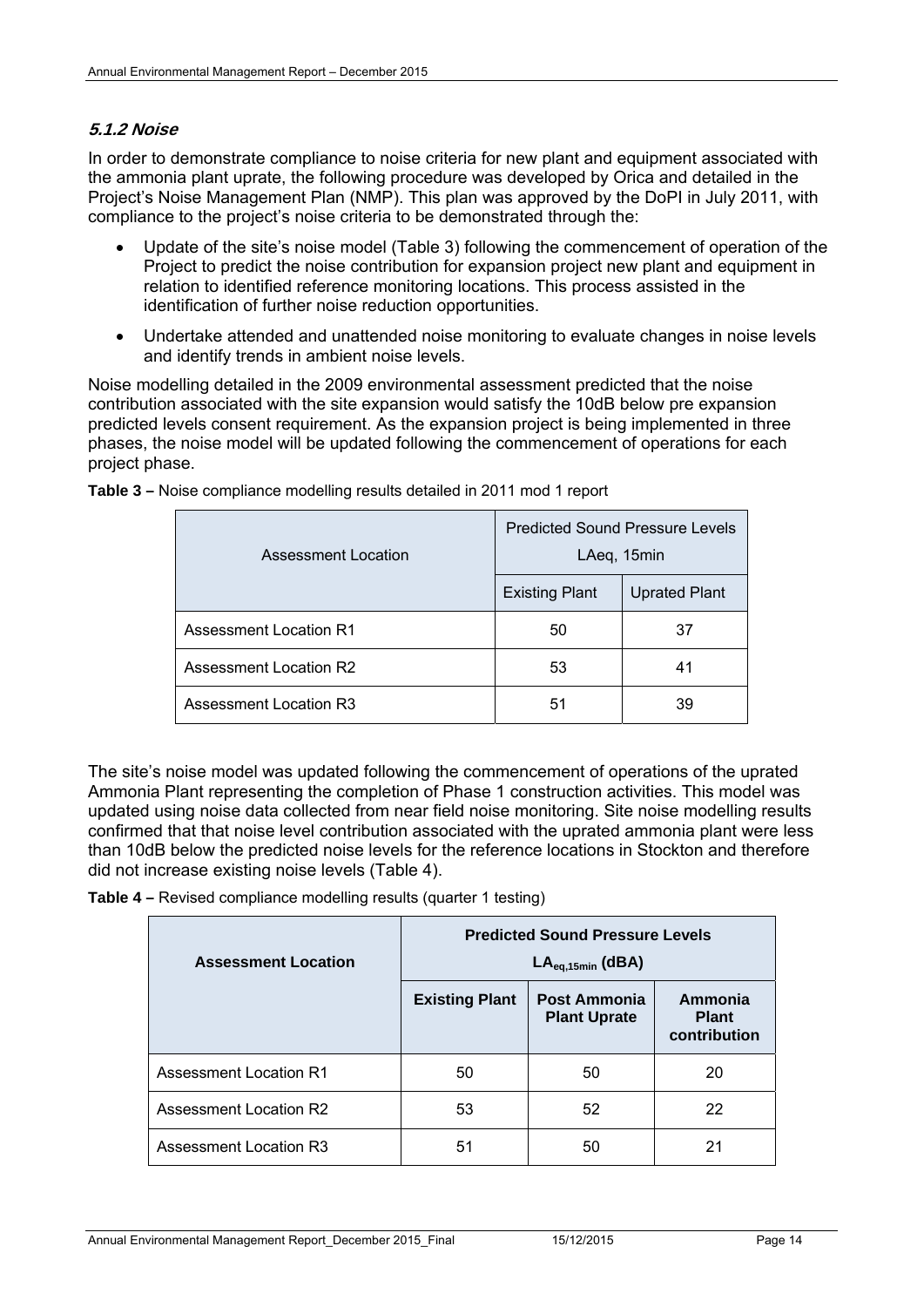Attended and unattended noise monitoring was also undertaken at the reference locations in order to establish noise trends, consistent with the process previously undertaken in 2011. The location of each noise monitoring point is detailed in Figure 3 – Noise Monitoring Locations **Figure 3.**



**Figure 3 – Noise Monitoring Locations** 

Whist it is difficult to directly compare current noise data against historical trends due to variability in the meteorological conditions under which the data was collected, attended and unattended monitoring can be useful in gaining an increased understanding of the individual noise sources that contribute to the overall noise profile of the site. Noise monitoring was undertaken on a quarterly basis during the first 12 months of the ammonia plant being uprated (2013) and annually thereafter.

Attended and unattended measurements were conducted during June 2015 to assess noise from the Orica site and ambient noise trends. Noise monitoring results are detailed in **Figure 4**.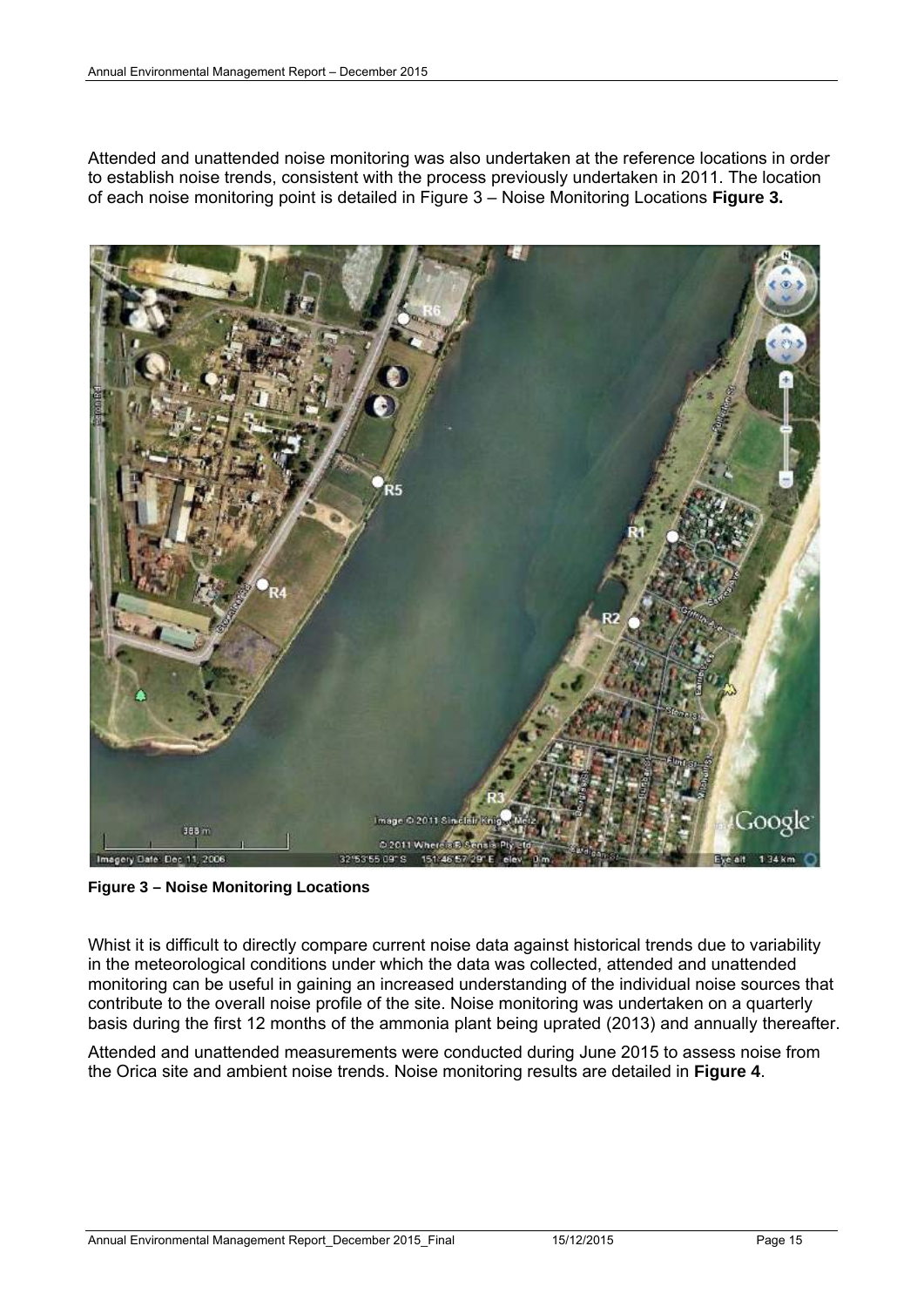

**Figure 4 –** Attended noise results for Kooragang Island

Following the completion of both attended and unattended monitoring, the data was evaluated against the baseline 2012 data, with medium noise levels found to be consistent with the 2012 median range as detailed in **Table 5.** 

|                                          | <b>Ambient Background RBL's</b><br><b>dBA</b> |               |                                     |                                              |               |  |
|------------------------------------------|-----------------------------------------------|---------------|-------------------------------------|----------------------------------------------|---------------|--|
| <b>Reference Measurement</b><br>Location | <b>Baseline Levels</b><br>(2012)              |               | <b>Measured Levels</b><br>2012/2013 | Measured Levels Measured Levels<br>2013/2014 | 2014/2015     |  |
|                                          | <b>Median</b><br>Range                        | <b>Median</b> | <b>Median</b>                       | <b>Median</b>                                | <b>Median</b> |  |
| R4 - Roadside (South)                    | $61.2 - 62.9$                                 | 62            | 59.6                                | 61.5                                         | 59.7          |  |
| R5 - Riverside (Central)                 | $55.8 - 58.2$                                 | 57            | 55.4                                | 55.0                                         | 54.9          |  |
| R6 - Riverside (North                    | $58.2 - 60.6$                                 | 59.8          | 57.7                                | 60.0                                         | 62.8          |  |

**Table 5: Comparison of baseline and attended and unattended monitoring results** 

Observations noted during attended audits identified that a temporary earth mound constructed on the adjoining property provided some localised noise shielding for the Ammonia Plant at location R5. Noise from the Ammonia Plant CO2 stack was identified at R6. Steam hammer noise from the Boiler House (unrelated to the Ammonia Plant uprate) was identified at Stockton and locations R4 and R5.

The site noise audit confirmed that the measured noise levels for June 2015 were marginally above the median levels at locations R4 and R5. The levels for R4, R5 and R6 were within the normal range of ambient levels with no significant noise trends identified.

#### **5.2 Community Complaints**

Information on how the community can contact Orica to discuss the project or make a complaint in relation to our activities is provided in community newsletters, which are distributed to adjacent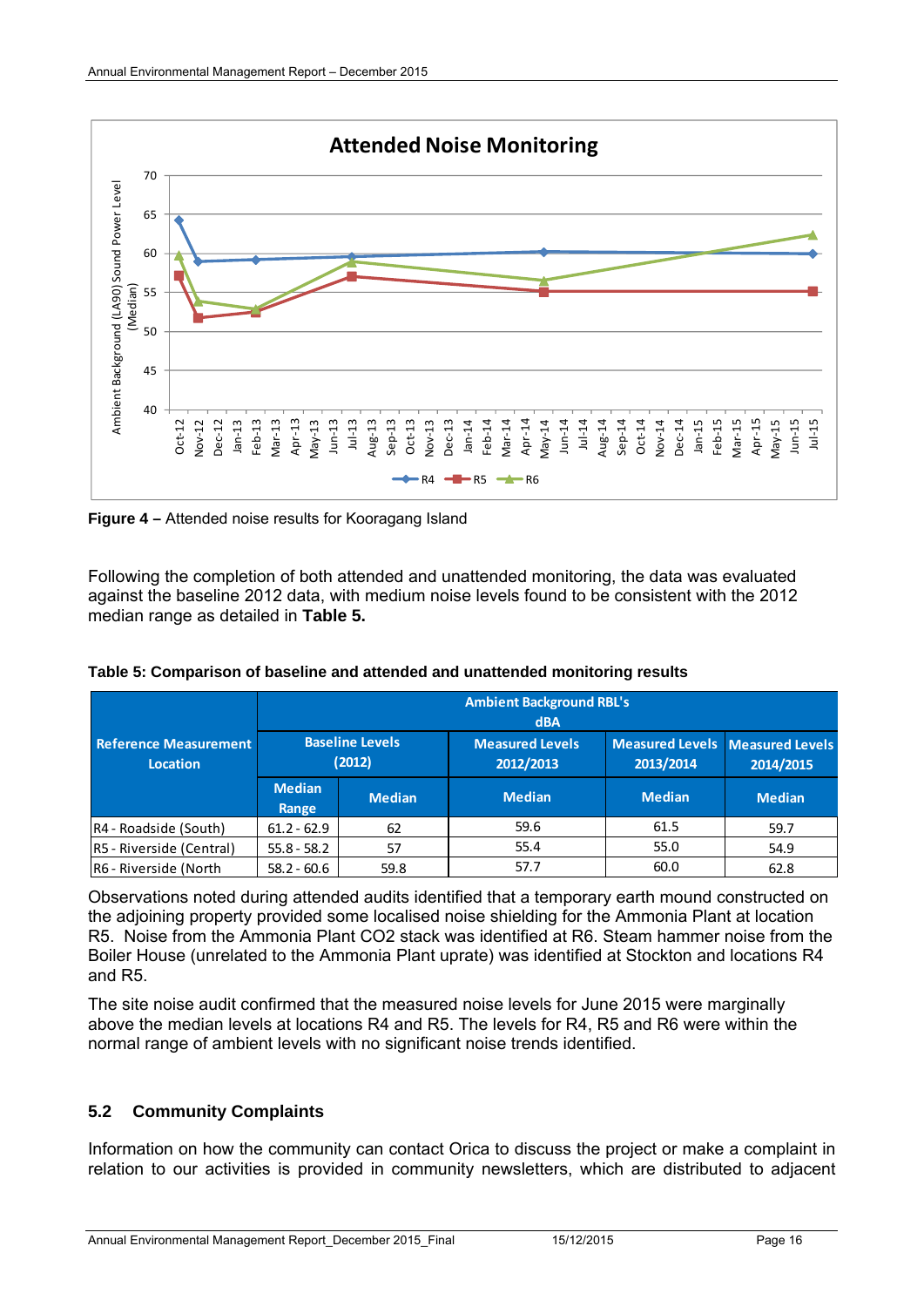suburbs including Stockton, Fern Bay, Carrington, and areas of Mayfield, Maryville and Tighes Hill, via the Orica Kooragang Island website (www.orica.com/kooragang) and in periodic advertorials run in the local print media.

All complaints received by Orica are documented in the site's incident reporting system (Enablon). All complaints are investigated to establish the root cause of the concern and determine whether the complaint is justified.

During the 2014/2015 reporting period 8 complaints were received relating to noise and ammonia odour. Although noise and odour related complaints could not be directly attributed to the uprate of the Ammonia Plant, complaints received following the commencement of operations of the uprated Ammonia Plant have been included in this report for completeness (**Table 6**).

| Year | Total | Concern raised in complaint                                                                                                                                                                                                |
|------|-------|----------------------------------------------------------------------------------------------------------------------------------------------------------------------------------------------------------------------------|
| 2015 | 8     | 6 complaints related to odour received from residents and<br>٠<br>industrial neighbours<br>2 complaints related to noise generated from steam venting<br>$\bullet$                                                         |
| 2014 | 10    | 7 complaints were received relating to ammonia odour<br>٠<br>1 complaint received regarding noise from the Ammonia Plant<br>2 complaints relating to ignition of vent stack in Ammonia<br>٠<br>Plant during plant startup. |
| 2013 | 7     | 6 complaints relating to noise<br>$\bullet$<br>1 complaint relating to ammonia odour as a result of an<br>incident in the Ammonia Plant                                                                                    |
| 2012 | 27    | 18 related to ignition of vent stacks during Ammonia Plant<br>٠<br>restart<br>9 complaints relating to noise<br>٠                                                                                                          |
| 2011 | 219   | 8 August 2011 hexavalent chromium incident                                                                                                                                                                                 |

**Table 6 –** Community complaints potentially attributable to the Project

#### **6 AN1 Prill Tower Emission Reduction Investigations**

Condition 27 of the Project Approval requires:

*The Proponent shall investigate and report on the progress to reduce PM10 emissions from the existing Prill Tower on the Ammonium Nitrate Plant No. 1. The report shall:* 

- *a) be provided annually, and can be reported through the Annual Environmental Management Report required by condition 50; and*
- *b) Provide an update on the timeframe for the implementation of emission controls.*

In addition to the Project Approval requirements Orica's Environment Protection License previously included the particulate investigation program as a Pollution Reduction Program (PRP). The PRP required the following investigations to be completed: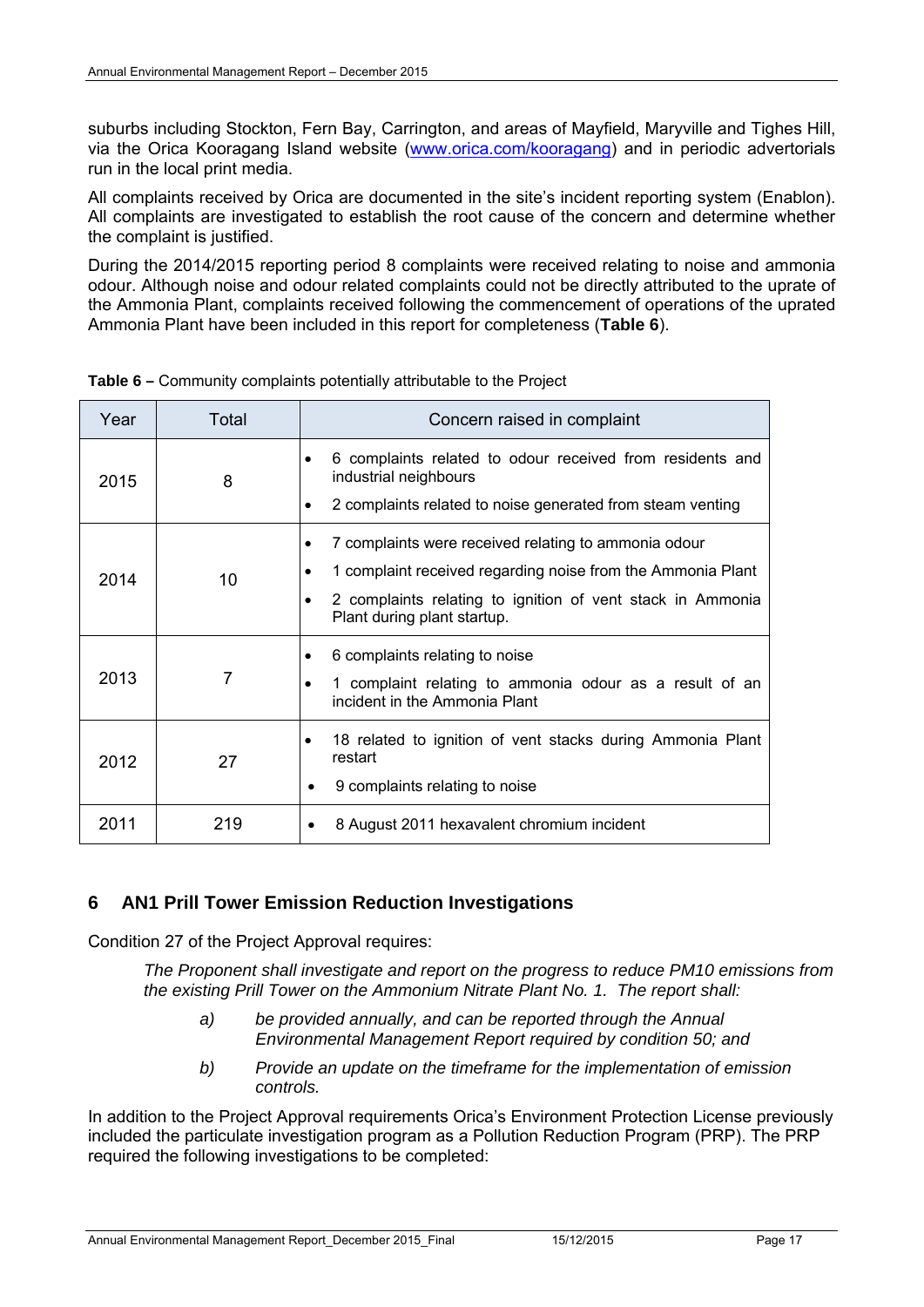*U1.1 The licensee must undertake a program of works to characterise the emission of particulates from the No. 1 Ammonium Nitrate ("AN1") Prill Tower. The investigation must include, but is not limited to, an assessment of the following:* 

- *(a) Monitoring of the concentration of coarse and fine particulates; and, the estimated annual mass discharge of particulates from the AN1 Prill Tower. Monitoring must be undertaken in accordance with the requirements under Australian Standard AS4323.1:1995.*
- *(b) A review of the relationship between plant operating conditions and particulate concentrations and characteristics.*
- *(c) A review of the effect of meteorological conditions on particulate concentrations and characteristics.*

*U1.2 - The licensee must undertake a review that identifies available options to reduce particulate emissions from the AN1 Prill Tower and assess the feasibility of the options identified, and* 

*U1.3 - The licensee must undertake a detailed evaluation of identified feasible options to reduce particulate emissions from the AN1 Prill Tower.* 

In compliance with both Condition 27 and the Pollution Reduction Program, Orica undertook an assessment of feasible options designed to reduce particulate emissions from the AN1 Prill Tower during 2014. From the 11 feasible options identified by the study, the Particulate Minimisation Program was identified as the preferred option. A final Report was developed in accordance with the requirements detailed in PRP U1.3 titled AN1 Prill Tower Particulate Emission Reduction Project Feasibility Report, dated 20 December 2013 and submitted to EPA.

The program consists of four stages, with progression to each stage dependent on review of results from ongoing sampling / monitoring programs against performance metrics and triggers. An update regarding progress made in implementing the program is outlined in Table 7.

| Task    | <b>Description</b>                                                                                                                                                | <b>Completed</b> | <b>Dates</b>               |
|---------|-------------------------------------------------------------------------------------------------------------------------------------------------------------------|------------------|----------------------------|
| Stage 1 |                                                                                                                                                                   |                  |                            |
| 1.1     | Identify the most appropriate monitoring method for coarse particulate emissions                                                                                  |                  | Jan 2014 -<br>ongoing      |
| 1.2     | Undertake further baseline monitoring                                                                                                                             | $\checkmark$     | Jan-Aug 2014               |
| 1.3     | Develop metrics by which the performance will be assessed and triggers for further<br>assessment or consideration of additional options                           | ✓                | Aug 2014                   |
| 1.4     | Improve operator awareness and active process monitoring                                                                                                          |                  | Apr 2014-<br>ongoing       |
| 1.5     | Validate CFD modelling                                                                                                                                            |                  | Partial                    |
| 1.6     | Review of prill head design, condition and availability                                                                                                           | $\checkmark$     | Apr-Aug 2014               |
| 1.7     | Review and validate results of sampling / monitoring programs against performance<br>metrics and triggers, and assess whether progression to Stage 2 is required. |                  | Ongoing and this<br>report |

|  |  |  |  | Table 7 - Particulate Minimisation Program update |  |  |
|--|--|--|--|---------------------------------------------------|--|--|
|--|--|--|--|---------------------------------------------------|--|--|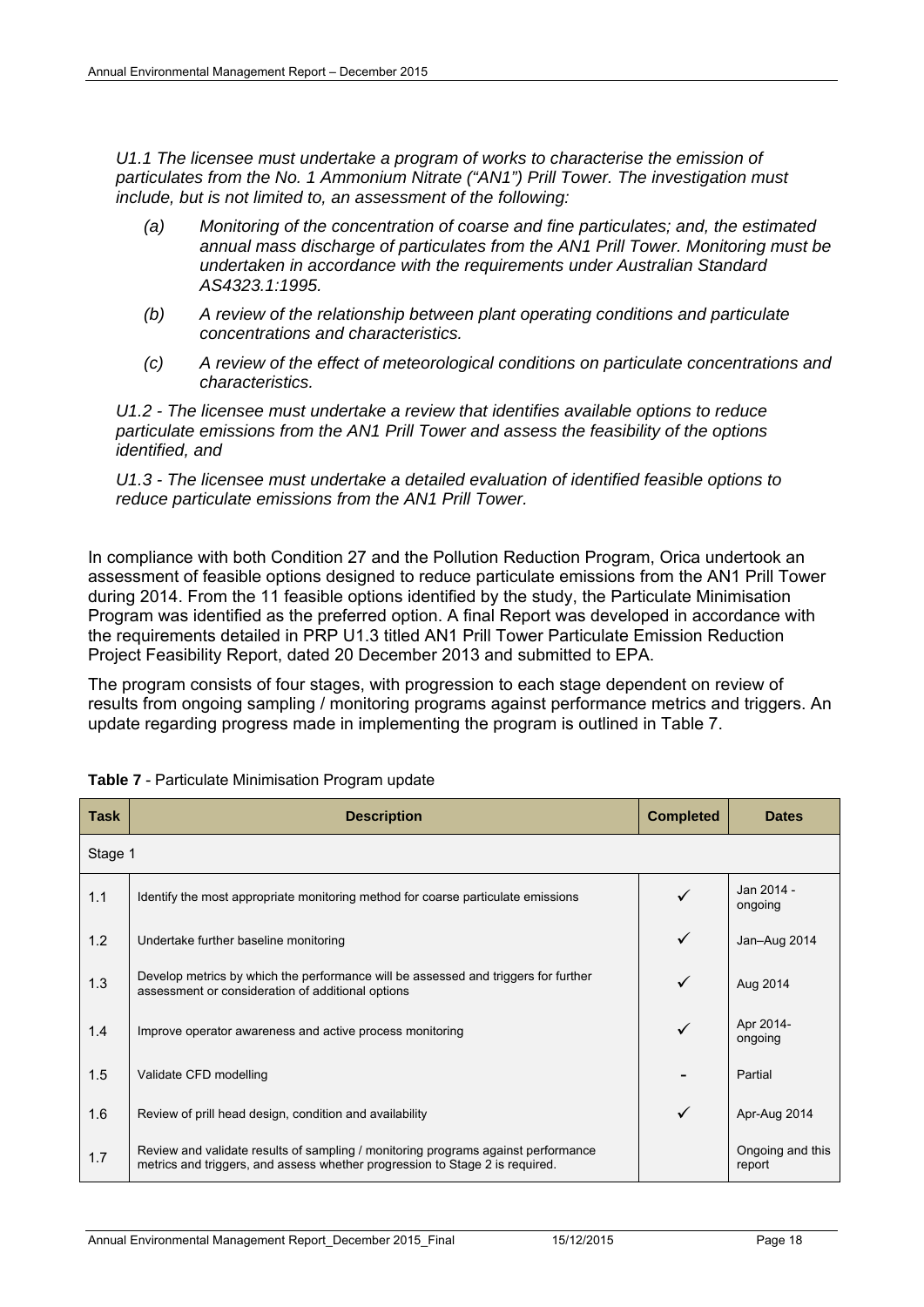| <b>Task</b> | <b>Description</b>                                                                                                                                                                                                                                                                                                                                                                                                                                     | <b>Completed</b> | <b>Dates</b>                                                                              |
|-------------|--------------------------------------------------------------------------------------------------------------------------------------------------------------------------------------------------------------------------------------------------------------------------------------------------------------------------------------------------------------------------------------------------------------------------------------------------------|------------------|-------------------------------------------------------------------------------------------|
|             |                                                                                                                                                                                                                                                                                                                                                                                                                                                        | ✓                |                                                                                           |
| Stage 2     |                                                                                                                                                                                                                                                                                                                                                                                                                                                        |                  |                                                                                           |
| 2.1         | Improvements to the vibrating prill head system                                                                                                                                                                                                                                                                                                                                                                                                        | ✓                | Oct 2014 -<br>ongoing                                                                     |
| 2.2         | Improvements to prill head management (handling, change-outs, systems and cleaning)                                                                                                                                                                                                                                                                                                                                                                    |                  | Aug-Nov 2014                                                                              |
| 2.3         | Review and validate results of sampling / monitoring programs against performance<br>metrics and triggers, and assess whether progression to Stage 3 is required.                                                                                                                                                                                                                                                                                      | $\mathbf x$      | Not applicable -<br>further<br>monitoring<br>required                                     |
| Stage 3     |                                                                                                                                                                                                                                                                                                                                                                                                                                                        |                  |                                                                                           |
| 3.1         | Design and implement system to minimise the impact of wind at the inlet louvres (to<br>assist in creating uniform air flow at the base of the Prill Tower).                                                                                                                                                                                                                                                                                            | $\mathbf x$      | Not currently<br>required                                                                 |
| 3.2         | Reduction of Prill Tower air flow:<br>Review effects of optimising prill size distribution and/or reducing prill head hole size to<br>minimise cooling requirements<br>Consider further reduction in air flow through implementation of cooling system or internal<br>sleeve, and progress design if installation appears justified.                                                                                                                   |                  | Partial - prill<br>head design<br>modifications<br>and prill size<br>changes<br>completed |
| 3.3         | Review and validate results of sampling / monitoring programs from Stages $1 - 3$<br>activities against performance metrics and triggers, and assess whether progression to<br>Stage 4 is required.                                                                                                                                                                                                                                                    | ×                | Not applicable -<br>further<br>monitoring<br>required                                     |
| Stage 4     |                                                                                                                                                                                                                                                                                                                                                                                                                                                        |                  |                                                                                           |
| 4.1         | Document the Particulate Minimisation Program                                                                                                                                                                                                                                                                                                                                                                                                          | $\mathbf x$      | Not yet<br>applicable                                                                     |
| 4.2         | Consider next steps:<br>Review and validate results of sampling / monitoring programs from Stages $1 - 4$<br>activities against performance metrics and triggers, and assess whether further<br>particulate reduction controls are required.<br>Review previously evaluated options (in particular Options 1, 5 and 10), and re-assess for<br>suitability in light of additional information obtained through the Particulate Minimisation<br>Program. | $\mathbf x$      | Not yet<br>applicable                                                                     |

Orica propose to continue implementation of the Particulate Minimisation Program during the next 12 months in general accordance with the plan presented in the Feasibility Assessment and summarised in Table 7 - Particulate Minimisation Program update

Planned works for 2015/2016 include:

- Ongoing iso-kinetic sampling, deposition monitoring and continuous stack monitoring to ensure compliance with requirements of the site's EPL and assess the effectiveness of Particulate Minimisation Program measures.
- Improvement to the design of the continuous stack monitoring probe.
- Continued logging of relative emission concentrations exceeding trigger levels and plant operating conditions.
- Improve reliability of prill head vibrator generators.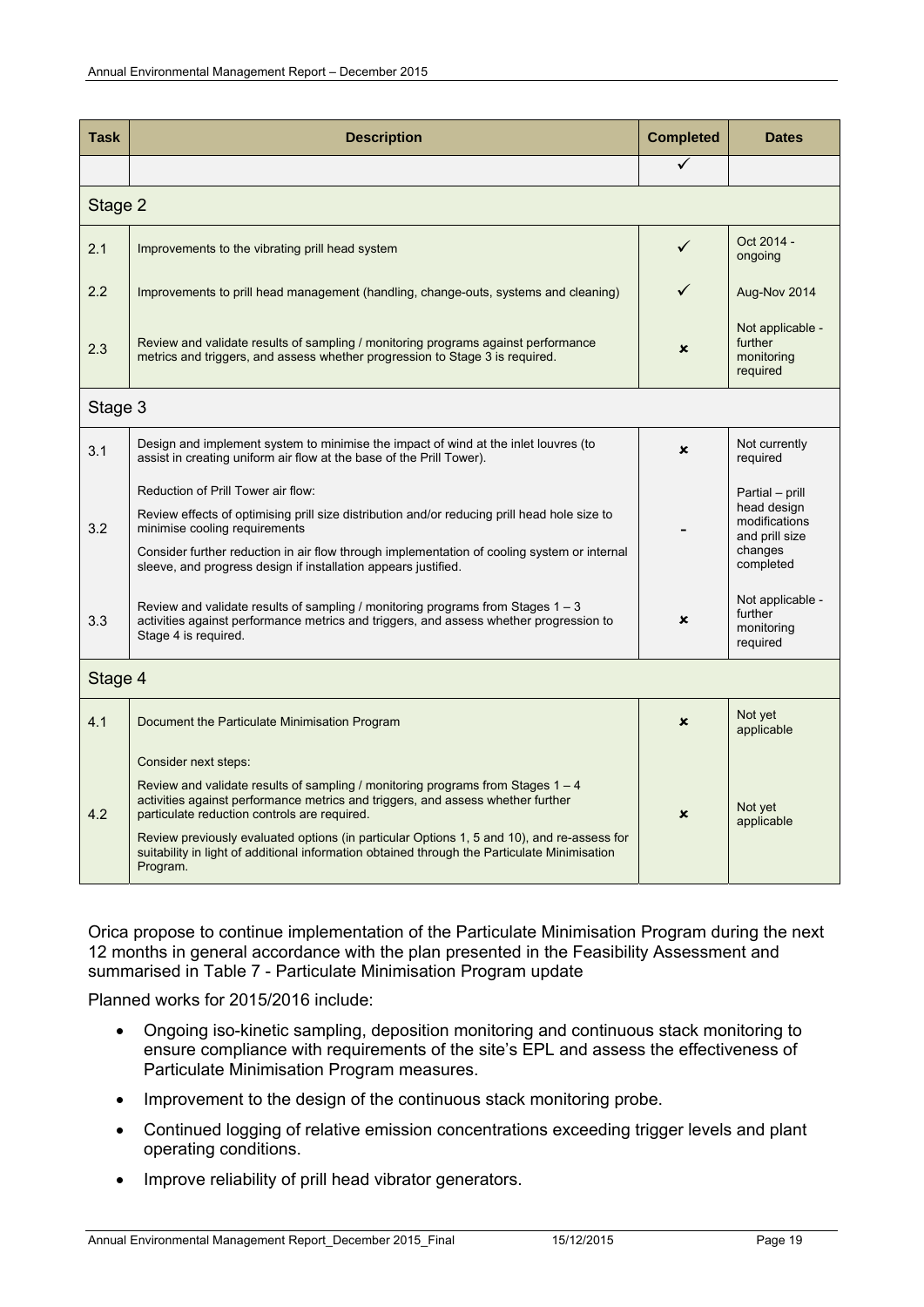- Completion of the system to monitoring vibration frequency of each prill head.
- Continued trial and management of newly designed prill heads.

#### **6.1 Prill Tower particulate monitoring data**

Orica has continued with a particulate monitoring program over the past 12 month period to support emission reduction initiatives implemented by the Particulate Minimisation Program. Results of the sampling program for 2014 and 2015 are detailed below in Figure 5. An overview of all particulate monitoring data collected since the commencement of the project is detailed in Figure 6.



**Figure 5** - Particulate monitoring results

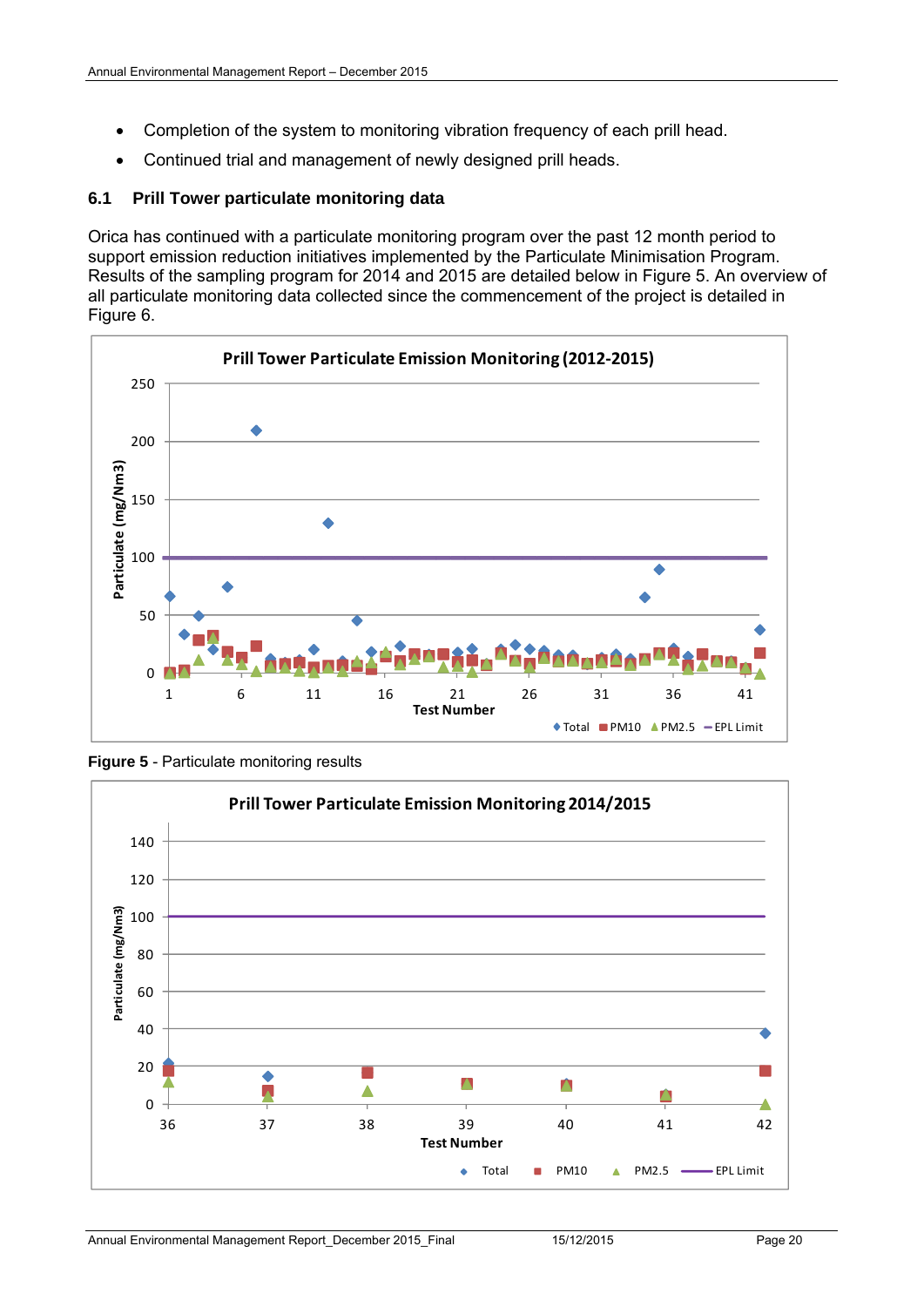#### **Figure 6 – Particulate monitoring data from AN1 since project conception**

The particulate results demonstrated that particulate levels associated with PM 10 and PM 2.5 are significantly below regulatory limits and also lower than the conservative PM10 concentration data that was utilised in the air quality assessment that was previously submitted to the DoPI to support Orica's expansion project approval.

#### **7 Reclaimed Water Project**

As detailed in Condition 37 of the Project Approval, Orica is required to investigate the feasibility of receiving recycled water from Hunter Water Corporation's recycled water scheme. During the 2014/2015 AEMR reporting period, Orica has commenced receipt of recycled water from Hunter Water's recycled water plant at Mayfield.

Recycled water was received by the site for the first time on the 28 November 2014. The water is used in the Ammonia Plant Cooling Tower and the Demineralised Water Treatment Plant. A breakdown of potable water usage compared with recycled water usage is detailed in Table 8.



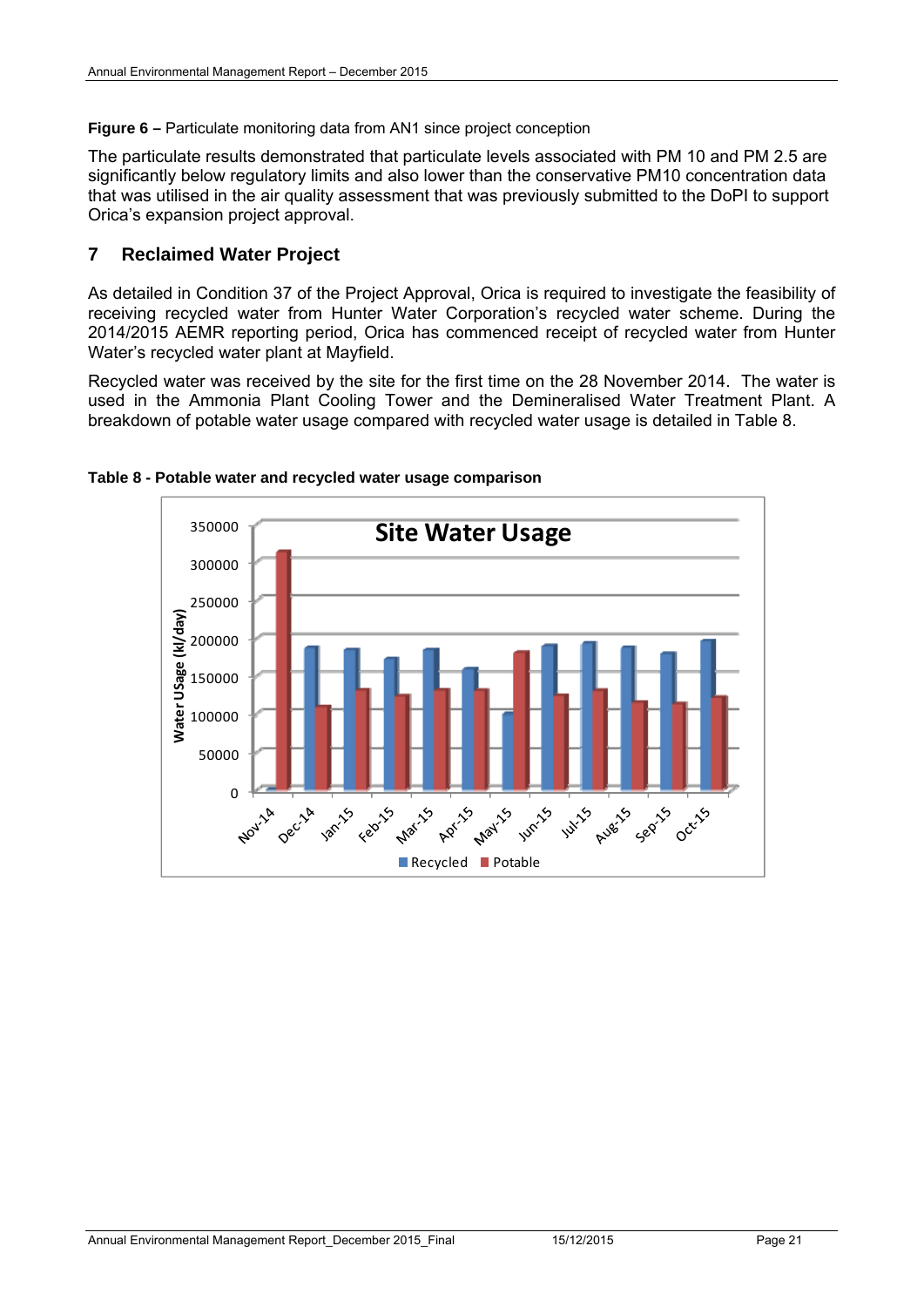#### **8 Project Approval Compliance**

A review of the current status of compliance with the Project Approval 08-0129 is detailed in the table below. Where there was not complete compliance with the condition, actions to address the issues are detailed.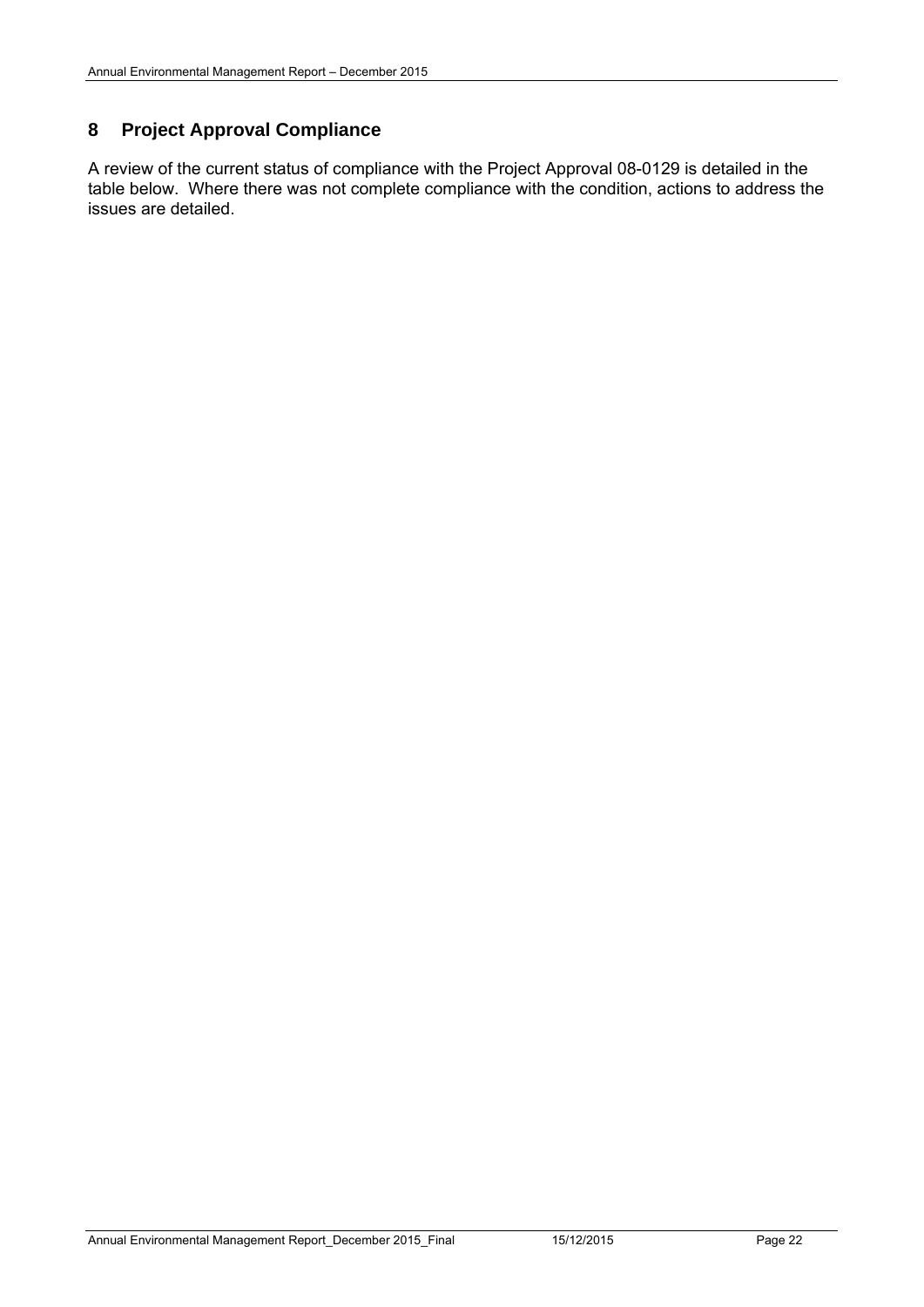| <b>Issue</b>                       | <b>Condition</b>        | <b>Requirement</b>                                                                                                                                          | <b>Compliance</b><br><b>Status</b> | <b>Comment</b>                                                                                                                                                                                                                                                                            |
|------------------------------------|-------------------------|-------------------------------------------------------------------------------------------------------------------------------------------------------------|------------------------------------|-------------------------------------------------------------------------------------------------------------------------------------------------------------------------------------------------------------------------------------------------------------------------------------------|
| General<br><b>Responsibilities</b> | 1                       | Implement all reasonable and feasible measures to<br>prevent pollution and minimise harm to the<br>environment.                                             | Complied                           | Management plans and project management activities are in<br>place to ensure that environmental harm during construction<br>activities is minimised.                                                                                                                                      |
|                                    | $\overline{c}$          | Project to be carried out in accordance with the EA,<br>Statement of Commitments, Project Approval and<br>Submission Approval, Modification report and PHA. | Complied                           | Project documentation has been updated to reflect development<br>consent MOD1, MOD2 and MOD3 documentation.                                                                                                                                                                               |
|                                    | 3                       | Management of inconsistencies between the various<br>Project Approval documents.                                                                            | Complied                           | No issues were identified during the period.                                                                                                                                                                                                                                              |
|                                    | $\overline{\mathbf{4}}$ | Comply with the requirements of the Director-General                                                                                                        | Complied                           | No issues were identified during the period.                                                                                                                                                                                                                                              |
|                                    | 5                       | Production capacity limits for ammonia, nitric acid and<br>ammonium nitrate.                                                                                | Complied                           | Ammonia – 347ktpa (360ktpa)                                                                                                                                                                                                                                                               |
|                                    |                         |                                                                                                                                                             |                                    | Nitric Acid - 318ktpa (605ktpa)                                                                                                                                                                                                                                                           |
|                                    |                         |                                                                                                                                                             |                                    | Ammonium Nitrate - 404ktpa (750ktpa)                                                                                                                                                                                                                                                      |
|                                    | 6                       | Management of Project Approval conditions in the<br>event that there are delays to the stages of the<br>project.                                            | Complied                           | No construction works were undertaken in relation to Phase 2<br>and 3 of the expansion construction program have been<br>delayed. Regulatory reporting associated with the uprated<br>ammonia plant (Phase 1) has continued in accordance with the<br>Conditions of the project approval. |
|                                    | 7(a)<br>7(b)            | The project shall be carried out generally in<br>accordance with the approved Staging Plan                                                                  | Complied                           | Staging Plan updated on 18 August 2015.                                                                                                                                                                                                                                                   |
|                                    | 7(e)                    | Submission of plans on a progressive basis.                                                                                                                 | Complied                           | Orica has submitted plans on a progressive basis following<br>discussions with the Department of Planning and Infrastructure.<br>A revised Staging Plan outlining the progressive submission of<br>plans was submitted to the DoPI dated 18 August 2015.                                  |
|                                    | 7(f)                    | Minor design Variations                                                                                                                                     | Complied                           | Approval to change the location the expansion project boiler was<br>approved on the 11 June 2015.                                                                                                                                                                                         |
|                                    | 8                       | Buildings and structures to be constructed in<br>accordance with the requirements of the Building<br>Code of Australia.                                     | Complied                           | No buildings or structures were constructed or designed during<br>the 2014/2015 monitoring period                                                                                                                                                                                         |
|                                    | 9                       | The Proponent is required to repair any public                                                                                                              | Complied                           | No construction works requiring the use of public roads were                                                                                                                                                                                                                              |

#### **SUMMARY OF REPORTS SUBMITTED DURING 2013/2014 REPORTING PERIOD**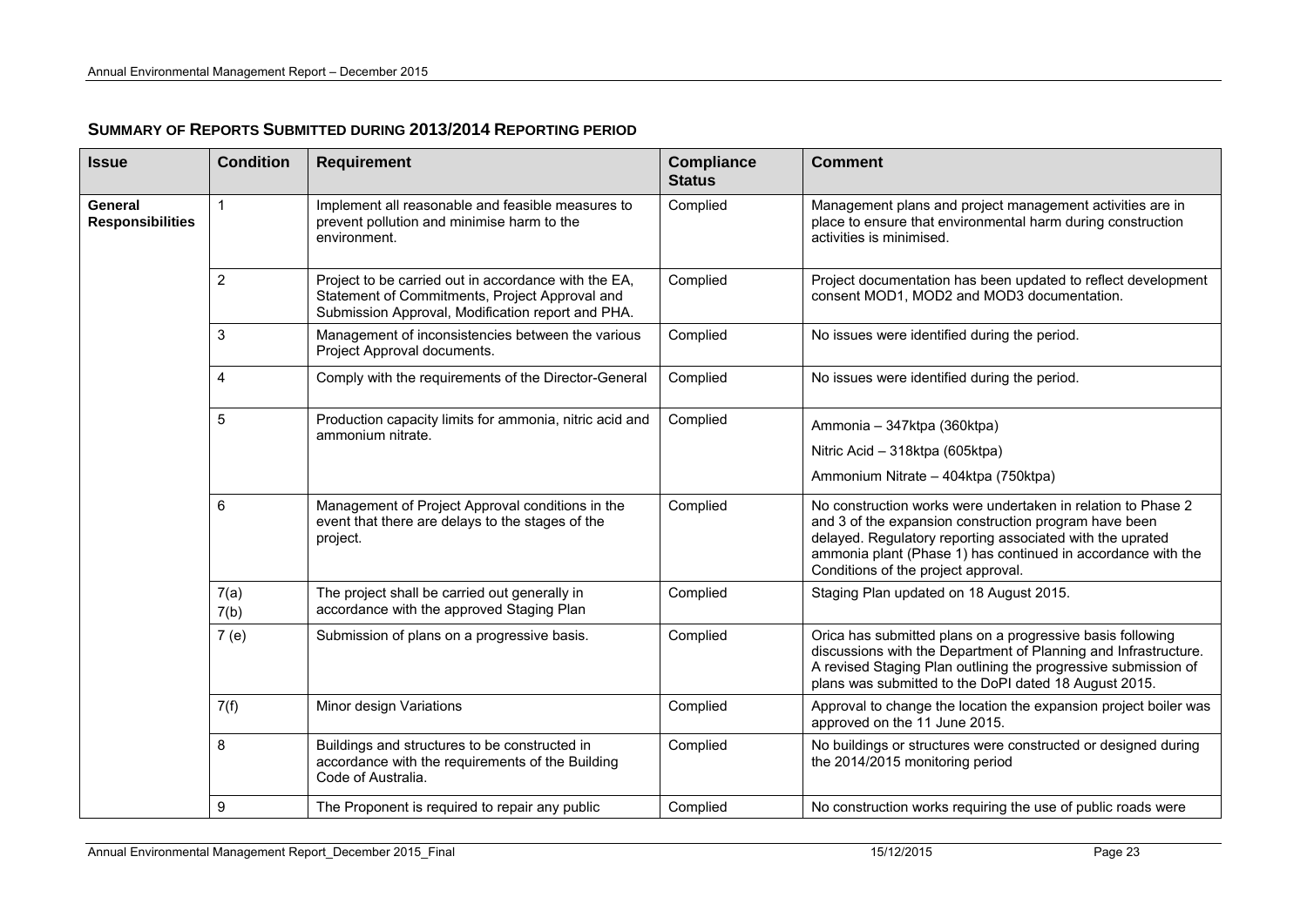| <b>Issue</b>                | <b>Condition</b> | <b>Requirement</b>                                                                                                                                                                            | <b>Compliance</b><br><b>Status</b> | <b>Comment</b>                                                                                                                                                                                                                                   |
|-----------------------------|------------------|-----------------------------------------------------------------------------------------------------------------------------------------------------------------------------------------------|------------------------------------|--------------------------------------------------------------------------------------------------------------------------------------------------------------------------------------------------------------------------------------------------|
|                             |                  | infrastructure damaged as a result of the Project.                                                                                                                                            |                                    | undertaken during 2014/2015.                                                                                                                                                                                                                     |
|                             | 10               | Undertaking of a dilapidation report prior to the<br>commencement of construction. The report is to be<br>undertaken in consultation with NPC and submitted to<br>the Department of Planning. | Complied                           | No updates to the dilapidation report were required during the<br>2014/2015 reporting period.                                                                                                                                                    |
|                             | 11               | Obtain approval from service providers prior to<br>commencement of utility construction activities                                                                                            | Complied                           | Recycled water was connected to the site in cooperation with<br>Hunter Water Corporation.                                                                                                                                                        |
|                             | 12               | Ensure all equipment is maintained and operated in a<br>proper and efficient manner.                                                                                                          | Complied                           | Phase 1 - ongoing. Maintenance and training activities<br>associated with Phase 1 have been incorporated into routine<br>plant activities.                                                                                                       |
|                             | 13               | Section 94 contribution to NCC.                                                                                                                                                               | Complied.                          | Section 94 contribution was submitted to NCC in September<br>2010.                                                                                                                                                                               |
| Hazard<br><b>Management</b> | 14               | Undertake the following studies and submit to DoP<br>Director-General for approval:                                                                                                           |                                    |                                                                                                                                                                                                                                                  |
|                             | a)               | Fire Safety Study<br>$\bullet$                                                                                                                                                                | Complied                           | No updates to the Project's Fire Safety Study were made during<br>the 2014/2015 AEMR monitoring period. An update to the site<br>FSS is currently being undertaken and should be completed by<br>31 January 2015.                                |
|                             | b)               | <b>HAZOP</b>                                                                                                                                                                                  | Complied                           | Two HAZOP reports relating to the expansion project boiler and<br>ammonia management improvement program (AMI) were<br>submitted to DoPI during the 2014/2015 AEMR period. Both<br>reports were approved as meeting the Condition's requirement. |
|                             | C)               | <b>Final Hazard Analysis</b><br>$\bullet$                                                                                                                                                     | Complied                           | One FHA for the AMI project was submitted to the DoPI, dated 7<br>April 2015.                                                                                                                                                                    |
|                             | d)               | <b>Construction Safety Study</b>                                                                                                                                                              | Complied                           | Two construction safety study reports relating to the expansion<br>project boiler and AMI were submitted to DoPI during the<br>2014/2015 AEMR period. Both reports were approved as<br>meeting the Condition's requirement.                      |
|                             | 15               | Undertake the following studies and submit to DoP<br>Director-General for approval:<br>Transport of Hazardous Materials Study                                                                 | Complied                           | No amendments to the transport of hazardous materials study<br>were required during the 2014/2015 reporting period.                                                                                                                              |
|                             |                  | <b>Emergency Plan</b>                                                                                                                                                                         | Complied                           | The site's Emergency Plan was updated during the 2014/2015<br>AEMR reporting period.                                                                                                                                                             |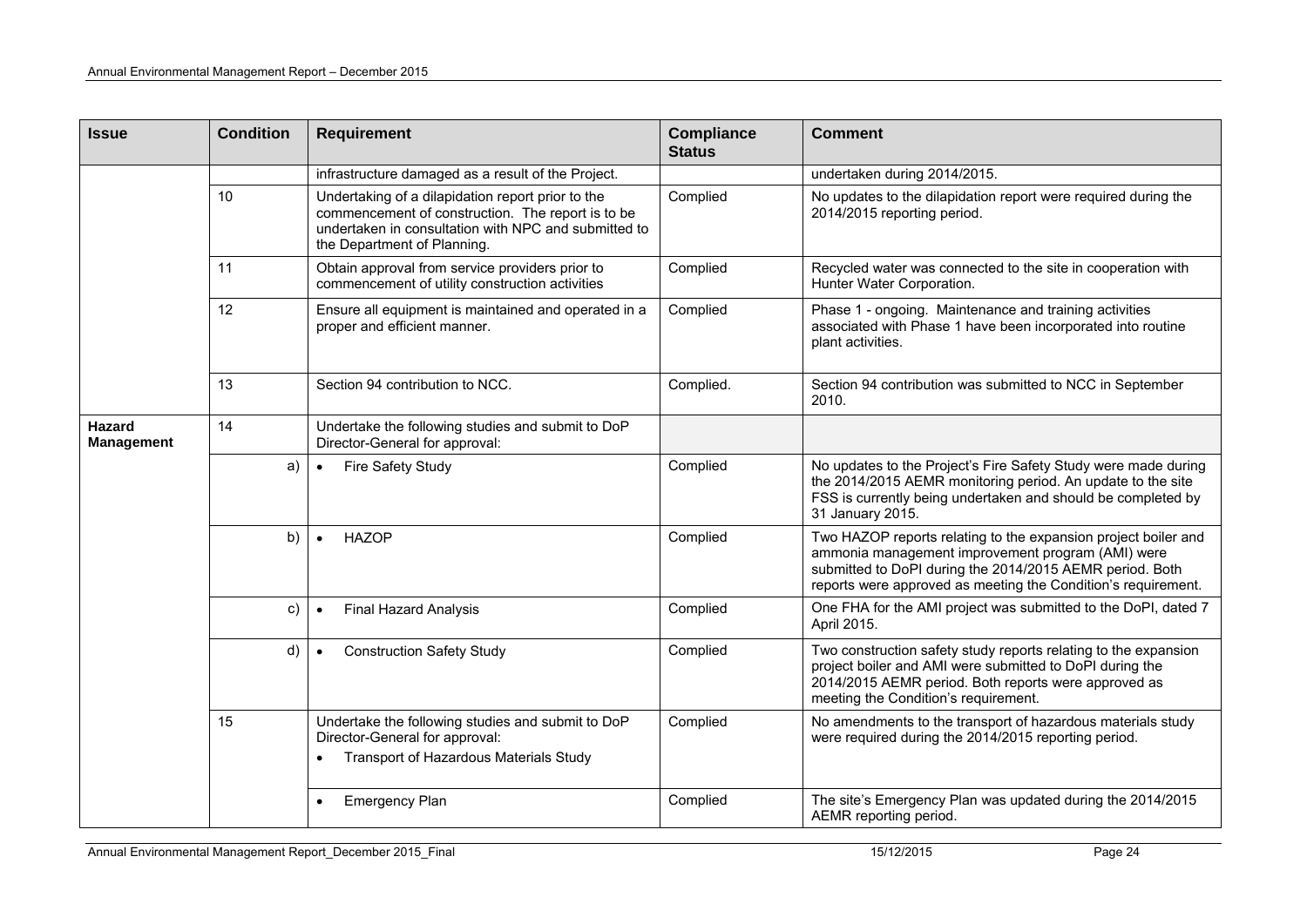| <b>Issue</b>       | <b>Condition</b> | <b>Requirement</b>                                                                                                                             | <b>Compliance</b><br><b>Status</b> | <b>Comment</b>                                                                                                                                                                                                                                                                                                                                                                                                                                                                                     |
|--------------------|------------------|------------------------------------------------------------------------------------------------------------------------------------------------|------------------------------------|----------------------------------------------------------------------------------------------------------------------------------------------------------------------------------------------------------------------------------------------------------------------------------------------------------------------------------------------------------------------------------------------------------------------------------------------------------------------------------------------------|
|                    |                  | Safety Management System<br>$\bullet$                                                                                                          | Complied                           | The site's safety management system was updated during the<br>2014/2015 AEMR reporting period.                                                                                                                                                                                                                                                                                                                                                                                                     |
|                    | 16               | Submission of Pre-Startup Compliance Report                                                                                                    | Complied                           | No additional pre startup reports were required to be submitted<br>to the DoPI during the 2014/2015 reporting period.                                                                                                                                                                                                                                                                                                                                                                              |
|                    | 17               | Submission of Post-Startup Compliance Report                                                                                                   | Complied                           | No additional post startup reports were required to be submitted<br>to the DoPI during the 2014/2015 reporting period                                                                                                                                                                                                                                                                                                                                                                              |
|                    | 18               | Submission of Risk Reduction Program to reduce risk<br>to neighbouring land                                                                    | Complied                           | This Condition is deemed satisfied through the risk reduction<br>measures detailed in the Mod1 Mod 2 and MOD3 PHA's.                                                                                                                                                                                                                                                                                                                                                                               |
|                    | 19               | Undertake a Hazard Analysis of the site operations                                                                                             | Complied                           | This report was not required to be submitted during the period.                                                                                                                                                                                                                                                                                                                                                                                                                                    |
|                    | 20               | Undertake a comprehensive Hazard Audit of the<br>Project and submit a report to the DoP Director-<br>General                                   | Complied                           | No hazard audit was required during 2014/2015. The next<br>scheduled hazard audit will be completed during the first half of<br>2016.                                                                                                                                                                                                                                                                                                                                                              |
| <b>Air Quality</b> | 21               | Emission controls detailed in Section 7.8.1 of the<br>Environmental Assessment are to be incorporated<br>into the design.                      | Complied                           | The Refrigeration Purge Gas Scrubber has been commissioned<br>and is operating in accordance with the environmental<br>assessment.                                                                                                                                                                                                                                                                                                                                                                 |
|                    | 21(a)            | The site will operate the flares in a proper and<br>efficient manner                                                                           | N/A                                | The ammonia flares are currently being commissioned.                                                                                                                                                                                                                                                                                                                                                                                                                                               |
|                    | 22               | Air emission monitoring required by the EPL is to be<br>undertaken for the Project.                                                            | Complied                           | Orica has maintained quarterly stack testing during the<br>2014/2015 reporting period to support plant improvement<br>initiatives. One test recorded a NO <sub>x</sub> concentration above the<br>EPL limit as detailed in Section 5.1.1.                                                                                                                                                                                                                                                          |
|                    | 23               | Undertake an Air Quality Verification Study                                                                                                    | Complied                           | No updates to the Project's air quality verification study were<br>required during the 2014/2015 reporting period.                                                                                                                                                                                                                                                                                                                                                                                 |
|                    | 24               | Implement reasonable and feasible actions to address<br>exceedences identified in the Air Quality Verification<br>Study or routine monitoring. | Complied                           | No exceedances were identified in the Air Quality Verification<br>Study.<br>One routine stack emission test associated with monitoring at<br>the Ammonia Plant Reformer Stack identified a NOx<br>concentration above the of $411mg/m3$ compared to an EPL limit<br>of $350 \text{mg/m}^3$ . Actions to address the non-compliance have been<br>implemented including the installation of additional<br>instrumentation to alert operators that the Ammonia Recovery<br>System is not operational. |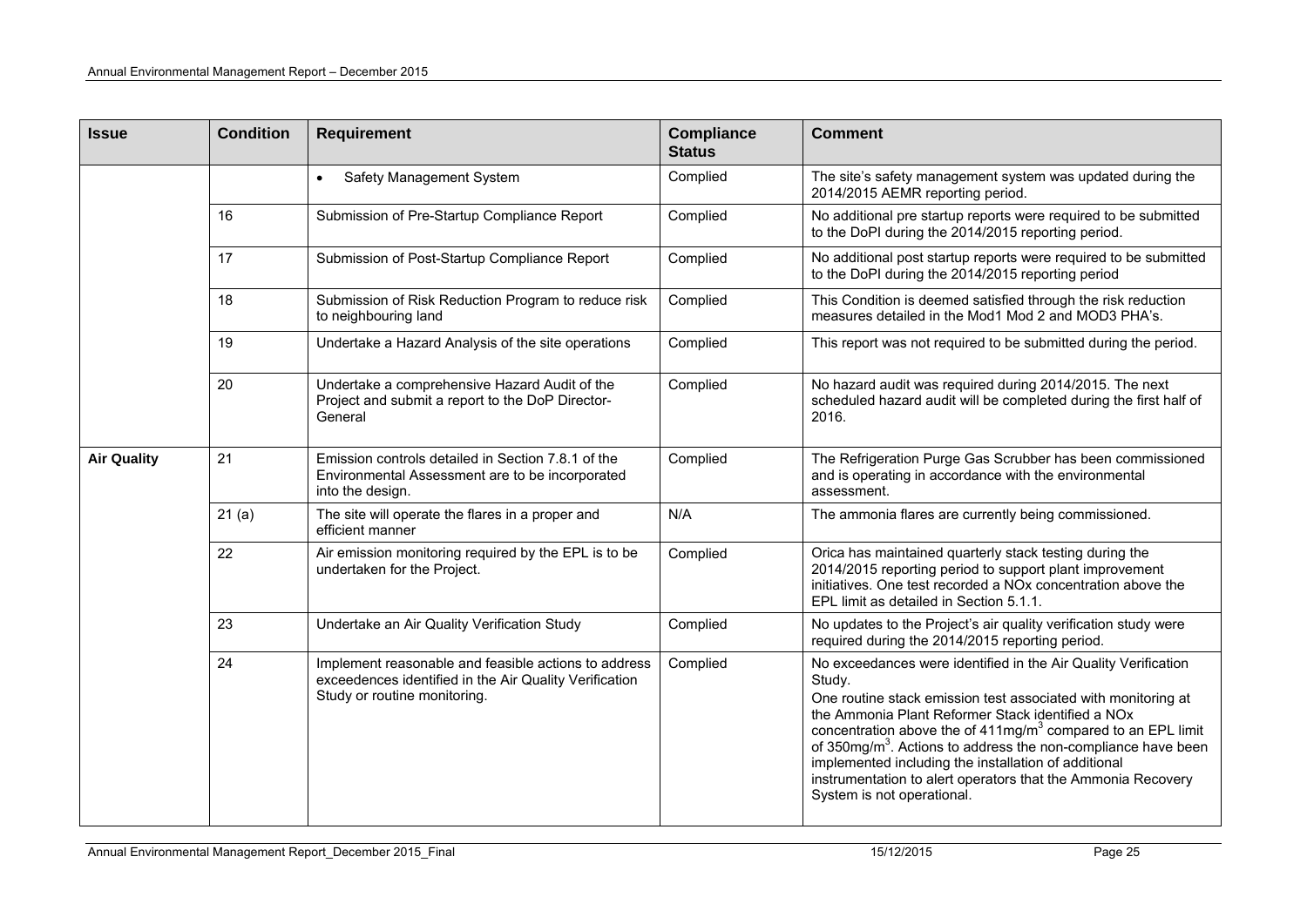| <b>Issue</b>                              | <b>Condition</b> | <b>Compliance</b><br><b>Requirement</b><br><b>Status</b>                                                                                                          |                           | <b>Comment</b>                                                                                                                                                                                                                                                     |
|-------------------------------------------|------------------|-------------------------------------------------------------------------------------------------------------------------------------------------------------------|---------------------------|--------------------------------------------------------------------------------------------------------------------------------------------------------------------------------------------------------------------------------------------------------------------|
|                                           | 25               | Minimisation of dust generation from Project using<br>reasonable and feasible means.                                                                              | Complied.                 | Measures for the control of dust were included in the<br>Construction Environmental Management Plan which was<br>approved by DoPI in February 2010. The CEMP was updated in<br>2011.                                                                               |
|                                           | 26               | Trucks entering or leaving the Project site must have<br>their loads covered and must not track dirt onto public<br>roads                                         | Complied.                 | Measures for the control of dust were included in the<br>Construction Environmental Management Plan which was<br>approved by DoP in February 2010.                                                                                                                 |
|                                           | 27               | An annual report must be prepared detailing the<br>progress of the project to reduce PM10 emission from<br>the existing Prill Tower                               | Complied.                 | A summary of the progress is detailed in this Annual<br>Environmental Management Report.                                                                                                                                                                           |
|                                           | 27(a)            | Air Quality Management Plan                                                                                                                                       | N/A                       | IPL expansion project is not operational                                                                                                                                                                                                                           |
|                                           | 27(b)            | Consult with IPL in regard to the Air Quality<br>Management Plan                                                                                                  | N/A                       | IPL expansion project is not operational                                                                                                                                                                                                                           |
| <b>Greenhouse Gas</b><br><b>Emissions</b> | 28               | Emission reduction technologies to be implemented in<br>accordance with EA commitment                                                                             | Complied.                 | The following emission reduction technologies have been<br>included in the Ammonia Plant; a Pre-Reformer, a new<br>compressor powered by a steam turbine and a larger motor<br>generator (Item 28b) have been installed in the plant.                              |
|                                           | 29               | Implementation of N <sub>2</sub> O abatement technology on<br>NAP1, NAP2 and NAP3.                                                                                | n/a during the<br>period. | N <sub>2</sub> O abatement technology has been installed in the No. 2 Nitric<br>Acid Plant. The performance of the technology is currently being<br>assessed. Assessment of technologies suitable for use in No. 3<br>Nitric Acid Plant continue to be undertaken. |
| Water<br><b>Management</b>                | 37               | Water management Plan, including reporting on<br>progress of investigations to receive recycled water<br>from Hunter Water Corporations recycled water<br>scheme. | Complied                  | A Water Management Plan for Phase 1 has been completed.<br>Infrastructure associated with receiving recycled water has been<br>installed and commissioned with recycled water received at site<br>on the 24 November 2014.                                         |
|                                           | 40               | The Project is to meet the requirements of the EPL in<br>relation to stormwater and effluent discharge                                                            | Complied                  | The site's effluent and stormwater was monitored in accordance<br>with the requirements of the EPL. No non compliances were<br>recorded during the 2014/2015 monitoring period.                                                                                    |
|                                           | 37               | A Water Efficiency Plan is to be prepared and<br>implemented to the satisfaction of the DoP Director-<br>General                                                  | Complied                  | No amendments to the Project's water efficiency plans were<br>required in the 2014/2015 reporting period.                                                                                                                                                          |
|                                           | 41               | Compliance with s120 of POEO                                                                                                                                      | Complied.                 | There were no water pollution related incidents directly attributed<br>to the Project recorded during the 2014/2015 reporting period.                                                                                                                              |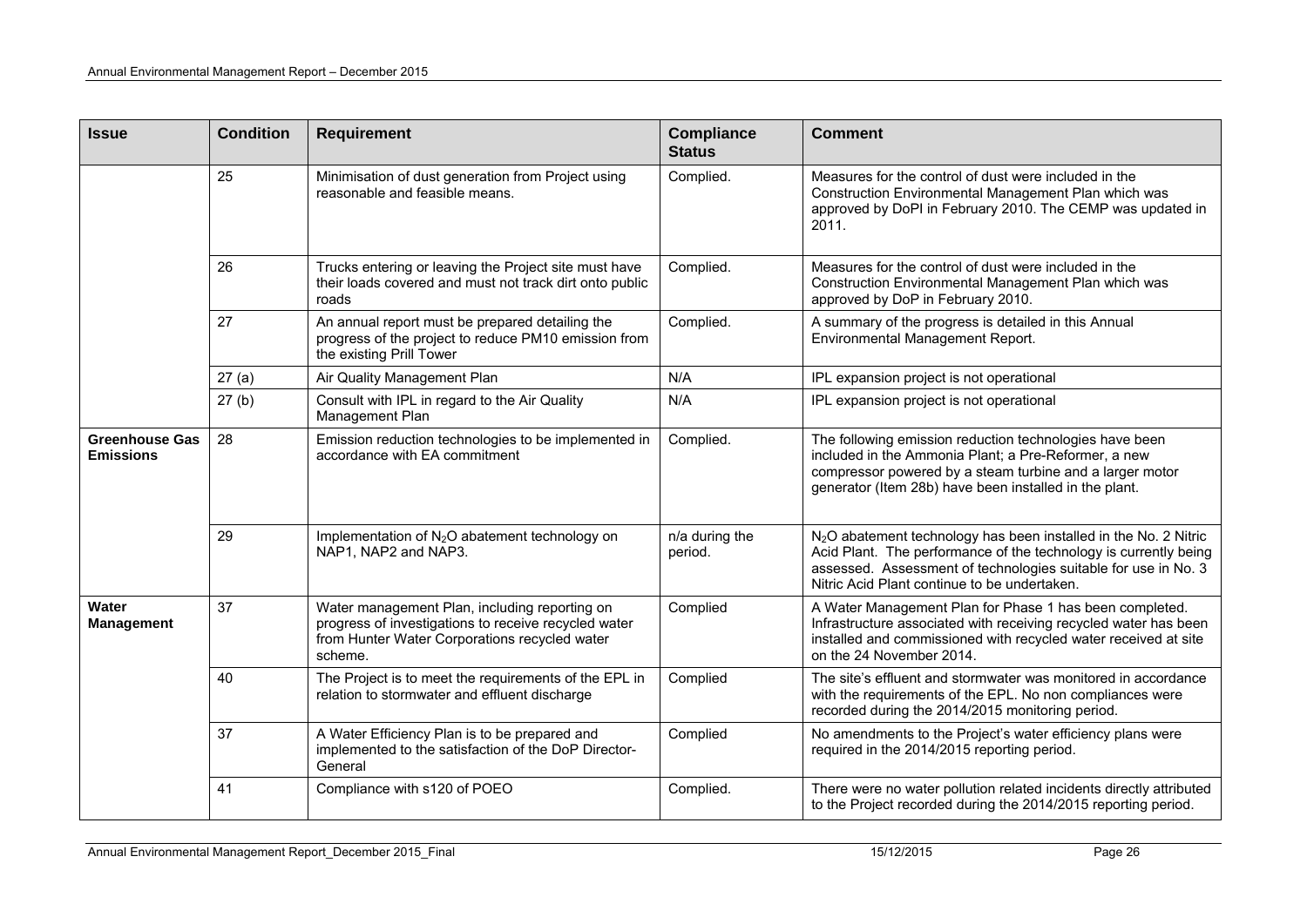| <b>Issue</b>                      | <b>Condition</b>                                                                                         | <b>Requirement</b>                                                                                                                   |            | <b>Compliance</b><br><b>Status</b> | <b>Comment</b>                                                                                                                                                                                                                                                 |
|-----------------------------------|----------------------------------------------------------------------------------------------------------|--------------------------------------------------------------------------------------------------------------------------------------|------------|------------------------------------|----------------------------------------------------------------------------------------------------------------------------------------------------------------------------------------------------------------------------------------------------------------|
|                                   | 42                                                                                                       | A Stormwater Management Plan is to be prepared<br>and implemented                                                                    |            | Complied                           | No changes to the Project's approved stormwater monitoring<br>plan were recorded during the 2014/2015 reporting period,                                                                                                                                        |
|                                   | 43                                                                                                       | Bunding design to meet Australian and DECCW<br>requirements                                                                          |            | Complied                           | A bunding specification in accordance with the Australian<br>standard has been implemented into the design of the plants.<br>Orica continues to upgrade existing bunds in accordance with<br>Special Condition detailed in the EPL.                            |
| <b>Noise</b><br><b>Management</b> | 30                                                                                                       | Noise emissions from Project to be 10dB(A) below<br>that of the existing operations.                                                 |            | Complied.                          | Annual noise monitoring was completed during the 2014/2015<br>reporting period.                                                                                                                                                                                |
|                                   | 31                                                                                                       | Existing Operations Noise Verification Program to be<br>developed and implemented to the satisfaction of the<br>DoP Director-General |            | Complied.                          | An updated noise management plan, including details of the<br>Project's noise verification program was submitted and approved<br>by the DoPI in May 2012                                                                                                       |
|                                   | 32<br>A Noise Management Plan is to be developed and<br>implemented. The plan is to be updated annually. |                                                                                                                                      |            | Complied                           | An updated noise management plan, including details of the<br>Project's noise verification program was submitted and approved<br>by the DoPI in May 2012. The noise management plan was<br>reviewed and updated during the 2014/2015 AEMR reporting<br>period. |
|                                   | 32(a)                                                                                                    | Ports Precinct Noise Management                                                                                                      |            | n/a                                | Study yet to commence.                                                                                                                                                                                                                                         |
|                                   | 33                                                                                                       | Construction hours for the Project are:                                                                                              |            | Complied.                          | Construction activities associated with the expansion project                                                                                                                                                                                                  |
|                                   |                                                                                                          | Monday - Friday                                                                                                                      | 7am to 6pm |                                    | Boiler and AMI were limited to the hours detailed in the<br>condition.                                                                                                                                                                                         |
|                                   |                                                                                                          | Saturday                                                                                                                             | 8am to 1pm |                                    |                                                                                                                                                                                                                                                                |
|                                   |                                                                                                          | Sunday and Public Holidays                                                                                                           | Nil        |                                    |                                                                                                                                                                                                                                                                |
|                                   |                                                                                                          | Construction outside of these hours is permitted if<br>inaudible at the nearest residences.                                          |            |                                    |                                                                                                                                                                                                                                                                |
|                                   |                                                                                                          | Operational hours for the Project are:                                                                                               |            | Complied                           | The Project operated in accordance with the requirements.                                                                                                                                                                                                      |
|                                   |                                                                                                          | All days                                                                                                                             | 24 hours   |                                    |                                                                                                                                                                                                                                                                |
| Land                              | 38                                                                                                       | Provide a Project Site Contamination Plan to the DoP                                                                                 |            | Complied.                          | Phase 1 - Complete.                                                                                                                                                                                                                                            |
| <b>Management</b>                 |                                                                                                          | Director-General                                                                                                                     |            |                                    | Phase 2 and 3 - no construction activities have commenced at<br>this time. However the revised CEMP for Phase 2 and 3, which<br>includes measures for the management and identification of<br>contamination, was submitted to DoPI on 05/11/2011.              |
|                                   | 39                                                                                                       | Prepare an Acid Sulphate Soil Management Plan                                                                                        |            | Complied.                          | Phase 1- Complete.                                                                                                                                                                                                                                             |
|                                   |                                                                                                          |                                                                                                                                      |            |                                    | Phase 2 and 3 - no construction activities have commenced at<br>this time. However the revised CEMP for Phase 2 and 3, which                                                                                                                                   |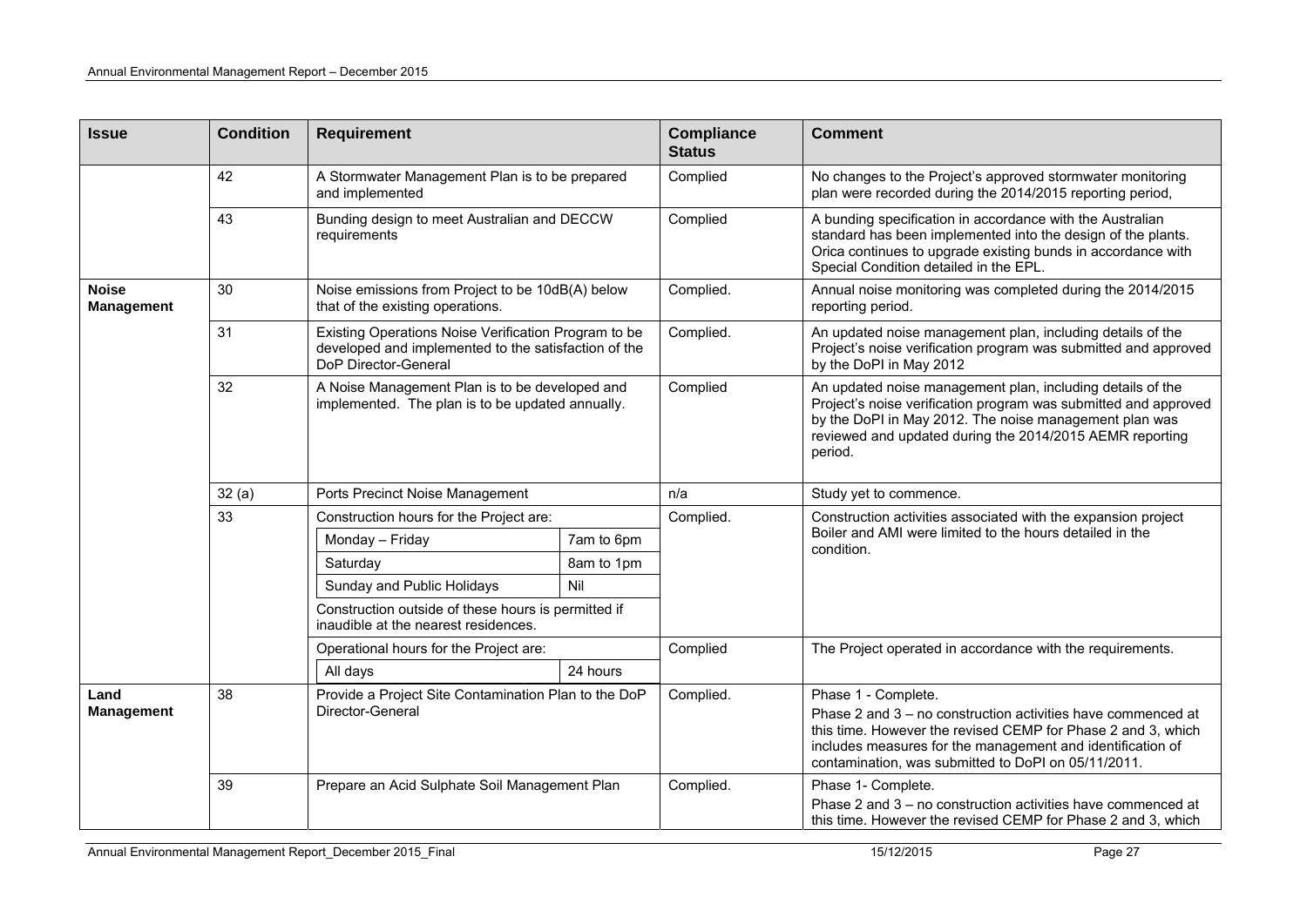| <b>Issue</b>                        | <b>Condition</b> | <b>Requirement</b>                                                                                                                                                 | <b>Compliance</b><br><b>Status</b> | <b>Comment</b>                                                                                                                                                                                                                                                                                      |
|-------------------------------------|------------------|--------------------------------------------------------------------------------------------------------------------------------------------------------------------|------------------------------------|-----------------------------------------------------------------------------------------------------------------------------------------------------------------------------------------------------------------------------------------------------------------------------------------------------|
|                                     |                  |                                                                                                                                                                    |                                    | has measures for the management and identification of ASS,<br>was submitted to DoPI on 05/11/2011.                                                                                                                                                                                                  |
|                                     | 44               | Prepare an Erosion and Sediment Control Plan                                                                                                                       | Complied.                          | Phase 1 -Complete.<br>Phase 2 and 3 – no construction activities have commenced at<br>this time. However the revised CEMP for Phase 2 and 3, which<br>has measures for erosion and sediment control, was submitted<br>to DoPI on 05/11/2011.                                                        |
| <b>Traffic</b><br><b>Management</b> | 34               | All roads, access points and parking to comply with<br>the nominated Australian Standards                                                                          | n/a during the<br>period.          | N/A                                                                                                                                                                                                                                                                                                 |
|                                     | 35               | Traffic associated with the Project must not impede<br>traffic on Greenleaf Road and Heron Road                                                                    | Complied.                          | Phase 1- Complete.<br>Phase 2 and 3 - no construction activities have commenced at<br>this time. However a revised Construction Traffic Management<br>Plan for Phase 2 and 3, which includes measures for the<br>management of traffic during construction, was submitted to<br>DoPI on 05/11/2011. |
|                                     | 36               | A Construction Traffic Management Plan (CTMP) is to<br>be submitted to the DoP Director-General                                                                    | Complied.                          | A CTMP for Phase 2 and 3, including measures for the<br>management of traffic during construction has been submitted to<br>DoPI (05/11/2011). No amendments were made to the plan<br>during the 2014/2015 reporting period.                                                                         |
| <b>Visual</b>                       | 45               | Prepare a Landscape Plan for the Project and submit<br>to the DoP Director-General                                                                                 | n/a during the<br>period.          |                                                                                                                                                                                                                                                                                                     |
|                                     | 46               | Lighting to comply with Australian Standards and<br>avoid nuisance to surrounding landusers and<br>roadways.                                                       | n/a during the<br>period.          | Phase 1 - There was no additional external lighting installed by<br>the project during the 2014/2015 reporting period.                                                                                                                                                                              |
| Waste<br><b>Management</b>          | 37               | Water management Plan, including reporting on<br>progress of investigations to receive recycled water<br>from Hunter Water Corporation's recycled water<br>scheme. | Complied                           | A Water Management Plan for Phase 1 has been completed.<br>Infrastructure associated with receiving recycled water has been<br>installed and commissioned with recycled water received at site<br>on the 24 November 2014.                                                                          |
|                                     | 47               | Waste to be classified in accordance with DECCW<br>guidelines and disposed of to approved premises                                                                 | Complied.                          | All wastes disposed of at the site are classified in accordance<br>with the relevant EPA guidelines.                                                                                                                                                                                                |
|                                     | 48               | Prepare and implement a Waste Management Plan<br>which has been submitted to the DoP Director-<br>General                                                          | Complied                           | A waste management plan from the uprated Ammonia Plant was<br>submitted to the DoPI on 28 March 2013.                                                                                                                                                                                               |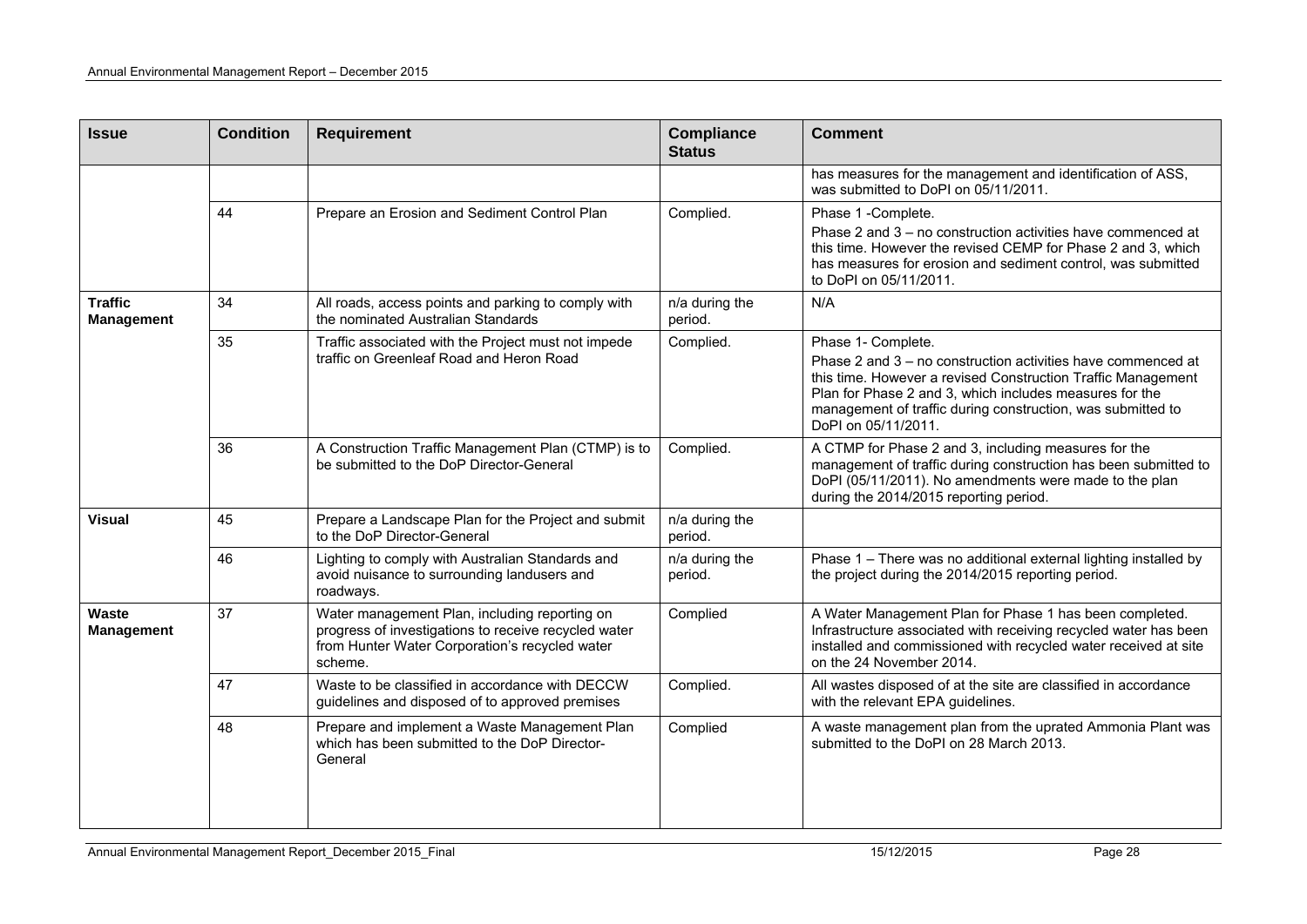| <b>Issue</b>                                 | <b>Condition</b> | <b>Requirement</b>                                                                                                                                                                                                                                                                                                                   | <b>Compliance</b><br><b>Status</b>              | <b>Comment</b>                                                                                                                                  |  |  |  |
|----------------------------------------------|------------------|--------------------------------------------------------------------------------------------------------------------------------------------------------------------------------------------------------------------------------------------------------------------------------------------------------------------------------------|-------------------------------------------------|-------------------------------------------------------------------------------------------------------------------------------------------------|--|--|--|
| <b>Environmental</b><br><b>Reporting and</b> | 49(a)            | <b>Construction Environmental Management Plan</b>                                                                                                                                                                                                                                                                                    | Complied                                        | CEMP reviewed and updated during 2014/2015 AEMR reporting<br>period.                                                                            |  |  |  |
| <b>Auditing</b>                              | 49(b)            | Operational Environmental Management Plan                                                                                                                                                                                                                                                                                            | N/A                                             | No project Stage has commenced operations since this<br>condition was included in approval.                                                     |  |  |  |
|                                              | 50               | Prepare an Annual Environmental Management<br>Report and submit to the DoP Director-General                                                                                                                                                                                                                                          | Complied.<br>Submission of this report annually |                                                                                                                                                 |  |  |  |
|                                              | 51(a)            | The DoP Director-General is to be notified of any<br>incident associated with the Project that results in<br>actual or potential for offsite harm to people or the<br>environment                                                                                                                                                    | Complied                                        | No incidents associated with the Project occurred during the<br>2014/2015 monitoring period.                                                    |  |  |  |
|                                              | 51(c)            | Flare activation reporting                                                                                                                                                                                                                                                                                                           | n/a                                             | Flares are yet to finalise commissioning activities                                                                                             |  |  |  |
|                                              | 52               | An Independent Environmental Audit by a team of<br>experts is to be undertaken in relation to the Project                                                                                                                                                                                                                            | Complied.                                       | An Independent Environmental Audit was completed during<br>February and March 2014. An audit report was submitted to<br>DoPI on 24 March 2014.  |  |  |  |
|                                              | 53               | The following information regarding the Project is to<br>be included on the website:<br>Copy of all current statutory approvals<br>Copy of the current EMS and associated plans<br>and programs<br>Copy of the last 5 years of Annual Reports<br>Copy of Independent Environmental Audit reports<br>and responses to recommendations | Complied                                        | Copies of relevant information relating to the project continue to<br>be included on the Kooragang Island website<br>(www.orica.com/kooragang). |  |  |  |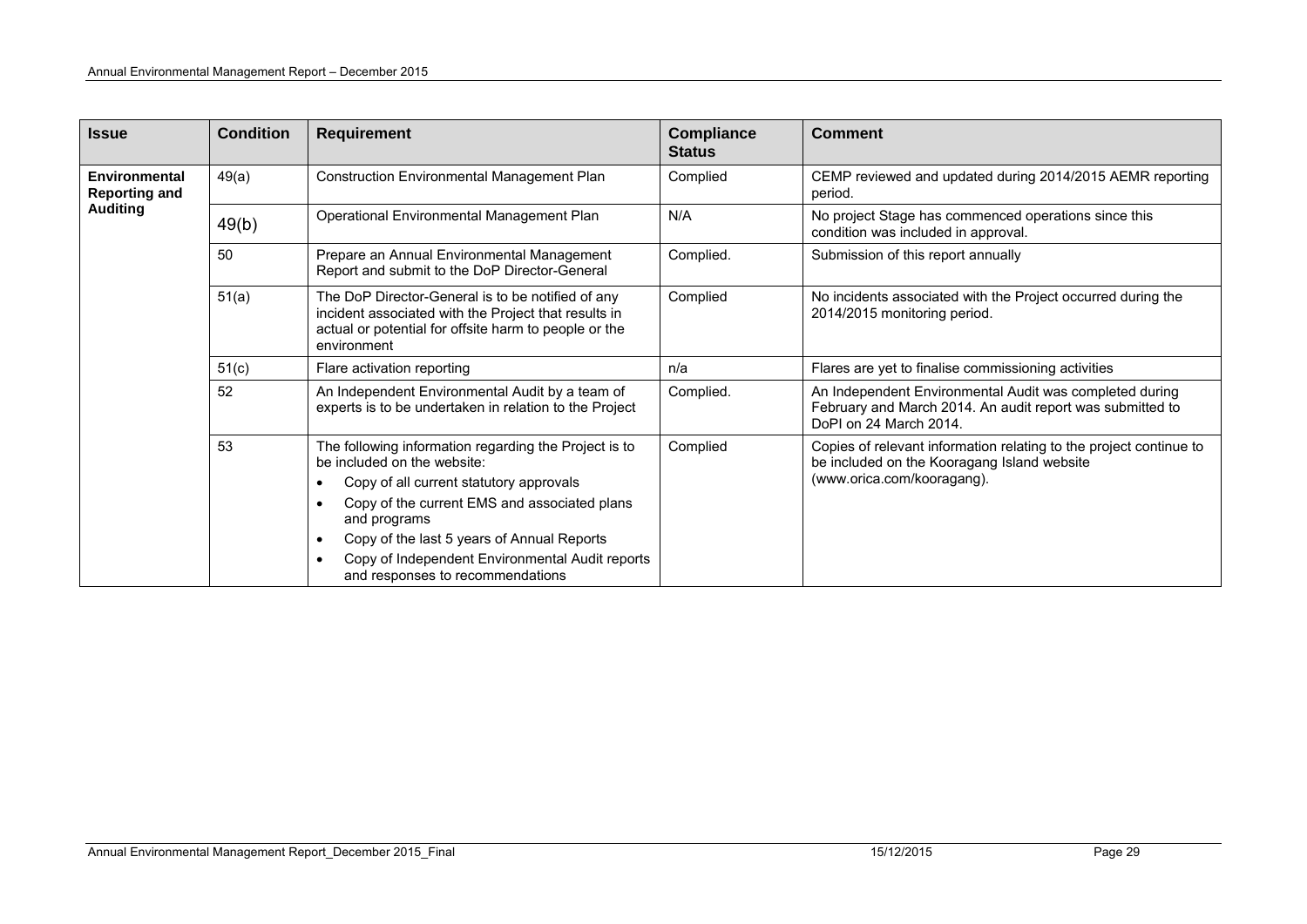## **Orica Kooragang Island Ammonium Nitrate Expansion Project Department of Planning and Infrastructure Reporting Requirements**

= Submitted to DoPI and Approved = Submitted to DoPI awaiting approval from DoPI or Other **x** = not submitted to DoPI

|                  |                                                |                                                           |          |                 |                  | <b>Project Phase</b> |         |                  |               |                                                                                                                                                                                                                                                                                                                                                                                                                                              |     |                                                                                                                                                                                                                                                                                                                                                |     |     |     |                                                                                                                               |
|------------------|------------------------------------------------|-----------------------------------------------------------|----------|-----------------|------------------|----------------------|---------|------------------|---------------|----------------------------------------------------------------------------------------------------------------------------------------------------------------------------------------------------------------------------------------------------------------------------------------------------------------------------------------------------------------------------------------------------------------------------------------------|-----|------------------------------------------------------------------------------------------------------------------------------------------------------------------------------------------------------------------------------------------------------------------------------------------------------------------------------------------------|-----|-----|-----|-------------------------------------------------------------------------------------------------------------------------------|
|                  | <b>Condition Requirement</b>                   | Phase 2<br>Phase 1                                        |          | Phase 3         |                  | Phase 4              |         | Phase 5          | Phase 6       |                                                                                                                                                                                                                                                                                                                                                                                                                                              |     |                                                                                                                                                                                                                                                                                                                                                |     |     |     |                                                                                                                               |
| <b>Condition</b> |                                                | Ammonia Plant<br>Uprate                                   | OBL 1(a) | <b>OBL 1(b)</b> | ANS<br>ಹ<br>NAP4 | ANP                  | AMI     | Nitric Acid Tank | <b>Boiler</b> | <b>Reports submitted to DoPI</b>                                                                                                                                                                                                                                                                                                                                                                                                             |     |                                                                                                                                                                                                                                                                                                                                                |     |     |     |                                                                                                                               |
|                  |                                                | <b>Reporting Requirements for Commencing Construction</b> |          |                 |                  |                      |         |                  |               |                                                                                                                                                                                                                                                                                                                                                                                                                                              |     |                                                                                                                                                                                                                                                                                                                                                |     |     |     |                                                                                                                               |
| 14(a)            | A Fire Safety Study                            | ✔                                                         | ✓        | ✓               |                  |                      | $N/A^*$ | N/A              | $\checkmark$  | FSS Kooragang Island Site (21 June 2011)<br>2. FSS Ammonia Uprate project (17 April 2010)<br>3. FSS Phase 2 OBL 1(a) (17 February 2012)<br>4. FSS Phase 2 OBL 1(b) (23 October 2012)<br>5. FSS Phase 3 Nitric Acid and Ammonium Nitrate plants (7 Janu<br>* No formal requirement for FSS associated with Phase, however<br>updated to site FSS in next FSS revision<br>^ Boiler detailed in Site FSS. New location to be updated in Site F9 |     |                                                                                                                                                                                                                                                                                                                                                |     |     |     |                                                                                                                               |
| 14 (b)           | A Hazard and Operability Study                 | $\checkmark$                                              | ✓        | $\checkmark$    | $\checkmark$     | $\checkmark$         | ✓       | X                | $\checkmark$  | Ammonia Plant Uprate (22 March 2010)<br>2. Phase 2 OBL 1(a) (27 March 2012)<br>Phase 2 OBL 1(b) (30 October 2012)<br>3.<br>4. Ammonium Nitrate Prill Plant (15 Nov 2012)<br>5. Nitric Acid 4 and Ammonium Nitrate Solution 3 (28 Oct 2012)<br>6. AMI HAZOP Report (dated 12 January 2015)<br>7. KI Steam HAZOP Report (dated 22 June 2015)                                                                                                   |     |                                                                                                                                                                                                                                                                                                                                                |     |     |     |                                                                                                                               |
| 14 (c)           | <b>A Final Hazard Analysis</b>                 | $\checkmark$                                              | ✓        |                 | X                |                      |         |                  | ✓             | X                                                                                                                                                                                                                                                                                                                                                                                                                                            | N/A | Kooragang Island Phase 1 Uprate FHA (March 2010)<br>2. OBL 1(a) (letter dated 28 March 2012)<br>3. AMI FHA (dated 7 April 2015)                                                                                                                                                                                                                |     |     |     |                                                                                                                               |
| 14 (d)           | <b>A Construction Safety Study</b>             |                                                           |          |                 |                  |                      |         |                  |               | $\boldsymbol{\lambda}$                                                                                                                                                                                                                                                                                                                                                                                                                       |     | 1. CSS for air compressor building (5 December 2009)<br>2. CSS for ammonia plant uprate (29 March 2010)<br>3. CSS OBL 1 (a) (3 December 2011)<br>4. CSS OBL 1(b) (1 August 2012)<br>5. CSS AMI Rev C (dated 2 April 2015)<br>6. CSS Boiler Rev B (dated 15 June 2015)<br>* Civil construction activities associated with phase 3 considered ir |     |     |     |                                                                                                                               |
| 36               | <b>Construction Traffic Management</b><br>Plan | $\checkmark$                                              |          | ✓               |                  |                      | N/A     | N/A              | N/A           | Ammonium Nitrate Facility Upgrade CTMP (March 2010)<br>2. Ammonium Nitrate Facility Upgrade CTMP (September 2011)                                                                                                                                                                                                                                                                                                                            |     |                                                                                                                                                                                                                                                                                                                                                |     |     |     |                                                                                                                               |
| 37               | <b>Water Efficiency Plan</b>                   | $\checkmark$                                              | N/A      | N/A             | ✓                |                      |         |                  |               |                                                                                                                                                                                                                                                                                                                                                                                                                                              |     |                                                                                                                                                                                                                                                                                                                                                | N/A | N/A | N/A | 1. Water efficiency Plan Phase 1: Ammonia Plant Upgrade (Apri<br>2. Water efficiency Plan Phase 3: NAP4 and AN3<br>(May 2013) |

**Reports itted to DoPI to date** e plants (7 January 2013) hase, however reduction in ammonia inventories to be dated in Site FSS in next revision (28 Oct 2012)  $12010$  $\overline{2009}$ : 3 considered in OBL 1(b) CSS only 1. Upgrade ( April 2011)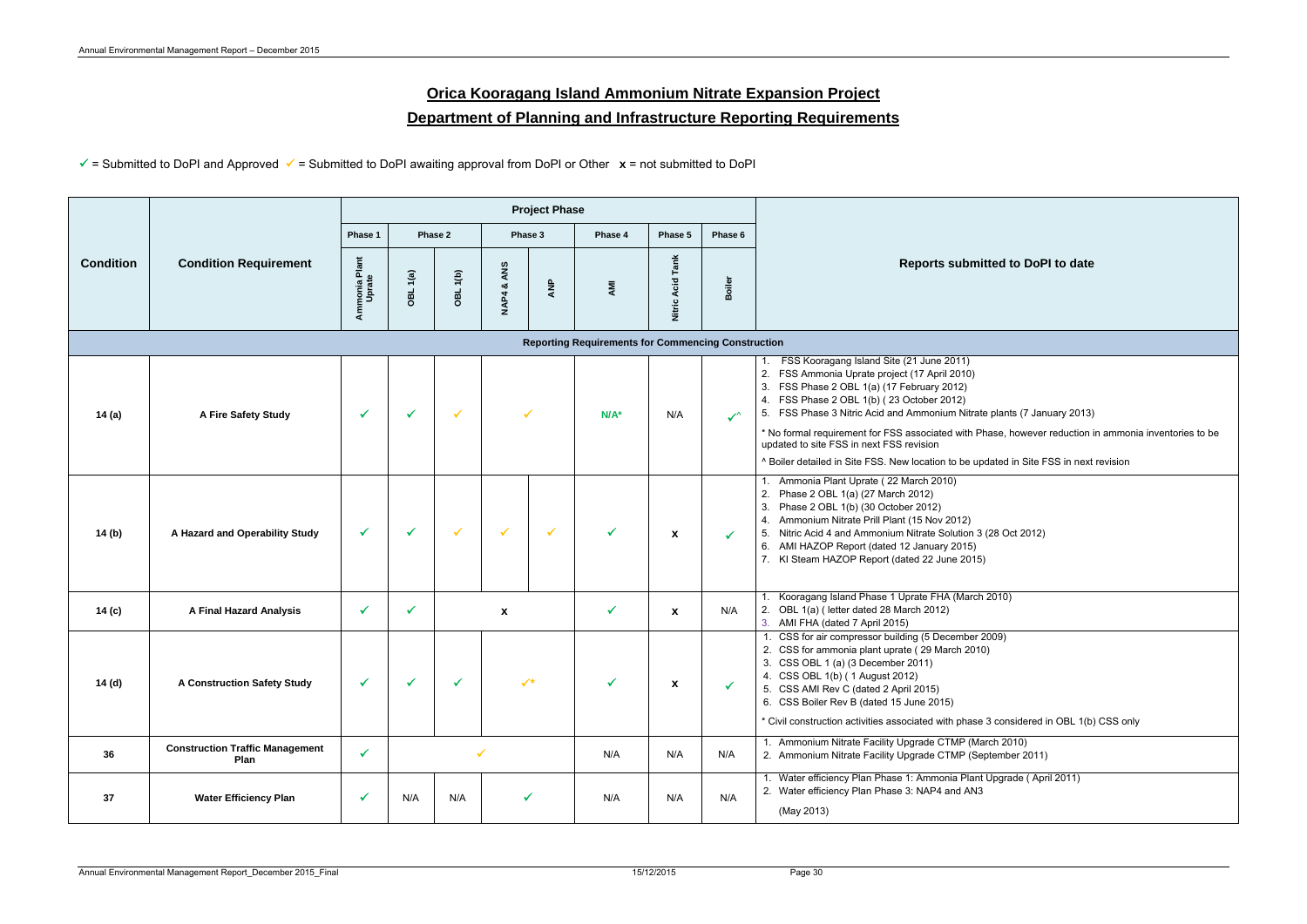| Phase 1<br>Phase 5<br>Phase 2<br>Phase 3<br>Phase 4<br>Phase 6<br>Acid Tank<br>Ammonia Plant<br>Uprate<br><b>Condition</b><br><b>Condition Requirement</b><br><b>Reports submitted to DoPI to date</b><br>ANS<br>1(a)<br>1(b)<br>Boiler<br><b>ANP</b><br>AMI<br>ಯ<br>OBL<br>OBL<br>NAP4<br>Nitric<br>Soil Management Plan (December 2009)<br>Soil and Groundwater Contamination<br>38<br>2. Targeted soil and groundwater quality assessment (13 April 2012)<br>investigation<br>Stormwater Nitrate Facility Upgrade Stormwater Management Plan Phase 1 (March 2010)<br>$\checkmark$<br><b>Stormwater Management Plan</b><br>42<br>$\checkmark$<br>2. Stormwater Nitrate Facility Upgrade Stormwater Management Plan (November 2011)<br>1. Landscape Plan (3 June 2011)<br>45<br>landscape plan<br>✓<br>$\checkmark$<br>1. Environmental Management Strategy (December 2009)<br><b>Environmental Management Strategy</b><br>N/A<br>N/A<br>49<br>Construction Environment Management Plan rev 2 dated September 2011<br><b>Construction Environment</b><br>49A<br><b>Management Plan</b><br><b>Reporting Requirements for Commencing Commissioning</b><br><b>Transport of Hazardous Materials</b><br>N/A<br>N/A<br>15(a)<br>N/A<br>N/A<br>N/A<br>N/A<br>N/A<br>Transport and hazardous materials study (22 April 2013)<br>1.<br><b>Study</b><br>1. KI emergency response plan (11 April 2011)<br>2. KI emergency response plan update (August 2015)<br>$\checkmark$<br>$X^*$<br>15(b)<br><b>Emergency Plan</b><br>$X^*$<br>*Update to approved ERP undertaken for Phase<br>Safety management system (December 2010)<br>2. Safety management system update (August 2015)<br>$\checkmark$<br>$X^*$<br><b>Safety Management System</b><br>15 <sub>(c)</sub><br>$X^*$<br>*Update to approved SMS undertaken for Phase<br>1. Pre- Start up Compliance report Phase 1 Ammonia plant uprate (June 2011)<br>2. Pre-Start up Compliance report Phase 4 AMI (dated August 2015)<br>16<br><b>Pre-Startup Compliance Report</b><br>$\checkmark$<br>$\checkmark$<br>X<br>X<br>X<br>X<br>$\boldsymbol{\mathsf{x}}$<br>$\mathbf{x}$<br>Environmental Management Strategy (December 2009)<br><b>Operational Environmental</b><br>49B<br>^ update to approved EMS is required to meet additional requirements incorporated into Development<br><b>Management Plan</b><br>Consent following the completion of MOD2 approval process.<br><b>Reporting Requirements following Commencing Operations</b><br>17<br>1. Post-Start up Compliance report Phase 1 Ammonia plant uprate (May 2012)<br><b>Post-Startup Compliance Report</b><br>$\checkmark$<br>$\boldsymbol{\mathsf{x}}$<br>$\mathbf{x}$<br>X<br>X<br>$\mathbf{x}$<br>$\mathbf{x}$<br>X<br>18<br>N/A<br>Further risk reduction program<br>Not required due to updated PHA is now compliant<br>$\boldsymbol{\mathsf{x}}$<br>19<br><b>Hazard Analysis Update</b><br>3 years after the completion of the Project<br>1. Hazard Audit (28 March 2013)<br>20<br><b>Hazard Audit of the Project</b><br>$\checkmark$ |  |  |  |  |  |  | <b>Project Phase</b> |  |  |  |  |  |
|--------------------------------------------------------------------------------------------------------------------------------------------------------------------------------------------------------------------------------------------------------------------------------------------------------------------------------------------------------------------------------------------------------------------------------------------------------------------------------------------------------------------------------------------------------------------------------------------------------------------------------------------------------------------------------------------------------------------------------------------------------------------------------------------------------------------------------------------------------------------------------------------------------------------------------------------------------------------------------------------------------------------------------------------------------------------------------------------------------------------------------------------------------------------------------------------------------------------------------------------------------------------------------------------------------------------------------------------------------------------------------------------------------------------------------------------------------------------------------------------------------------------------------------------------------------------------------------------------------------------------------------------------------------------------------------------------------------------------------------------------------------------------------------------------------------------------------------------------------------------------------------------------------------------------------------------------------------------------------------------------------------------------------------------------------------------------------------------------------------------------------------------------------------------------------------------------------------------------------------------------------------------------------------------------------------------------------------------------------------------------------------------------------------------------------------------------------------------------------------------------------------------------------------------------------------------------------------------------------------------------------------------------------------------------------------------------------------------------------------------------------------------------------------------------------------------------------------------------------------------------------------------------------------------------------------------------------------------------------------------------------------------------------------------------|--|--|--|--|--|--|----------------------|--|--|--|--|--|
|                                                                                                                                                                                                                                                                                                                                                                                                                                                                                                                                                                                                                                                                                                                                                                                                                                                                                                                                                                                                                                                                                                                                                                                                                                                                                                                                                                                                                                                                                                                                                                                                                                                                                                                                                                                                                                                                                                                                                                                                                                                                                                                                                                                                                                                                                                                                                                                                                                                                                                                                                                                                                                                                                                                                                                                                                                                                                                                                                                                                                                                  |  |  |  |  |  |  |                      |  |  |  |  |  |
|                                                                                                                                                                                                                                                                                                                                                                                                                                                                                                                                                                                                                                                                                                                                                                                                                                                                                                                                                                                                                                                                                                                                                                                                                                                                                                                                                                                                                                                                                                                                                                                                                                                                                                                                                                                                                                                                                                                                                                                                                                                                                                                                                                                                                                                                                                                                                                                                                                                                                                                                                                                                                                                                                                                                                                                                                                                                                                                                                                                                                                                  |  |  |  |  |  |  |                      |  |  |  |  |  |
|                                                                                                                                                                                                                                                                                                                                                                                                                                                                                                                                                                                                                                                                                                                                                                                                                                                                                                                                                                                                                                                                                                                                                                                                                                                                                                                                                                                                                                                                                                                                                                                                                                                                                                                                                                                                                                                                                                                                                                                                                                                                                                                                                                                                                                                                                                                                                                                                                                                                                                                                                                                                                                                                                                                                                                                                                                                                                                                                                                                                                                                  |  |  |  |  |  |  |                      |  |  |  |  |  |
|                                                                                                                                                                                                                                                                                                                                                                                                                                                                                                                                                                                                                                                                                                                                                                                                                                                                                                                                                                                                                                                                                                                                                                                                                                                                                                                                                                                                                                                                                                                                                                                                                                                                                                                                                                                                                                                                                                                                                                                                                                                                                                                                                                                                                                                                                                                                                                                                                                                                                                                                                                                                                                                                                                                                                                                                                                                                                                                                                                                                                                                  |  |  |  |  |  |  |                      |  |  |  |  |  |
|                                                                                                                                                                                                                                                                                                                                                                                                                                                                                                                                                                                                                                                                                                                                                                                                                                                                                                                                                                                                                                                                                                                                                                                                                                                                                                                                                                                                                                                                                                                                                                                                                                                                                                                                                                                                                                                                                                                                                                                                                                                                                                                                                                                                                                                                                                                                                                                                                                                                                                                                                                                                                                                                                                                                                                                                                                                                                                                                                                                                                                                  |  |  |  |  |  |  |                      |  |  |  |  |  |
|                                                                                                                                                                                                                                                                                                                                                                                                                                                                                                                                                                                                                                                                                                                                                                                                                                                                                                                                                                                                                                                                                                                                                                                                                                                                                                                                                                                                                                                                                                                                                                                                                                                                                                                                                                                                                                                                                                                                                                                                                                                                                                                                                                                                                                                                                                                                                                                                                                                                                                                                                                                                                                                                                                                                                                                                                                                                                                                                                                                                                                                  |  |  |  |  |  |  |                      |  |  |  |  |  |
|                                                                                                                                                                                                                                                                                                                                                                                                                                                                                                                                                                                                                                                                                                                                                                                                                                                                                                                                                                                                                                                                                                                                                                                                                                                                                                                                                                                                                                                                                                                                                                                                                                                                                                                                                                                                                                                                                                                                                                                                                                                                                                                                                                                                                                                                                                                                                                                                                                                                                                                                                                                                                                                                                                                                                                                                                                                                                                                                                                                                                                                  |  |  |  |  |  |  |                      |  |  |  |  |  |
|                                                                                                                                                                                                                                                                                                                                                                                                                                                                                                                                                                                                                                                                                                                                                                                                                                                                                                                                                                                                                                                                                                                                                                                                                                                                                                                                                                                                                                                                                                                                                                                                                                                                                                                                                                                                                                                                                                                                                                                                                                                                                                                                                                                                                                                                                                                                                                                                                                                                                                                                                                                                                                                                                                                                                                                                                                                                                                                                                                                                                                                  |  |  |  |  |  |  |                      |  |  |  |  |  |
|                                                                                                                                                                                                                                                                                                                                                                                                                                                                                                                                                                                                                                                                                                                                                                                                                                                                                                                                                                                                                                                                                                                                                                                                                                                                                                                                                                                                                                                                                                                                                                                                                                                                                                                                                                                                                                                                                                                                                                                                                                                                                                                                                                                                                                                                                                                                                                                                                                                                                                                                                                                                                                                                                                                                                                                                                                                                                                                                                                                                                                                  |  |  |  |  |  |  |                      |  |  |  |  |  |
|                                                                                                                                                                                                                                                                                                                                                                                                                                                                                                                                                                                                                                                                                                                                                                                                                                                                                                                                                                                                                                                                                                                                                                                                                                                                                                                                                                                                                                                                                                                                                                                                                                                                                                                                                                                                                                                                                                                                                                                                                                                                                                                                                                                                                                                                                                                                                                                                                                                                                                                                                                                                                                                                                                                                                                                                                                                                                                                                                                                                                                                  |  |  |  |  |  |  |                      |  |  |  |  |  |
|                                                                                                                                                                                                                                                                                                                                                                                                                                                                                                                                                                                                                                                                                                                                                                                                                                                                                                                                                                                                                                                                                                                                                                                                                                                                                                                                                                                                                                                                                                                                                                                                                                                                                                                                                                                                                                                                                                                                                                                                                                                                                                                                                                                                                                                                                                                                                                                                                                                                                                                                                                                                                                                                                                                                                                                                                                                                                                                                                                                                                                                  |  |  |  |  |  |  |                      |  |  |  |  |  |
|                                                                                                                                                                                                                                                                                                                                                                                                                                                                                                                                                                                                                                                                                                                                                                                                                                                                                                                                                                                                                                                                                                                                                                                                                                                                                                                                                                                                                                                                                                                                                                                                                                                                                                                                                                                                                                                                                                                                                                                                                                                                                                                                                                                                                                                                                                                                                                                                                                                                                                                                                                                                                                                                                                                                                                                                                                                                                                                                                                                                                                                  |  |  |  |  |  |  |                      |  |  |  |  |  |
|                                                                                                                                                                                                                                                                                                                                                                                                                                                                                                                                                                                                                                                                                                                                                                                                                                                                                                                                                                                                                                                                                                                                                                                                                                                                                                                                                                                                                                                                                                                                                                                                                                                                                                                                                                                                                                                                                                                                                                                                                                                                                                                                                                                                                                                                                                                                                                                                                                                                                                                                                                                                                                                                                                                                                                                                                                                                                                                                                                                                                                                  |  |  |  |  |  |  |                      |  |  |  |  |  |
|                                                                                                                                                                                                                                                                                                                                                                                                                                                                                                                                                                                                                                                                                                                                                                                                                                                                                                                                                                                                                                                                                                                                                                                                                                                                                                                                                                                                                                                                                                                                                                                                                                                                                                                                                                                                                                                                                                                                                                                                                                                                                                                                                                                                                                                                                                                                                                                                                                                                                                                                                                                                                                                                                                                                                                                                                                                                                                                                                                                                                                                  |  |  |  |  |  |  |                      |  |  |  |  |  |
|                                                                                                                                                                                                                                                                                                                                                                                                                                                                                                                                                                                                                                                                                                                                                                                                                                                                                                                                                                                                                                                                                                                                                                                                                                                                                                                                                                                                                                                                                                                                                                                                                                                                                                                                                                                                                                                                                                                                                                                                                                                                                                                                                                                                                                                                                                                                                                                                                                                                                                                                                                                                                                                                                                                                                                                                                                                                                                                                                                                                                                                  |  |  |  |  |  |  |                      |  |  |  |  |  |
|                                                                                                                                                                                                                                                                                                                                                                                                                                                                                                                                                                                                                                                                                                                                                                                                                                                                                                                                                                                                                                                                                                                                                                                                                                                                                                                                                                                                                                                                                                                                                                                                                                                                                                                                                                                                                                                                                                                                                                                                                                                                                                                                                                                                                                                                                                                                                                                                                                                                                                                                                                                                                                                                                                                                                                                                                                                                                                                                                                                                                                                  |  |  |  |  |  |  |                      |  |  |  |  |  |
|                                                                                                                                                                                                                                                                                                                                                                                                                                                                                                                                                                                                                                                                                                                                                                                                                                                                                                                                                                                                                                                                                                                                                                                                                                                                                                                                                                                                                                                                                                                                                                                                                                                                                                                                                                                                                                                                                                                                                                                                                                                                                                                                                                                                                                                                                                                                                                                                                                                                                                                                                                                                                                                                                                                                                                                                                                                                                                                                                                                                                                                  |  |  |  |  |  |  |                      |  |  |  |  |  |
|                                                                                                                                                                                                                                                                                                                                                                                                                                                                                                                                                                                                                                                                                                                                                                                                                                                                                                                                                                                                                                                                                                                                                                                                                                                                                                                                                                                                                                                                                                                                                                                                                                                                                                                                                                                                                                                                                                                                                                                                                                                                                                                                                                                                                                                                                                                                                                                                                                                                                                                                                                                                                                                                                                                                                                                                                                                                                                                                                                                                                                                  |  |  |  |  |  |  |                      |  |  |  |  |  |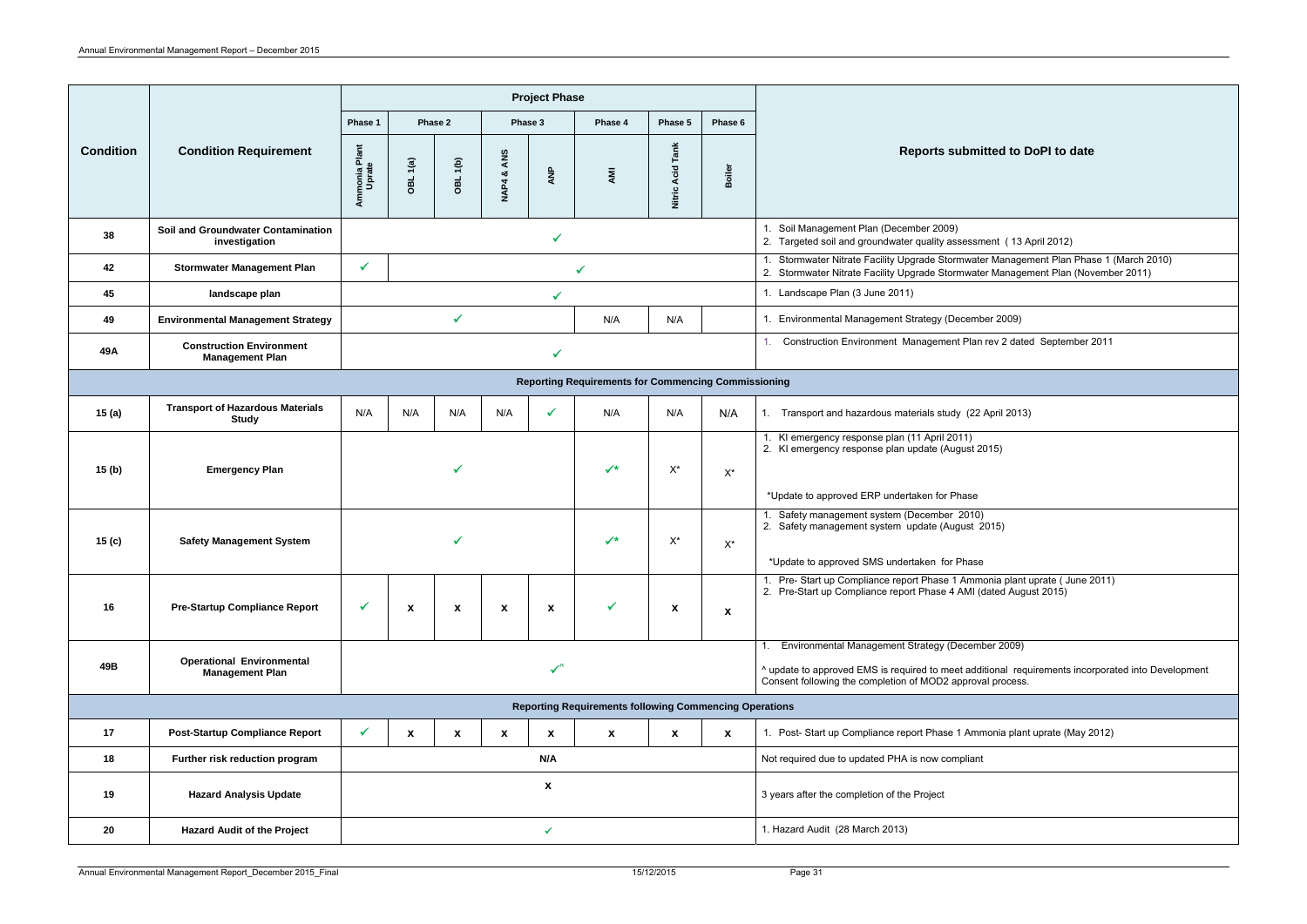| <b>Reports submitted to DoPI to date</b>                      |
|---------------------------------------------------------------|
|                                                               |
| verification study (27 February 2014)                         |
| anagement Plan dated 15 January 2010                          |
| nt Orica Ammonium Nitrate expansion project (March 2011)      |
| $\overline{ugust}$ 2011)                                      |
| ance noise testing completed (2012-2013)                      |
| wed in 2014                                                   |
|                                                               |
|                                                               |
| 11)                                                           |
| agement plan (February 2013)                                  |
| agement Plan (November 2010)                                  |
| agement Plan (November 2011)                                  |
| agement Plan (November 2012)                                  |
| agement Plan (November 2013)                                  |
| agement Plan (November 2014)                                  |
| agement Plan (November 2015)<br>l audit dated (24 March 2014) |
|                                                               |

|                  |                                                  |                         |                                           |                 |                           | <b>Project Phase</b> |                           |                        |                                                                                                                                                                                                                                                                                                                                                                |                                                                                                                                                                                                   |
|------------------|--------------------------------------------------|-------------------------|-------------------------------------------|-----------------|---------------------------|----------------------|---------------------------|------------------------|----------------------------------------------------------------------------------------------------------------------------------------------------------------------------------------------------------------------------------------------------------------------------------------------------------------------------------------------------------------|---------------------------------------------------------------------------------------------------------------------------------------------------------------------------------------------------|
|                  |                                                  | Phase 1<br>Phase 2      |                                           |                 | Phase 3                   |                      | Phase 4                   | Phase 5                | Phase 6                                                                                                                                                                                                                                                                                                                                                        |                                                                                                                                                                                                   |
| <b>Condition</b> | <b>Condition Requirement</b>                     | Ammonia Plant<br>Uprate | OBL 1(a)                                  | <b>OBL 1(b)</b> | NAP4 & ANS                | ANP                  | <b>AMI</b>                | Tank<br>Acid<br>Nitric | Boiler                                                                                                                                                                                                                                                                                                                                                         | <b>Reports submitted to DoPI to date</b>                                                                                                                                                          |
|                  |                                                  |                         |                                           |                 |                           |                      |                           |                        | * Three yearly schedule                                                                                                                                                                                                                                                                                                                                        |                                                                                                                                                                                                   |
| 23               | Air quality verification study                   | ✓                       | N/A                                       | N/A             | $\boldsymbol{\mathsf{x}}$ | $\boldsymbol{x}$     | $\boldsymbol{\mathsf{X}}$ | $\pmb{\mathsf{x}}$     | $\pmb{\mathsf{x}}$                                                                                                                                                                                                                                                                                                                                             | 1. Ammonia Plant uprate air verification study (27 February 2014)                                                                                                                                 |
| 27 A             | <b>Air Quality Management Plan</b>               | ✔                       | $\mathbf{x}$<br>$\boldsymbol{\mathsf{x}}$ |                 | $\boldsymbol{\mathsf{x}}$ | $\mathbf{x}$         | $\mathbf{x}$              | $\pmb{\mathsf{x}}$     | $\mathbf{x}$                                                                                                                                                                                                                                                                                                                                                   | Construction Air Quality Management Plan dated 15 January 2010<br>1.                                                                                                                              |
| 30               | <b>Noise Verification Program</b>                |                         |                                           |                 |                           | $\checkmark$         |                           |                        | 1. Noise verification assessment Orica Ammonium Nitrate expansion project (March 2011)                                                                                                                                                                                                                                                                         |                                                                                                                                                                                                   |
| 32 <sub>2</sub>  | <b>Noise Management Plan</b>                     | ✔                       |                                           |                 |                           |                      |                           |                        |                                                                                                                                                                                                                                                                                                                                                                | 1. Noise Management plan (August 2011)<br>* Quarterly noise testing compliance noise testing completed (2012-2013)<br>* Noise management plan reviewed in 2014<br>* Annual noise test requirement |
| 45               | landscape plan                                   | ✔                       |                                           |                 |                           |                      |                           |                        |                                                                                                                                                                                                                                                                                                                                                                | 1. Landscape plan (3 June 2011)                                                                                                                                                                   |
| 48               | <b>Waste Management Plan</b>                     | ✔                       | $\pmb{\mathsf{x}}$                        |                 |                           |                      | N/A                       | N/A                    | N/A                                                                                                                                                                                                                                                                                                                                                            | 1. Ammonia Plant waste management plan (February 2013)                                                                                                                                            |
| 50               | <b>Annual Environmental Management</b><br>Report |                         | ✔                                         |                 |                           |                      |                           |                        | 1. Annual Environmental Management Plan (November 2010)<br>2. Annual Environmental Management Plan (November 2011)<br>3. Annual Environmental Management Plan (November 2012)<br>4. Annual Environmental Management Plan (November 2013)<br>5. Annual Environmental Management Plan (November 2014)<br>6. Annual Environmental Management Plan (November 2015) |                                                                                                                                                                                                   |
| 52               | <b>Independent Environmental Audit</b>           |                         |                                           |                 |                           |                      |                           |                        | 1. Independent Environmental audit dated (24 March 2014)<br>* 3 yearly audit schedule.                                                                                                                                                                                                                                                                         |                                                                                                                                                                                                   |